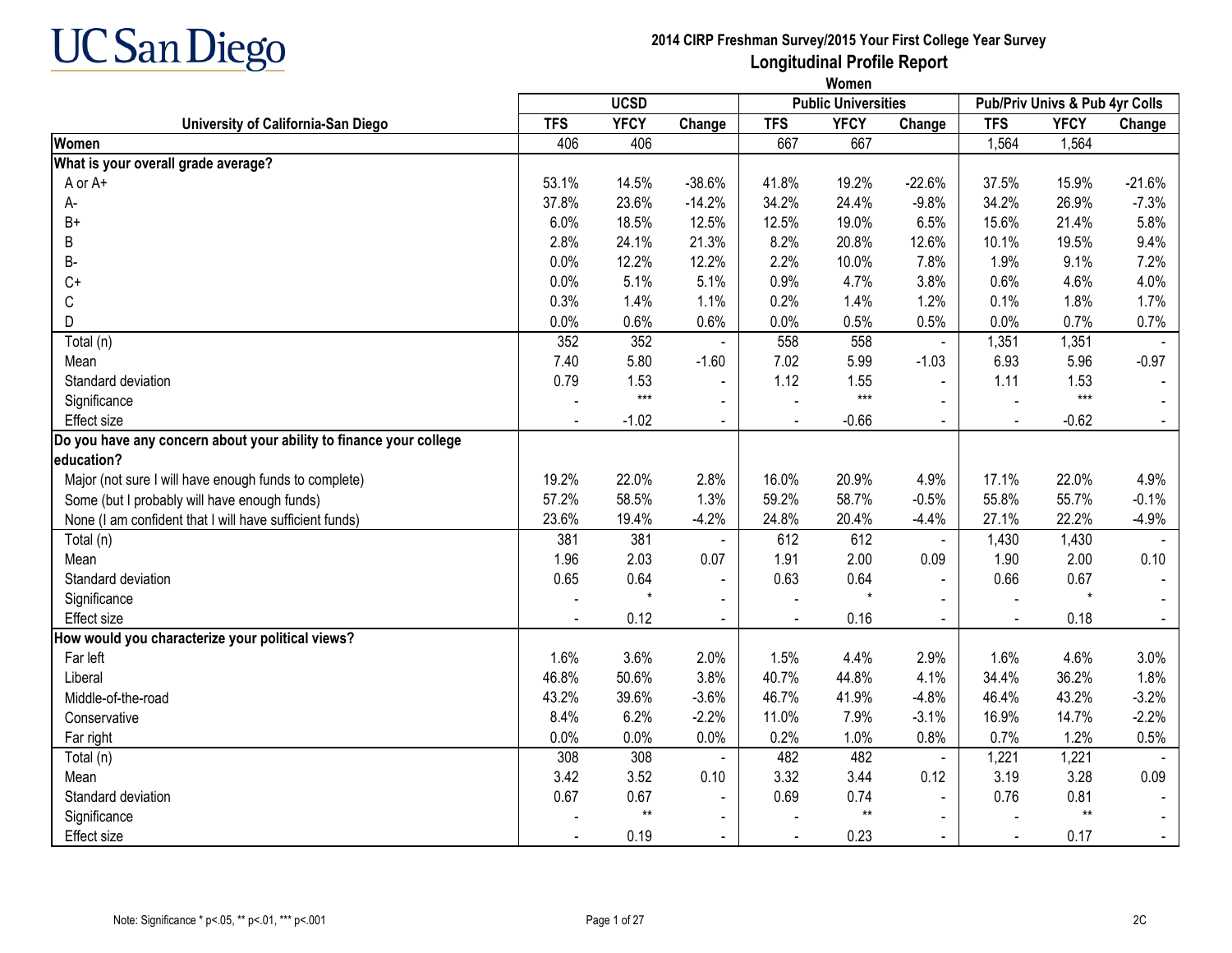

|                                                                            | Women      |             |                |                |                            |                |                |                                |                |  |  |
|----------------------------------------------------------------------------|------------|-------------|----------------|----------------|----------------------------|----------------|----------------|--------------------------------|----------------|--|--|
|                                                                            |            | <b>UCSD</b> |                |                | <b>Public Universities</b> |                |                | Pub/Priv Univs & Pub 4yr Colls |                |  |  |
| University of California-San Diego                                         | <b>TFS</b> | <b>YFCY</b> | Change         | <b>TFS</b>     | <b>YFCY</b>                | Change         | <b>TFS</b>     | <b>YFCY</b>                    | Change         |  |  |
| Rate yourself on each of the following traits as compared with the average |            |             |                |                |                            |                |                |                                |                |  |  |
| person your age.                                                           |            |             |                |                |                            |                |                |                                |                |  |  |
| <b>Academic ability</b>                                                    |            |             |                |                |                            |                |                |                                |                |  |  |
| Highest 10%                                                                | 26.9%      | 12.7%       | $-14.2%$       | 21.9%          | 14.4%                      | $-7.5%$        | 19.4%          | 14.0%                          | $-5.4%$        |  |  |
| Above average                                                              | 54.0%      | 44.3%       | $-9.7%$        | 53.2%          | 42.7%                      | $-10.5%$       | 55.0%          | 46.4%                          | $-8.6%$        |  |  |
| Average                                                                    | 18.8%      | 35.2%       | 16.4%          | 24.4%          | 37.1%                      | 12.7%          | 24.9%          | 35.5%                          | 10.6%          |  |  |
| Below average                                                              | 0.3%       | 7.2%        | 6.9%           | 0.5%           | 5.5%                       | 5.0%           | 0.7%           | 3.8%                           | 3.1%           |  |  |
| Lowest 10%                                                                 | 0.0%       | 0.6%        | 0.6%           | 0.0%           | 0.3%                       | 0.3%           | 0.0%           | 0.2%                           | 0.2%           |  |  |
| Total (n)                                                                  | 361        | 361         |                | 585            | 585                        | $\blacksquare$ | 1,381          | 1,381                          |                |  |  |
| Mean                                                                       | 4.07       | 3.61        | $-0.46$        | 3.96           | 3.65                       | $-0.31$        | 3.93           | 3.70                           | $-0.23$        |  |  |
| Standard deviation                                                         | 0.68       | 0.82        |                | 0.70           | 0.80                       | $\blacksquare$ | 0.68           | 0.76                           |                |  |  |
| Significance                                                               |            | $***$       |                |                | $***$                      |                |                | $***$                          |                |  |  |
| Effect size                                                                |            | $-0.53$     | $\blacksquare$ | $\blacksquare$ | $-0.35$                    | $\blacksquare$ | $\blacksquare$ | $-0.26$                        | $\blacksquare$ |  |  |
| <b>Artistic ability</b>                                                    |            |             |                |                |                            |                |                |                                |                |  |  |
| Highest 10%                                                                | 5.8%       | 3.0%        | $-2.8%$        | 6.2%           | 4.3%                       | $-1.9%$        | 7.2%           | 5.9%                           | $-1.3%$        |  |  |
| Above average                                                              | 31.5%      | 29.8%       | $-1.7%$        | 28.7%          | 30.6%                      | 1.9%           | 28.0%          | 29.1%                          | 1.1%           |  |  |
| Average                                                                    | 34.5%      | 40.3%       | 5.8%           | 35.4%          | 37.9%                      | 2.5%           | 32.3%          | 38.2%                          | 5.9%           |  |  |
| Below average                                                              | 21.3%      | 19.3%       | $-2.0%$        | 21.5%          | 20.9%                      | $-0.6%$        | 24.9%          | 21.4%                          | $-3.5%$        |  |  |
| Lowest 10%                                                                 | 6.9%       | 7.5%        | 0.6%           | 8.2%           | 6.3%                       | $-1.9%$        | 7.5%           | 5.4%                           | $-2.1%$        |  |  |
| Total (n)                                                                  | 362        | 362         |                | 585            | 585                        | $\blacksquare$ | 1,381          | 1,381                          |                |  |  |
| Mean                                                                       | 3.08       | 3.02        | $-0.06$        | 3.03           | 3.06                       | 0.03           | 3.03           | 3.09                           | 0.06           |  |  |
| Standard deviation                                                         | 1.02       | 0.96        |                | 1.04           | 0.97                       | $\blacksquare$ | 1.06           | 0.97                           |                |  |  |
| Significance                                                               |            |             |                |                |                            |                |                |                                |                |  |  |
| <b>Effect size</b>                                                         |            | $-0.08$     |                |                | 0.04                       | $\blacksquare$ |                | 0.08                           |                |  |  |
| <b>Competitiveness</b>                                                     |            |             |                |                |                            |                |                |                                |                |  |  |
| Highest 10%                                                                | 14.9%      | 8.8%        | $-6.1%$        | 16.1%          | 12.1%                      | $-4.0%$        | 15.1%          | 13.1%                          | $-2.0%$        |  |  |
| Above average                                                              | 35.4%      | 31.5%       | $-3.9%$        | 34.4%          | 31.6%                      | $-2.8%$        | 36.9%          | 33.9%                          | $-3.0%$        |  |  |
| Average                                                                    | 38.4%      | 46.7%       | 8.3%           | 38.5%          | 43.6%                      | 5.1%           | 36.4%          | 42.3%                          | 5.9%           |  |  |
| Below average                                                              | 9.9%       | 12.4%       | 2.5%           | 9.2%           | 11.8%                      | 2.6%           | 9.8%           | 9.7%                           | $-0.1%$        |  |  |
| Lowest 10%                                                                 | 1.4%       | 0.6%        | $-0.8%$        | 1.9%           | 0.9%                       | $-1.0%$        | 1.7%           | 1.0%                           | $-0.7%$        |  |  |
| Total (n)                                                                  | 362        | 362         |                | 585            | 585                        | $\blacksquare$ | 1,381          | 1,381                          |                |  |  |
| Mean                                                                       | 3.52       | 3.36        | $-0.16$        | 3.54           | 3.42                       | $-0.12$        | 3.54           | 3.48                           | $-0.06$        |  |  |
| Standard deviation                                                         | 0.91       | 0.83        | $\blacksquare$ | 0.93           | 0.88                       | $\overline{a}$ | 0.92           | 0.88                           |                |  |  |
| Significance                                                               |            | $***$       |                |                | $***$                      |                |                | $***$                          |                |  |  |
| Effect size                                                                |            | $-0.20$     | $\blacksquare$ |                | $-0.15$                    |                | $\overline{a}$ | $-0.07$                        |                |  |  |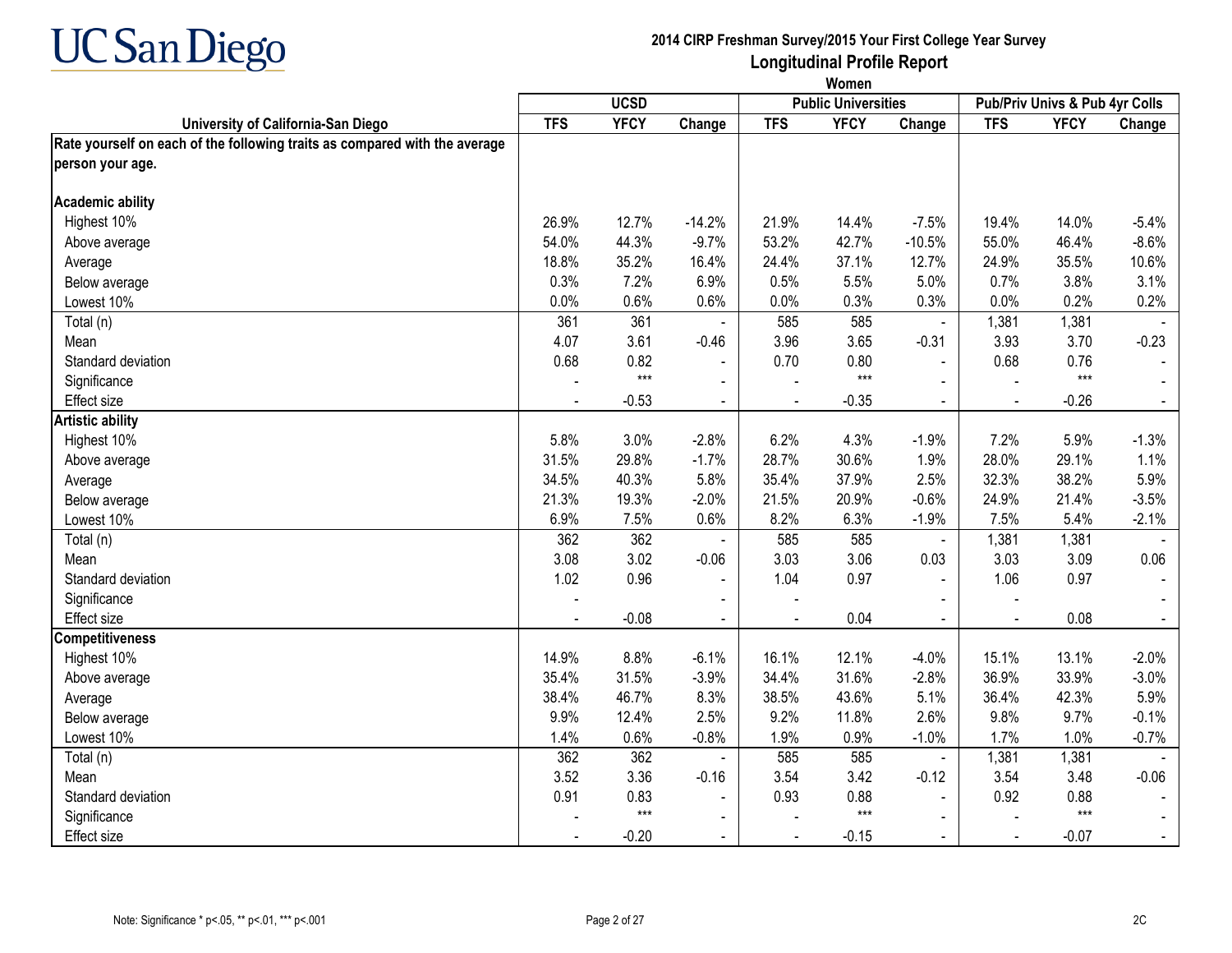

|                                                                            | Women      |                 |                |                |                            |                |                |                                |                |  |  |
|----------------------------------------------------------------------------|------------|-----------------|----------------|----------------|----------------------------|----------------|----------------|--------------------------------|----------------|--|--|
|                                                                            |            | <b>UCSD</b>     |                |                | <b>Public Universities</b> |                |                | Pub/Priv Univs & Pub 4yr Colls |                |  |  |
| University of California-San Diego                                         | <b>TFS</b> | <b>YFCY</b>     | Change         | <b>TFS</b>     | <b>YFCY</b>                | Change         | <b>TFS</b>     | <b>YFCY</b>                    | Change         |  |  |
| Rate yourself on each of the following traits as compared with the average |            |                 |                |                |                            |                |                |                                |                |  |  |
| person your age.                                                           |            |                 |                |                |                            |                |                |                                |                |  |  |
| <b>Computer skills</b>                                                     |            |                 |                |                |                            |                |                |                                |                |  |  |
| Highest 10%                                                                | 1.1%       | 2.2%            | 1.1%           | 2.4%           | 3.2%                       | 0.8%           | 2.4%           | 3.1%                           | 0.7%           |  |  |
| Above average                                                              | 26.3%      | 21.3%           | $-5.0%$        | 25.1%          | 23.6%                      | $-1.5%$        | 22.4%          | 25.4%                          | 3.0%           |  |  |
| Average                                                                    | 53.5%      | 60.7%           | 7.2%           | 52.8%          | 58.6%                      | 5.8%           | 54.9%          | 57.9%                          | 3.0%           |  |  |
| Below average                                                              | 17.2%      | 13.6%           | $-3.6%$        | 17.3%          | 12.6%                      | $-4.7%$        | 18.6%          | 12.4%                          | $-6.2%$        |  |  |
| Lowest 10%                                                                 | 1.9%       | 2.2%            | 0.3%           | 2.4%           | 1.9%                       | $-0.5%$        | 1.7%           | 1.2%                           | $-0.5%$        |  |  |
| Total (n)                                                                  | 361        | 361             |                | 585            | 585                        | $\blacksquare$ | 1,382          | 1,382                          |                |  |  |
| Mean                                                                       | 3.07       | 3.08            | 0.01           | 3.08           | 3.14                       | 0.06           | 3.05           | 3.17                           | 0.12           |  |  |
| Standard deviation                                                         | 0.74       | 0.72            | $\blacksquare$ | 0.78           | 0.74                       | $\overline{a}$ | 0.76           | 0.72                           |                |  |  |
| Significance                                                               |            |                 | $\sim$         |                |                            |                |                |                                |                |  |  |
| <b>Effect size</b>                                                         |            | 0.01            | $\blacksquare$ | $\sim$         | 0.08                       | $\blacksquare$ | $\blacksquare$ | 0.15                           | $\sim$         |  |  |
| Cooperativeness                                                            |            |                 |                |                |                            |                |                |                                |                |  |  |
| Highest 10%                                                                | 21.8%      | 15.2%           | $-6.6%$        | 21.2%          | 18.3%                      | $-2.9%$        | 20.8%          | 17.5%                          | $-3.3%$        |  |  |
| Above average                                                              | 45.6%      | 47.8%           | 2.2%           | 46.4%          | 47.1%                      | 0.7%           | 49.5%          | 49.0%                          | $-0.5%$        |  |  |
| Average                                                                    | 29.8%      | 34.0%           | 4.2%           | 29.5%          | 32.3%                      | 2.8%           | 27.3%          | 31.6%                          | 4.3%           |  |  |
| Below average                                                              | 2.8%       | 3.0%            | 0.2%           | 2.7%           | 2.4%                       | $-0.3%$        | 2.3%           | 1.8%                           | $-0.5%$        |  |  |
| Lowest 10%                                                                 | 0.0%       | 0.0%            | 0.0%           | 0.2%           | 0.0%                       | $-0.2%$        | 0.1%           | 0.1%                           | 0.0%           |  |  |
| Total (n)                                                                  | 362        | 362             |                | 586            | 586                        | $\blacksquare$ | 1,381          | 1,381                          |                |  |  |
| Mean                                                                       | 3.86       | 3.75            | $-0.11$        | 3.86           | 3.81                       | $-0.05$        | 3.89           | 3.82                           | $-0.07$        |  |  |
| Standard deviation                                                         | 0.78       | 0.74            |                | 0.78           | 0.75                       | $\sim$         | 0.75           | 0.73                           |                |  |  |
| Significance                                                               |            | $^{\star\star}$ |                |                | $\star\star$               |                |                | $**$                           |                |  |  |
| <b>Effect size</b>                                                         |            | $-0.14$         | $\mathbf{r}$   | $\overline{a}$ | $-0.06$                    | $\mathbf{r}$   | $\sim$         | $-0.09$                        | $\blacksquare$ |  |  |
| <b>Creativity</b>                                                          |            |                 |                |                |                            |                |                |                                |                |  |  |
| Highest 10%                                                                | 10.2%      | 8.6%            | $-1.6%$        | 11.6%          | 10.9%                      | $-0.7%$        | 14.9%          | 12.7%                          | $-2.2%$        |  |  |
| Above average                                                              | 40.7%      | 42.1%           | 1.4%           | 40.7%          | 41.0%                      | 0.3%           | 38.9%          | 39.4%                          | 0.5%           |  |  |
| Average                                                                    | 38.2%      | 38.8%           | 0.6%           | 36.6%          | 37.6%                      | 1.0%           | 34.7%          | 38.4%                          | 3.7%           |  |  |
| Below average                                                              | 9.1%       | 9.4%            | 0.3%           | 9.4%           | 9.4%                       | 0.0%           | 10.2%          | 8.8%                           | $-1.4%$        |  |  |
| Lowest 10%                                                                 | 1.7%       | 1.1%            | $-0.6%$        | 1.7%           | 1.0%                       | $-0.7%$        | 1.4%           | 0.7%                           | $-0.7%$        |  |  |
| Total (n)                                                                  | 361        | 361             |                | 585            | 585                        | $\blacksquare$ | 1,379          | 1,379                          |                |  |  |
| Mean                                                                       | 3.49       | 3.48            | $-0.01$        | 3.51           | 3.51                       | 0.00           | 3.56           | 3.54                           | $-0.02$        |  |  |
| Standard deviation                                                         | 0.86       | 0.82            | $\blacksquare$ | 0.88           | 0.85                       |                | 0.91           | 0.85                           |                |  |  |
| Significance                                                               |            |                 |                |                |                            |                |                |                                |                |  |  |
| Effect size                                                                |            | $-0.01$         |                |                | 0.00                       |                |                | $-0.03$                        |                |  |  |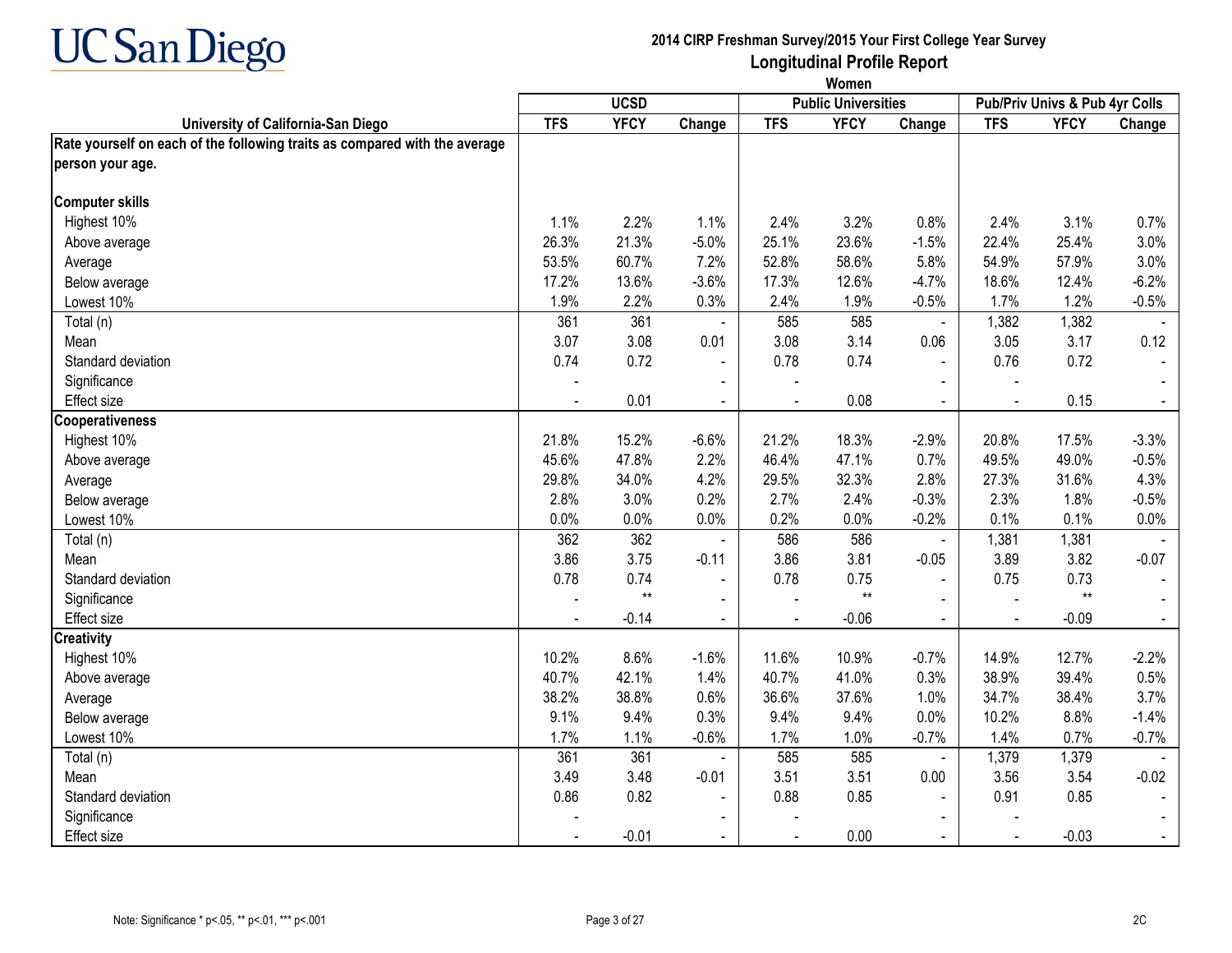

|                                                                            |            | Women       |                |            |                            |                |                |                                |                |  |
|----------------------------------------------------------------------------|------------|-------------|----------------|------------|----------------------------|----------------|----------------|--------------------------------|----------------|--|
|                                                                            |            | <b>UCSD</b> |                |            | <b>Public Universities</b> |                |                | Pub/Priv Univs & Pub 4yr Colls |                |  |
| University of California-San Diego                                         | <b>TFS</b> | <b>YFCY</b> | Change         | <b>TFS</b> | <b>YFCY</b>                | Change         | <b>TFS</b>     | <b>YFCY</b>                    | Change         |  |
| Rate yourself on each of the following traits as compared with the average |            |             |                |            |                            |                |                |                                |                |  |
| person your age.                                                           |            |             |                |            |                            |                |                |                                |                |  |
| Drive to achieve                                                           |            |             |                |            |                            |                |                |                                |                |  |
| Highest 10%                                                                | 37.1%      | 24.1%       | $-13.0%$       | 36.4%      | 27.7%                      | $-8.7%$        | 37.4%          | 29.4%                          | $-8.0\%$       |  |
| Above average                                                              | 41.0%      | 43.2%       | 2.2%           | 40.3%      | 41.4%                      | 1.1%           | 41.1%          | 41.2%                          | 0.1%           |  |
| Average                                                                    | 19.7%      | 26.9%       | 7.2%           | 20.9%      | 26.0%                      | 5.1%           | 18.5%          | 25.7%                          | 7.2%           |  |
| Below average                                                              | 1.7%       | 5.5%        | 3.8%           | 2.1%       | 4.8%                       | 2.7%           | 2.8%           | 3.3%                           | 0.5%           |  |
| Lowest 10%                                                                 | 0.6%       | 0.3%        | $-0.3%$        | 0.3%       | 0.2%                       | $-0.1%$        | 0.1%           | 0.4%                           | 0.3%           |  |
| Total (n)                                                                  | 361        | 361         |                | 585        | 585                        | $\blacksquare$ | 1,381          | 1,381                          |                |  |
| Mean                                                                       | 4.12       | 3.85        | $-0.27$        | 4.10       | 3.92                       | $-0.18$        | 4.13           | 3.96                           | $-0.17$        |  |
| Standard deviation                                                         | 0.82       | 0.86        | $\blacksquare$ | 0.82       | 0.86                       |                | 0.82           | 0.85                           |                |  |
| Significance                                                               |            | $***$       | $\blacksquare$ |            | $***$                      |                |                | $***$                          |                |  |
| <b>Effect size</b>                                                         |            | $-0.30$     | $\blacksquare$ | $\sim$     | $-0.20$                    | $\blacksquare$ | $\blacksquare$ | $-0.19$                        | $\blacksquare$ |  |
| <b>Emotional health</b>                                                    |            |             |                |            |                            |                |                |                                |                |  |
| Highest 10%                                                                | 13.5%      | 12.4%       | $-1.1%$        | 14.5%      | 12.3%                      | $-2.2%$        | 13.7%          | 12.4%                          | $-1.3%$        |  |
| Above average                                                              | 28.7%      | 27.6%       | $-1.1%$        | 27.5%      | 26.8%                      | $-0.7%$        | 31.3%          | 26.5%                          | $-4.8%$        |  |
| Average                                                                    | 39.0%      | 39.0%       | 0.0%           | 42.8%      | 42.3%                      | $-0.5%$        | 39.7%          | 41.5%                          | 1.8%           |  |
| Below average                                                              | 17.4%      | 17.7%       | 0.3%           | 14.0%      | 16.2%                      | 2.2%           | 14.0%          | 17.1%                          | 3.1%           |  |
| Lowest 10%                                                                 | 1.4%       | 3.3%        | 1.9%           | 1.2%       | 2.4%                       | 1.2%           | 1.3%           | 2.5%                           | 1.2%           |  |
| Total (n)                                                                  | 362        | 362         |                | 586        | 586                        | $\omega$       | 1,382          | 1,382                          |                |  |
| Mean                                                                       | 3.36       | 3.28        | $-0.08$        | 3.40       | 3.30                       | $-0.10$        | 3.42           | 3.29                           | $-0.13$        |  |
| Standard deviation                                                         | 0.97       | 1.00        |                | 0.94       | 0.96                       | $\blacksquare$ | 0.94           | 0.97                           |                |  |
| Significance                                                               |            |             | $\blacksquare$ |            |                            |                |                |                                |                |  |
| <b>Effect size</b>                                                         |            | $-0.09$     | $\mathbf{r}$   |            | $-0.11$                    | $\overline{a}$ |                | $-0.15$                        |                |  |
| eadership ability                                                          |            |             |                |            |                            |                |                |                                |                |  |
| Highest 10%                                                                | 15.2%      | 12.2%       | $-3.0%$        | 16.6%      | 14.7%                      | $-1.9%$        | 19.5%          | 16.3%                          | $-3.2%$        |  |
| Above average                                                              | 34.5%      | 35.6%       | 1.1%           | 35.7%      | 36.7%                      | 1.0%           | 38.2%          | 37.9%                          | $-0.3%$        |  |
| Average                                                                    | 36.2%      | 35.4%       | $-0.8%$        | 35.0%      | 35.3%                      | 0.3%           | 31.9%          | 35.4%                          | 3.5%           |  |
| Below average                                                              | 12.7%      | 14.4%       | 1.7%           | 11.6%      | 11.6%                      | 0.0%           | 9.5%           | 9.5%                           | 0.0%           |  |
| Lowest 10%                                                                 | 1.4%       | 2.5%        | 1.1%           | 1.2%       | 1.7%                       | 0.5%           | 0.9%           | 0.9%                           | 0.0%           |  |
| Total (n)                                                                  | 362        | 362         |                | 586        | 586                        | $\blacksquare$ | 1,384          | 1,384                          |                |  |
| Mean                                                                       | 3.49       | 3.41        | $-0.08$        | 3.55       | 3.51                       | $-0.04$        | 3.66           | 3.59                           | $-0.07$        |  |
| Standard deviation                                                         | 0.95       | 0.96        | $\blacksquare$ | 0.94       | 0.94                       |                | 0.93           | 0.90                           |                |  |
| Significance                                                               |            |             |                |            | $\star$                    |                |                | $\star$                        |                |  |
| Effect size                                                                |            | $-0.10$     | $\blacksquare$ |            | $-0.05$                    |                |                | $-0.09$                        |                |  |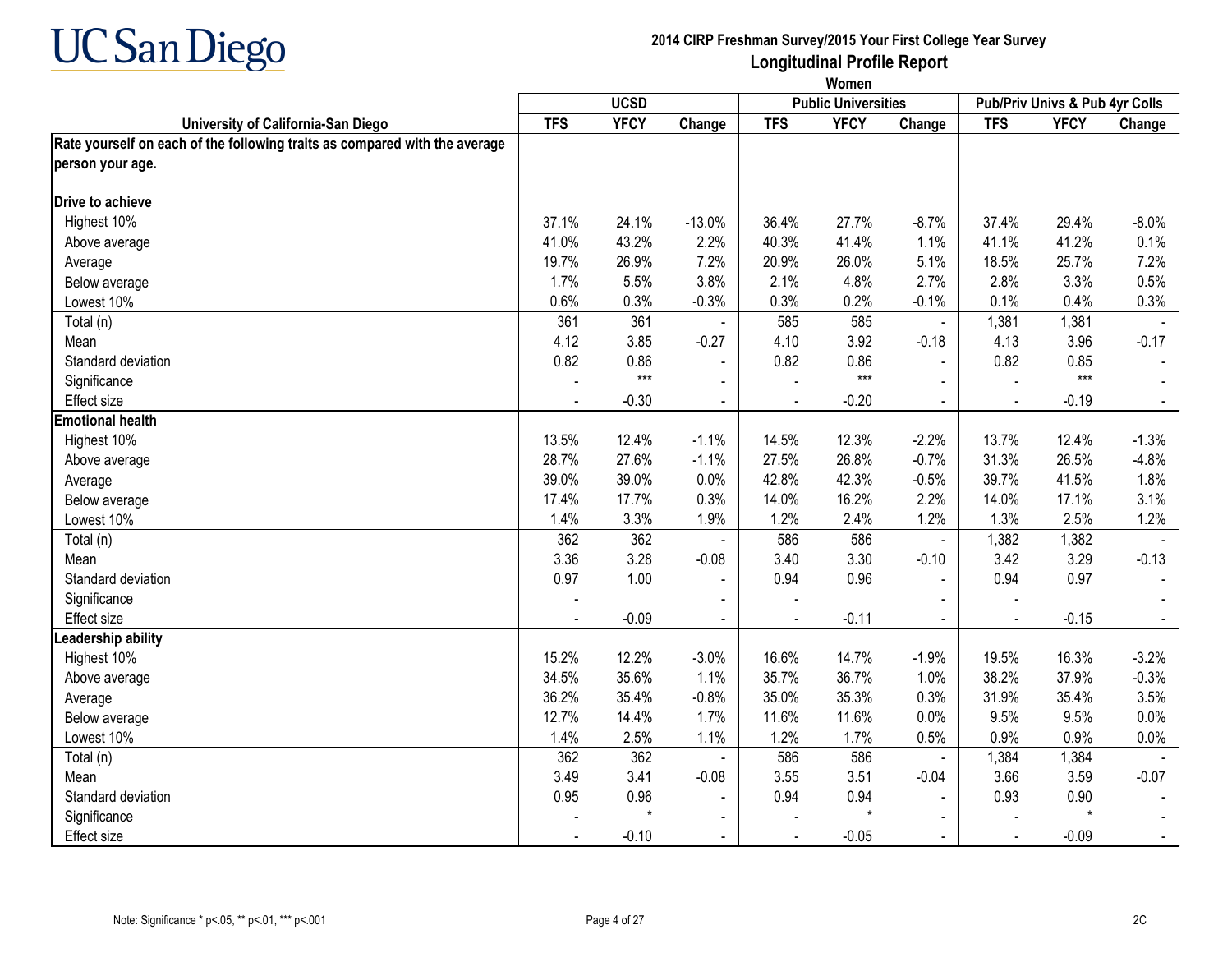

|                                                                            | Women      |             |                |            |                            |                |                |                                |                |
|----------------------------------------------------------------------------|------------|-------------|----------------|------------|----------------------------|----------------|----------------|--------------------------------|----------------|
|                                                                            |            | <b>UCSD</b> |                |            | <b>Public Universities</b> |                |                | Pub/Priv Univs & Pub 4yr Colls |                |
| University of California-San Diego                                         | <b>TFS</b> | <b>YFCY</b> | Change         | <b>TFS</b> | <b>YFCY</b>                | Change         | <b>TFS</b>     | <b>YFCY</b>                    | Change         |
| Rate yourself on each of the following traits as compared with the average |            |             |                |            |                            |                |                |                                |                |
| person your age.                                                           |            |             |                |            |                            |                |                |                                |                |
| <b>Mathematical ability</b>                                                |            |             |                |            |                            |                |                |                                |                |
| Highest 10%                                                                | 19.6%      | 10.5%       | $-9.1%$        | 15.0%      | 9.6%                       | $-5.4%$        | 11.5%          | 9.6%                           | $-1.9%$        |
| Above average                                                              | 39.5%      | 34.8%       | $-4.7%$        | 34.2%      | 33.2%                      | $-1.0%$        | 34.2%          | 31.9%                          | $-2.3%$        |
| Average                                                                    | 33.7%      | 37.0%       | 3.3%           | 34.7%      | 37.8%                      | 3.1%           | 37.0%          | 40.3%                          | 3.3%           |
| Below average                                                              | 6.6%       | 14.4%       | 7.8%           | 13.2%      | 14.9%                      | 1.7%           | 14.6%          | 15.3%                          | 0.7%           |
| Lowest 10%                                                                 | 0.6%       | 3.3%        | 2.7%           | 2.9%       | 4.6%                       | 1.7%           | 2.8%           | 3.0%                           | 0.2%           |
| Total (n)                                                                  | 362        | 362         |                | 585        | 585                        | $\blacksquare$ | 1,381          | 1,381                          |                |
| Mean                                                                       | 3.71       | 3.35        | $-0.36$        | 3.45       | 3.28                       | $-0.17$        | 3.37           | 3.30                           | $-0.07$        |
| Standard deviation                                                         | 0.88       | 0.96        | $\blacksquare$ | 0.99       | 0.98                       | $\mathbf{r}$   | 0.96           | 0.94                           |                |
| Significance                                                               |            | $***$       | $\blacksquare$ |            | $***$                      |                |                | $***$                          |                |
| <b>Effect size</b>                                                         |            | $-0.45$     | $\blacksquare$ | $\sim$     | $-0.21$                    | $\blacksquare$ | $\blacksquare$ | $-0.09$                        | $\blacksquare$ |
| <b>Physical health</b>                                                     |            |             |                |            |                            |                |                |                                |                |
| Highest 10%                                                                | 10.2%      | 7.2%        | $-3.0%$        | 12.1%      | 9.6%                       | $-2.5%$        | 12.0%          | 8.8%                           | $-3.2%$        |
| Above average                                                              | 29.8%      | 24.9%       | $-4.9%$        | 30.8%      | 26.7%                      | $-4.1%$        | 31.5%          | 26.8%                          | $-4.7%$        |
| Average                                                                    | 47.0%      | 49.2%       | 2.2%           | 45.5%      | 48.5%                      | 3.0%           | 45.4%          | 50.5%                          | 5.1%           |
| Below average                                                              | 11.6%      | 16.0%       | 4.4%           | 10.8%      | 13.0%                      | 2.2%           | 10.1%          | 12.0%                          | 1.9%           |
| Lowest 10%                                                                 | 1.4%       | 2.8%        | 1.4%           | 0.9%       | 2.2%                       | 1.3%           | 0.9%           | 1.9%                           | 1.0%           |
| Total (n)                                                                  | 362        | 362         |                | 585        | 585                        | $\blacksquare$ | 1,379          | 1,379                          |                |
| Mean                                                                       | 3.36       | 3.18        | $-0.18$        | 3.43       | 3.28                       | $-0.15$        | 3.44           | 3.29                           | $-0.15$        |
| Standard deviation                                                         | 0.87       | 0.88        |                | 0.87       | 0.89                       | $\blacksquare$ | 0.86           | 0.86                           |                |
| Significance                                                               |            | $***$       | $\sim$         |            | $***$                      | $\blacksquare$ |                | $***$                          |                |
| <b>Effect size</b>                                                         |            | $-0.22$     | $\mathbf{r}$   |            | $-0.18$                    | $\blacksquare$ |                | $-0.18$                        |                |
| <b>Popularity</b>                                                          |            |             |                |            |                            |                |                |                                |                |
| Highest 10%                                                                | 2.2%       | 1.9%        | $-0.3%$        | 2.9%       | 3.6%                       | 0.7%           | 3.4%           | 3.6%                           | 0.2%           |
| Above average                                                              | 17.7%      | 15.0%       | $-2.7%$        | 17.2%      | 16.1%                      | $-1.1%$        | 19.9%          | 17.0%                          | $-2.9%$        |
| Average                                                                    | 53.2%      | 51.8%       | $-1.4%$        | 57.6%      | 53.3%                      | $-4.3%$        | 58.2%          | 56.1%                          | $-2.1%$        |
| Below average                                                              | 23.3%      | 22.7%       | $-0.6%$        | 18.7%      | 20.2%                      | 1.5%           | 15.8%          | 18.3%                          | 2.5%           |
| Lowest 10%                                                                 | 3.6%       | 8.6%        | 5.0%           | 3.6%       | 6.7%                       | 3.1%           | 2.8%           | 5.1%                           | 2.3%           |
| Total (n)                                                                  | 361        | 361         |                | 583        | 583                        | $\blacksquare$ | 1,379          | 1,379                          |                |
| Mean                                                                       | 2.92       | 2.79        | $-0.13$        | 2.97       | 2.90                       | $-0.07$        | 3.05           | 2.96                           | $-0.09$        |
| Standard deviation                                                         | 0.80       | 0.87        | $\blacksquare$ | 0.79       | 0.88                       |                | 0.78           | 0.83                           |                |
| Significance                                                               |            | $**$        |                |            | $**$                       |                |                | $**$                           |                |
| Effect size                                                                |            | $-0.15$     | $\blacksquare$ |            | $-0.08$                    |                |                | $-0.10$                        |                |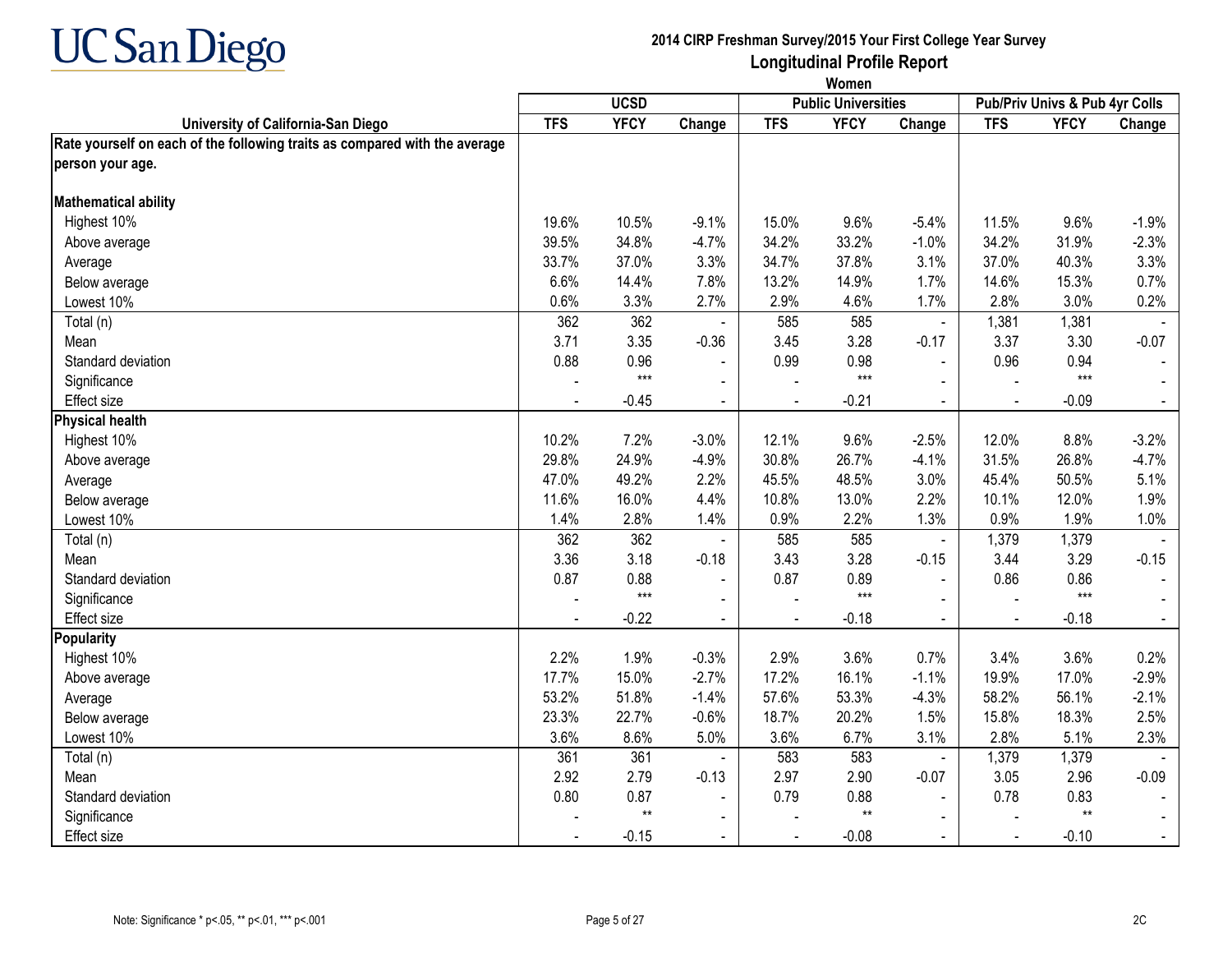

|                                                                            | Women          |             |                |            |                            |                             |                |                                |                |  |  |
|----------------------------------------------------------------------------|----------------|-------------|----------------|------------|----------------------------|-----------------------------|----------------|--------------------------------|----------------|--|--|
|                                                                            |                | <b>UCSD</b> |                |            | <b>Public Universities</b> |                             |                | Pub/Priv Univs & Pub 4yr Colls |                |  |  |
| University of California-San Diego                                         | <b>TFS</b>     | <b>YFCY</b> | Change         | <b>TFS</b> | <b>YFCY</b>                | Change                      | <b>TFS</b>     | <b>YFCY</b>                    | Change         |  |  |
| Rate yourself on each of the following traits as compared with the average |                |             |                |            |                            |                             |                |                                |                |  |  |
| person your age.                                                           |                |             |                |            |                            |                             |                |                                |                |  |  |
| Public speaking ability                                                    |                |             |                |            |                            |                             |                |                                |                |  |  |
| Highest 10%                                                                | 7.5%           | 6.1%        | $-1.4%$        | 7.9%       | 7.4%                       | $-0.5%$                     | 10.8%          | 8.3%                           | $-2.5%$        |  |  |
| Above average                                                              | 29.0%          | 24.2%       | $-4.8%$        | 26.8%      | 25.4%                      | $-1.4%$                     | 25.2%          | 27.4%                          | 2.2%           |  |  |
| Average                                                                    | 33.7%          | 37.9%       | 4.2%           | 35.9%      | 38.7%                      | 2.8%                        | 36.1%          | 40.0%                          | 3.9%           |  |  |
| Below average                                                              | 23.4%          | 24.8%       | 1.4%           | 23.2%      | 22.2%                      | $-1.0%$                     | 22.2%          | 19.8%                          | $-2.4%$        |  |  |
| Lowest 10%                                                                 | 6.4%           | 7.0%        | 0.6%           | 6.2%       | 6.4%                       | 0.2%                        | 5.7%           | 4.5%                           | $-1.2%$        |  |  |
| Total (n)                                                                  | 359            | 359         |                | 582        | 582                        | $\blacksquare$              | 1,378          | 1,378                          |                |  |  |
| Mean                                                                       | 3.08           | 2.98        | $-0.10$        | 3.07       | 3.05                       | $-0.02$                     | 3.13           | 3.15                           | 0.02           |  |  |
| Standard deviation                                                         | 1.04           | 1.01        |                | 1.03       | 1.01                       | $\blacksquare$              | 1.06           | 0.98                           |                |  |  |
| Significance                                                               |                |             | $\sim$         |            | $\star$                    | $\sim$                      | $\blacksquare$ | $\star$                        |                |  |  |
| <b>Effect size</b>                                                         |                | $-0.12$     | $\blacksquare$ |            | $-0.02$                    | $\sim$                      | $\blacksquare$ | 0.02                           | $\sim$         |  |  |
| <b>Risk-taking</b>                                                         |                |             |                |            |                            |                             |                |                                |                |  |  |
| Highest 10%                                                                | 7.5%           | 5.8%        | $-1.7%$        | 7.9%       | 7.2%                       | $-0.7%$                     | 7.5%           | 6.9%                           | $-0.6%$        |  |  |
| Above average                                                              | 25.6%          | 21.1%       | $-4.5%$        | 24.9%      | 22.8%                      | $-2.1%$                     | 25.3%          | 25.1%                          | $-0.2%$        |  |  |
| Average                                                                    | 43.1%          | 47.2%       | 4.1%           | 46.7%      | 48.0%                      | 1.3%                        | 46.5%          | 48.8%                          | 2.3%           |  |  |
| Below average                                                              | 21.1%          | 23.3%       | 2.2%           | 18.2%      | 19.9%                      | 1.7%                        | 18.5%          | 17.2%                          | $-1.3%$        |  |  |
| Lowest 10%                                                                 | 2.8%           | 2.5%        | $-0.3%$        | 2.4%       | 2.1%                       | $-0.3%$                     | 2.2%           | 2.0%                           | $-0.2%$        |  |  |
| Total (n)                                                                  | 360            | 360         |                | 583        | 583                        | $\blacksquare$              | 1,381          | 1,381                          |                |  |  |
| Mean                                                                       | 3.14           | 3.04        | $-0.10$        | 3.18       | 3.13                       | $-0.05$                     | 3.17           | 3.18                           | 0.01           |  |  |
| Standard deviation                                                         | 0.93           | 0.88        |                | 0.90       | 0.88                       | $\blacksquare$              | 0.89           | 0.87                           |                |  |  |
| Significance                                                               |                |             |                |            |                            |                             |                |                                |                |  |  |
| <b>Effect size</b>                                                         | $\overline{a}$ | $-0.10$     | $\mathbf{r}$   |            | $-0.05$                    | $\mathcal{L}^{\mathcal{A}}$ | $\sim$         | 0.01                           | $\blacksquare$ |  |  |
| Self-confidence (intellectual)                                             |                |             |                |            |                            |                             |                |                                |                |  |  |
| Highest 10%                                                                | 13.3%          | 8.9%        | $-4.4%$        | 13.0%      | 10.1%                      | $-2.9%$                     | 12.7%          | 11.6%                          | $-1.1%$        |  |  |
| Above average                                                              | 41.4%          | 28.6%       | $-12.8%$       | 40.7%      | 31.4%                      | $-9.3%$                     | 39.5%          | 34.1%                          | $-5.4%$        |  |  |
| Average                                                                    | 35.0%          | 41.4%       | 6.4%           | 36.2%      | 40.5%                      | 4.3%                        | 37.0%          | 40.4%                          | 3.4%           |  |  |
| Below average                                                              | 9.2%           | 18.1%       | 8.9%           | 9.1%       | 15.6%                      | 6.5%                        | 9.7%           | 12.2%                          | 2.5%           |  |  |
| Lowest 10%                                                                 | 1.1%           | 3.1%        | 2.0%           | 1.0%       | 2.4%                       | 1.4%                        | 1.1%           | 1.7%                           | 0.6%           |  |  |
| Total (n)                                                                  | 360            | 360         |                | 583        | 583                        | $\blacksquare$              | 1,377          | 1,377                          |                |  |  |
| Mean                                                                       | 3.57           | 3.22        | $-0.35$        | 3.56       | 3.31                       | $-0.25$                     | 3.53           | 3.42                           | $-0.11$        |  |  |
| Standard deviation                                                         | 0.87           | 0.95        | $\blacksquare$ | 0.87       | 0.94                       |                             | 0.87           | 0.91                           |                |  |  |
| Significance                                                               |                | $***$       |                |            | $***$                      |                             |                | $***$                          |                |  |  |
| <b>Effect size</b>                                                         |                | $-0.36$     |                |            | $-0.26$                    |                             |                | $-0.11$                        |                |  |  |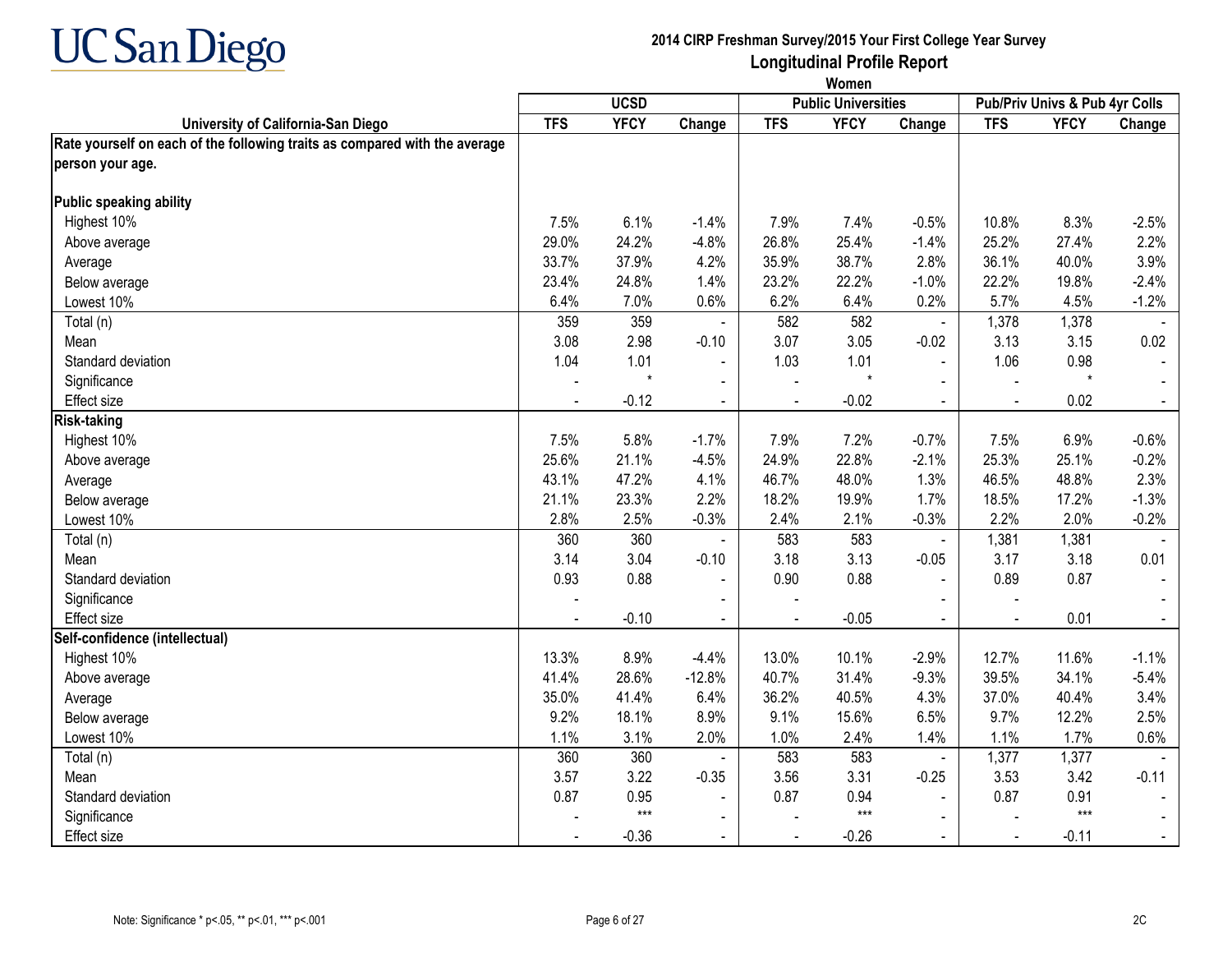

|                                                                            |                | <b>UCSD</b> |                |                | <b>Public Universities</b> |                |                | Pub/Priv Univs & Pub 4yr Colls |                |
|----------------------------------------------------------------------------|----------------|-------------|----------------|----------------|----------------------------|----------------|----------------|--------------------------------|----------------|
| University of California-San Diego                                         | <b>TFS</b>     | <b>YFCY</b> | Change         | <b>TFS</b>     | <b>YFCY</b>                | Change         | <b>TFS</b>     | <b>YFCY</b>                    | Change         |
| Rate yourself on each of the following traits as compared with the average |                |             |                |                |                            |                |                |                                |                |
| person your age.                                                           |                |             |                |                |                            |                |                |                                |                |
| Self-confidence (social)                                                   |                |             |                |                |                            |                |                |                                |                |
| Highest 10%                                                                | 7.5%           | 6.1%        | $-1.4%$        | 7.5%           | 7.7%                       | 0.2%           | 8.3%           | 8.8%                           | 0.5%           |
| Above average                                                              | 24.4%          | 24.4%       | 0.0%           | 26.4%          | 26.4%                      | 0.0%           | 28.2%          | 26.9%                          | $-1.3%$        |
| Average                                                                    | 41.6%          | 38.5%       | $-3.1%$        | 42.1%          | 37.8%                      | $-4.3%$        | 42.5%          | 40.3%                          | $-2.2%$        |
| Below average                                                              | 23.0%          | 24.9%       | 1.9%           | 21.1%          | 23.1%                      | 2.0%           | 18.3%          | 20.3%                          | 2.0%           |
| Lowest 10%                                                                 | 3.6%           | 6.1%        | 2.5%           | 2.9%           | 5.0%                       | 2.1%           | 2.8%           | 3.7%                           | 0.9%           |
| Total (n)                                                                  | 361            | 361         |                | 584            | 584                        | $\blacksquare$ | 1,381          | 1,381                          |                |
| Mean                                                                       | 3.09           | 2.99        | $-0.10$        | 3.15           | 3.09                       | $-0.06$        | 3.21           | 3.17                           | $-0.04$        |
| Standard deviation                                                         | 0.95           | 0.99        | $\blacksquare$ | 0.93           | 1.00                       | $\overline{a}$ | 0.93           | 0.97                           |                |
| Significance                                                               |                |             | $\sim$         |                | $\star$                    | $\overline{a}$ |                | $\star$                        |                |
| <b>Effect size</b>                                                         |                | $-0.11$     | $\sim$         | $\blacksquare$ | $-0.07$                    | $\blacksquare$ | $\blacksquare$ | $-0.05$                        | $\sim$         |
| Self-understanding                                                         |                |             |                |                |                            |                |                |                                |                |
| Highest 10%                                                                | 17.9%          | 17.1%       | $-0.8%$        | 17.3%          | 16.3%                      | $-1.0%$        | 16.6%          | 16.3%                          | $-0.3%$        |
| Above average                                                              | 31.4%          | 34.5%       | 3.1%           | 32.7%          | 34.3%                      | 1.6%           | 35.0%          | 34.4%                          | $-0.6%$        |
| Average                                                                    | 40.3%          | 35.6%       | $-4.7%$        | 41.2%          | 39.6%                      | $-1.6%$        | 40.9%          | 41.8%                          | 0.9%           |
| Below average                                                              | 9.2%           | 10.9%       | 1.7%           | 8.1%           | 8.5%                       | 0.4%           | 7.1%           | 6.6%                           | $-0.5%$        |
| Lowest 10%                                                                 | 1.1%           | 2.0%        | 0.9%           | 0.7%           | 1.4%                       | 0.7%           | 0.4%           | 0.9%                           | 0.5%           |
| Total (n)                                                                  | 357            | 357         |                | 578            | 578                        | $\blacksquare$ | 1,373          | 1,373                          |                |
| Mean                                                                       | 3.56           | 3.54        | $-0.02$        | 3.58           | 3.56                       | $-0.02$        | 3.60           | 3.59                           | $-0.01$        |
| Standard deviation                                                         | 0.93           | 0.96        | $\blacksquare$ | 0.89           | 0.91                       | $\blacksquare$ | 0.86           | 0.87                           |                |
| Significance                                                               |                |             |                |                |                            |                |                |                                |                |
| Effect size                                                                | $\overline{a}$ | $-0.02$     | $\mathbf{r}$   | $\overline{a}$ | $-0.02$                    | $\mathbf{r}$   | $\sim$         | $-0.01$                        | $\blacksquare$ |
| <b>Spirituality</b>                                                        |                |             |                |                |                            |                |                |                                |                |
| Highest 10%                                                                | 7.3%           | 9.0%        | 1.7%           | 8.0%           | 10.6%                      | 2.6%           | 11.0%          | 10.6%                          | $-0.4%$        |
| Above average                                                              | 17.6%          | 21.8%       | 4.2%           | 20.6%          | 23.7%                      | 3.1%           | 23.4%          | 25.3%                          | 1.9%           |
| Average                                                                    | 43.4%          | 41.5%       | $-1.9%$        | 43.3%          | 41.9%                      | $-1.4%$        | 41.3%          | 44.6%                          | 3.3%           |
| Below average                                                              | 19.6%          | 18.2%       | $-1.4%$        | 18.2%          | 15.9%                      | $-2.3%$        | 16.7%          | 13.8%                          | $-2.9%$        |
| Lowest 10%                                                                 | 12.0%          | 9.5%        | $-2.5%$        | 10.0%          | 8.0%                       | $-2.0%$        | 7.6%           | 5.8%                           | $-1.8%$        |
| Total (n)                                                                  | 357            | 357         |                | 578            | 578                        | $\blacksquare$ | 1,374          | 1,374                          |                |
| Mean                                                                       | 2.89           | 3.03        | 0.14           | 2.98           | 3.13                       | 0.15           | 3.14           | 3.21                           | 0.07           |
| Standard deviation                                                         | 1.07           | 1.07        | $\blacksquare$ | 1.05           | 1.06                       |                | 1.06           | 1.00                           |                |
| Significance                                                               |                | $**$        |                |                | $**$                       |                |                | $**$                           |                |
| Effect size                                                                |                | 0.14        | $\blacksquare$ |                | 0.15                       |                |                | 0.07                           |                |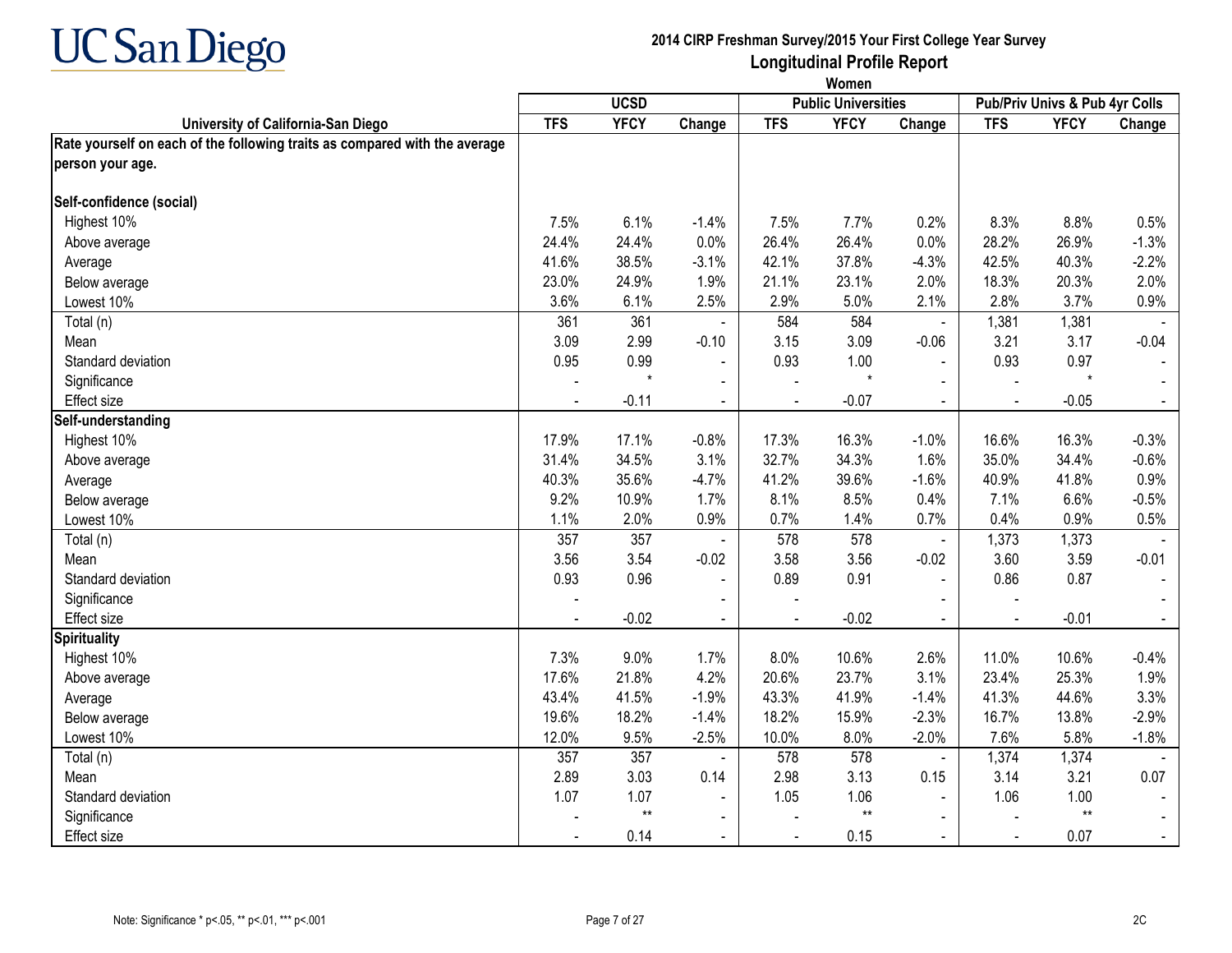

|                                                                            | Women      |             |                |            |                            |                |            |                                |         |
|----------------------------------------------------------------------------|------------|-------------|----------------|------------|----------------------------|----------------|------------|--------------------------------|---------|
|                                                                            |            | <b>UCSD</b> |                |            | <b>Public Universities</b> |                |            | Pub/Priv Univs & Pub 4yr Colls |         |
| University of California-San Diego                                         | <b>TFS</b> | <b>YFCY</b> | Change         | <b>TFS</b> | <b>YFCY</b>                | Change         | <b>TFS</b> | <b>YFCY</b>                    | Change  |
| Rate yourself on each of the following traits as compared with the average |            |             |                |            |                            |                |            |                                |         |
| person your age.                                                           |            |             |                |            |                            |                |            |                                |         |
| <b>Understanding of others</b>                                             |            |             |                |            |                            |                |            |                                |         |
| Highest 10%                                                                | 22.3%      | 20.3%       | $-2.0%$        | 23.1%      | 21.3%                      | $-1.8%$        | 25.4%      | 22.9%                          | $-2.5%$ |
| Above average                                                              | 51.5%      | 46.2%       | $-5.3%$        | 47.7%      | 46.1%                      | $-1.6%$        | 48.3%      | 45.6%                          | $-2.7%$ |
| Average                                                                    | 23.1%      | 29.2%       | 6.1%           | 26.3%      | 29.3%                      | 3.0%           | 24.1%      | 29.4%                          | 5.3%    |
| Below average                                                              | 2.5%       | 3.6%        | 1.1%           | 2.6%       | 2.9%                       | 0.3%           | 2.1%       | 2.0%                           | $-0.1%$ |
| Lowest 10%                                                                 | 0.6%       | 0.6%        | 0.0%           | 0.3%       | 0.3%                       | 0.0%           | 0.1%       | 0.1%                           | $0.0\%$ |
| Total (n)                                                                  | 359        | 359         |                | 581        | 581                        | $\blacksquare$ | 1,379      | 1,379                          |         |
| Mean                                                                       | 3.92       | 3.82        | $-0.10$        | 3.91       | 3.85                       | $-0.06$        | 3.97       | 3.89                           | $-0.08$ |
| Standard deviation                                                         | 0.77       | 0.81        | $\blacksquare$ | 0.79       | 0.80                       | $\blacksquare$ | 0.77       | 0.78                           |         |
| Significance                                                               |            | $\star$     |                |            | $\star$                    | $\blacksquare$ |            | $^\star$                       |         |
| Effect size                                                                |            | $-0.12$     |                |            | $-0.07$                    |                |            | $-0.09$                        |         |
| <b>Writing ability</b>                                                     |            |             |                |            |                            |                |            |                                |         |
| Highest 10%                                                                | 10.6%      | 8.4%        | $-2.2%$        | 11.2%      | 11.0%                      | $-0.2%$        | 11.7%      | 13.0%                          | 1.3%    |
| Above average                                                              | 33.7%      | 34.8%       | 1.1%           | 36.5%      | 37.2%                      | 0.7%           | 37.0%      | 37.5%                          | 0.5%    |
| Average                                                                    | 42.9%      | 42.1%       | $-0.8%$        | 41.5%      | 40.4%                      | $-1.1%$        | 40.4%      | 40.1%                          | $-0.3%$ |
| Below average                                                              | 10.9%      | 10.6%       | $-0.3%$        | 9.6%       | 8.6%                       | $-1.0%$        | 10.0%      | 7.9%                           | $-2.1%$ |
| Lowest 10%                                                                 | 1.9%       | 4.2%        | 2.3%           | 1.2%       | 2.8%                       | 1.6%           | 0.9%       | 1.4%                           | 0.5%    |
| Total (n)                                                                  | 359        | 359         |                | 581        | 581                        | $\blacksquare$ | 1,380      | 1,380                          |         |
| Mean                                                                       | 3.40       | 3.33        | $-0.07$        | 3.47       | 3.45                       | $-0.02$        | 3.48       | 3.53                           | 0.05    |
| Standard deviation                                                         | 0.89       | 0.92        | $\blacksquare$ | 0.86       | 0.90                       | $\overline{a}$ | 0.86       | 0.87                           |         |
| Significance                                                               |            |             | $\blacksquare$ |            |                            |                |            |                                |         |
| Effect size                                                                |            | $-0.09$     |                |            | $-0.02$                    |                |            | 0.06                           |         |
| How would you rate yourself in the following areas:                        |            |             |                |            |                            |                |            |                                |         |
| Ability to see the world from someone else's perspective                   |            |             |                |            |                            |                |            |                                |         |
| A major strength                                                           | 30.1%      | 30.9%       | 0.8%           | 30.1%      | 32.7%                      | 2.6%           | 31.4%      | 33.8%                          | 2.4%    |
| Somewhat strong                                                            | 48.5%      | 44.8%       | $-3.7%$        | 46.2%      | 43.8%                      | $-2.4%$        | 46.9%      | 44.5%                          | $-2.4%$ |
| Average                                                                    | 18.9%      | 20.3%       | 1.4%           | 21.6%      | 20.6%                      | $-1.0%$        | 19.8%      | 19.4%                          | $-0.4%$ |
| Somewhat weak                                                              | 1.9%       | 3.9%        | 2.0%           | 1.6%       | 2.8%                       | 1.2%           | 1.6%       | 2.0%                           | 0.4%    |
| A major weakness                                                           | 0.6%       | 0.0%        | $-0.6%$        | 0.5%       | 0.2%                       | $-0.3%$        | 0.3%       | 0.2%                           | $-0.1%$ |
| Total (n)                                                                  | 359        | 359         |                | 578        | 578                        | $\blacksquare$ | 1,374      | 1,374                          |         |
| Mean                                                                       | 4.06       | 4.03        | $-0.03$        | 4.04       | 4.06                       | 0.02           | 4.07       | 4.10                           | 0.03    |
| Standard deviation                                                         | 0.79       | 0.82        | $\blacksquare$ | 0.79       | 0.81                       |                | 0.77       | 0.79                           |         |
| Significance                                                               |            |             |                |            |                            | $\sim$         |            |                                |         |
| Effect size                                                                |            | $-0.03$     | $\blacksquare$ |            | 0.02                       | $\blacksquare$ |            | 0.03                           |         |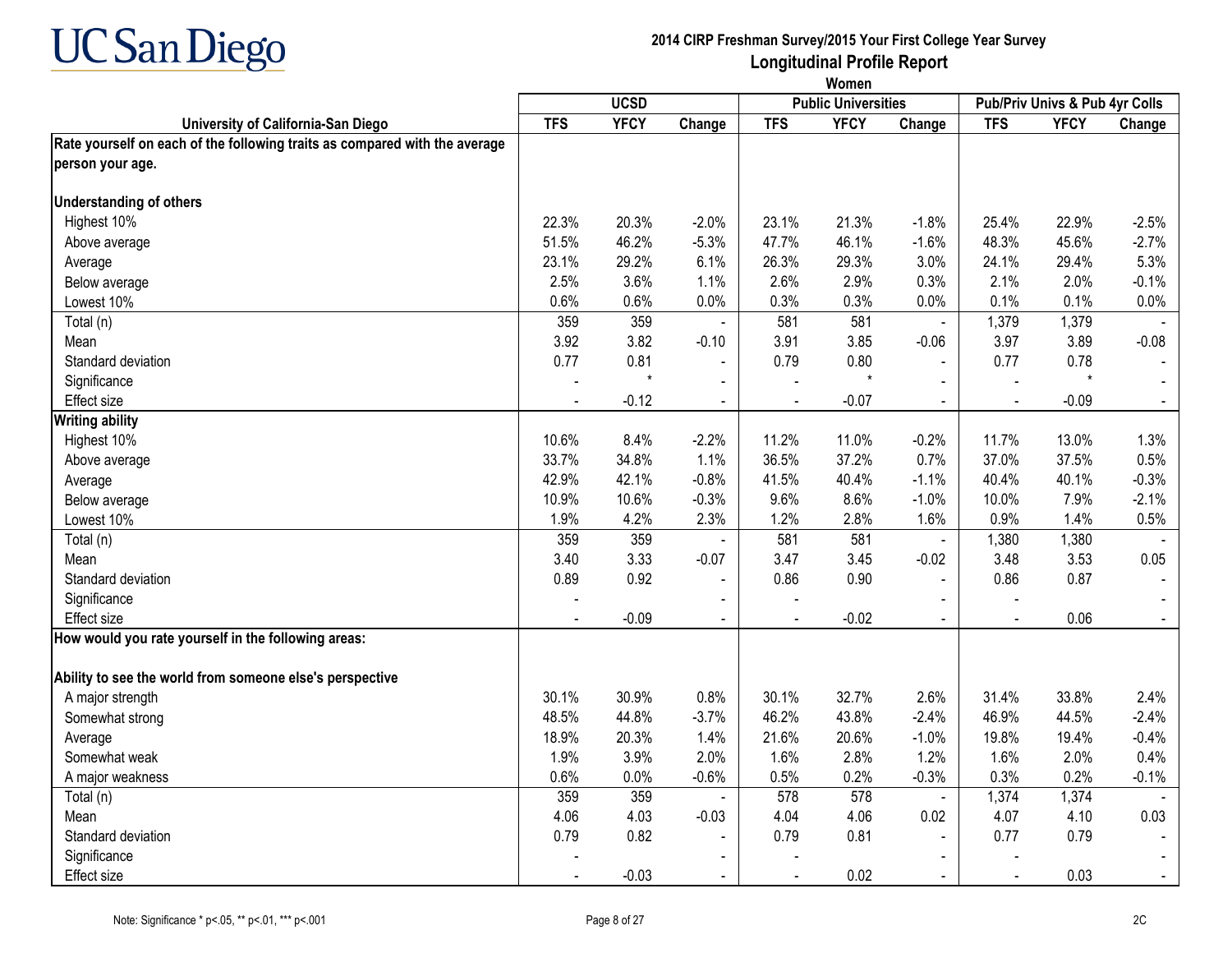

|                                                       |            | Women       |                |                |                            |                |                                |             |         |  |  |  |
|-------------------------------------------------------|------------|-------------|----------------|----------------|----------------------------|----------------|--------------------------------|-------------|---------|--|--|--|
|                                                       |            | <b>UCSD</b> |                |                | <b>Public Universities</b> |                | Pub/Priv Univs & Pub 4yr Colls |             |         |  |  |  |
| University of California-San Diego                    | <b>TFS</b> | <b>YFCY</b> | Change         | <b>TFS</b>     | <b>YFCY</b>                | Change         | <b>TFS</b>                     | <b>YFCY</b> | Change  |  |  |  |
| How would you rate yourself in the following areas:   |            |             |                |                |                            |                |                                |             |         |  |  |  |
| Tolerance of others with different beliefs            |            |             |                |                |                            |                |                                |             |         |  |  |  |
| A major strength                                      | 55.3%      | 38.6%       | $-16.7%$       | 51.6%          | 40.4%                      | $-11.2%$       | 48.9%                          | 42.1%       | $-6.8%$ |  |  |  |
| Somewhat strong                                       | 34.2%      | 46.7%       | 12.5%          | 34.2%          | 42.5%                      | 8.3%           | 35.9%                          | 40.0%       | 4.1%    |  |  |  |
| Average                                               | 9.7%       | 12.8%       | 3.1%           | 12.8%          | 14.7%                      | 1.9%           | 13.4%                          | 15.7%       | 2.3%    |  |  |  |
| Somewhat weak                                         | 0.8%       | 1.4%        | 0.6%           | 1.4%           | 2.1%                       | 0.7%           | 1.5%                           | 2.0%        | 0.5%    |  |  |  |
| A major weakness                                      | 0.0%       | 0.6%        | 0.6%           | 0.0%           | 0.3%                       | 0.3%           | 0.2%                           | 0.3%        | 0.1%    |  |  |  |
| Total (n)                                             | 360        | 360         |                | 579            | 579                        | $\blacksquare$ | 1,372                          | 1,372       |         |  |  |  |
| Mean                                                  | 4.44       | 4.21        | $-0.23$        | 4.36           | 4.21                       | $-0.15$        | 4.32                           | 4.22        | $-0.10$ |  |  |  |
| Standard deviation                                    | 0.70       | 0.76        |                | 0.76           | 0.79                       | $\blacksquare$ | 0.78                           | 0.80        |         |  |  |  |
| Significance                                          |            | $***$       | $\blacksquare$ |                | $***$                      |                |                                | $***$       | $\sim$  |  |  |  |
| Effect size                                           |            | $-0.28$     | $\mathbf{r}$   | $\overline{a}$ | $-0.18$                    | $\omega$       | $\sim$                         | $-0.12$     | $\sim$  |  |  |  |
| Openness to having my own views challenged            |            |             |                |                |                            |                |                                |             |         |  |  |  |
| A major strength                                      | 24.3%      | 20.7%       | $-3.6%$        | 23.8%          | 22.6%                      | $-1.2%$        | 24.3%                          | 24.7%       | 0.4%    |  |  |  |
| Somewhat strong                                       | 36.0%      | 45.3%       | 9.3%           | 36.6%          | 43.1%                      | 6.5%           | 37.0%                          | 43.2%       | 6.2%    |  |  |  |
| Average                                               | 33.8%      | 28.5%       | $-5.3%$        | 33.0%          | 28.8%                      | $-4.2%$        | 30.9%                          | 26.8%       | $-4.1%$ |  |  |  |
| Somewhat weak                                         | 5.0%       | 4.2%        | $-0.8%$        | 6.1%           | 4.5%                       | $-1.6%$        | 6.9%                           | 4.7%        | $-2.2%$ |  |  |  |
| A major weakness                                      | 0.8%       | 1.4%        | 0.6%           | 0.5%           | 1.0%                       | 0.5%           | 0.9%                           | 0.6%        | $-0.3%$ |  |  |  |
| Total (n)                                             | 358        | 358         |                | 576            | 576                        | $\blacksquare$ | 1,371                          | 1,371       |         |  |  |  |
| Mean                                                  | 3.78       | 3.80        | 0.02           | 3.77           | 3.82                       | 0.05           | 3.77                           | 3.87        | 0.10    |  |  |  |
| Standard deviation                                    | 0.90       | 0.86        | $\blacksquare$ | 0.90           | 0.87                       | $\blacksquare$ | 0.92                           | 0.86        |         |  |  |  |
| Significance                                          |            |             |                |                |                            |                |                                |             |         |  |  |  |
| Effect size                                           |            | 0.02        |                |                | 0.05                       |                |                                | 0.10        |         |  |  |  |
| Ability to discuss and negotiate controversial issues |            |             |                |                |                            |                |                                |             |         |  |  |  |
| A major strength                                      | 26.9%      | 26.3%       | $-0.6%$        | 26.7%          | 26.7%                      | 0.0%           | 29.4%                          | 27.7%       | $-1.7%$ |  |  |  |
| Somewhat strong                                       | 36.3%      | 38.2%       | 1.9%           | 36.0%          | 38.1%                      | 2.1%           | 34.9%                          | 39.2%       | 4.3%    |  |  |  |
| Average                                               | 28.0%      | 27.7%       | $-0.3%$        | 27.9%          | 26.9%                      | $-1.0%$        | 26.9%                          | 25.3%       | $-1.6%$ |  |  |  |
| Somewhat weak                                         | 7.8%       | 6.1%        | $-1.7%$        | 8.1%           | 6.4%                       | $-1.7%$        | 7.9%                           | 6.5%        | $-1.4%$ |  |  |  |
| A major weakness                                      | 1.1%       | 1.7%        | 0.6%           | 1.2%           | 1.9%                       | 0.7%           | 0.9%                           | 1.2%        | 0.3%    |  |  |  |
| Total (n)                                             | 361        | 361         |                | 580            | 580                        | $\blacksquare$ | 1,373                          | 1,373       |         |  |  |  |
| Mean                                                  | 3.80       | 3.81        | 0.01           | 3.79           | 3.81                       | 0.02           | 3.84                           | 3.86        | 0.02    |  |  |  |
| Standard deviation                                    | 0.96       | 0.95        |                | 0.97           | 0.96                       |                | 0.97                           | 0.94        |         |  |  |  |
| Significance                                          |            |             |                |                |                            |                |                                |             |         |  |  |  |
| <b>Effect size</b>                                    |            | 0.01        |                |                | 0.02                       |                |                                | 0.02        |         |  |  |  |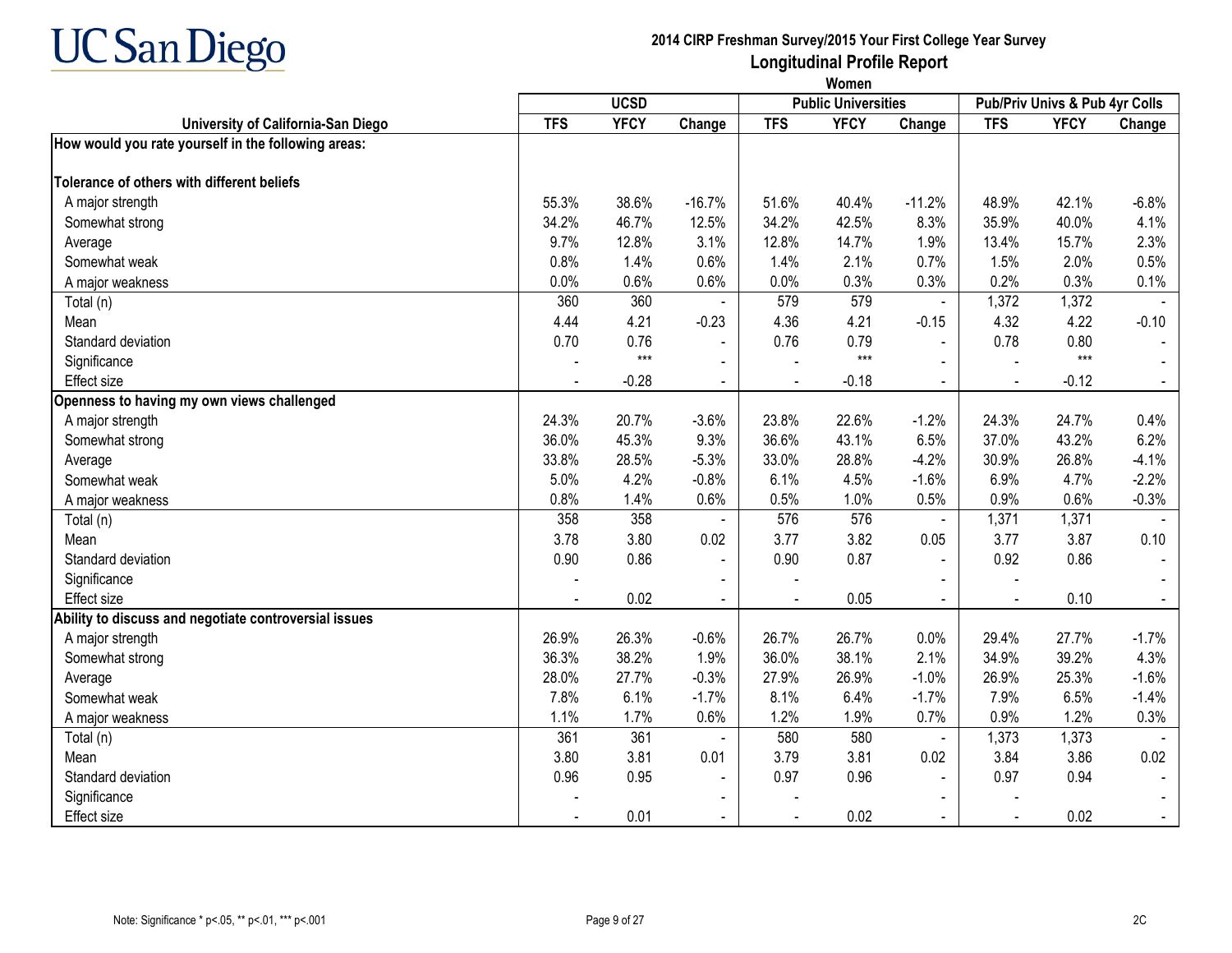

|                                                     | Women      |             |                |            |                            |                |                |                                |          |
|-----------------------------------------------------|------------|-------------|----------------|------------|----------------------------|----------------|----------------|--------------------------------|----------|
|                                                     |            | <b>UCSD</b> |                |            | <b>Public Universities</b> |                |                | Pub/Priv Univs & Pub 4yr Colls |          |
| University of California-San Diego                  | <b>TFS</b> | <b>YFCY</b> | Change         | <b>TFS</b> | <b>YFCY</b>                | Change         | <b>TFS</b>     | <b>YFCY</b>                    | Change   |
| How would you rate yourself in the following areas: |            |             |                |            |                            |                |                |                                |          |
| Ability to work cooperatively with diverse people   |            |             |                |            |                            |                |                |                                |          |
| A major strength                                    | 51.9%      | 41.4%       | $-10.5%$       | 49.7%      | 42.5%                      | $-7.2%$        | 50.1%          | 43.9%                          | $-6.2%$  |
| Somewhat strong                                     | 32.2%      | 43.1%       | 10.9%          | 34.0%      | 40.1%                      | 6.1%           | 34.6%          | 40.2%                          | 5.6%     |
| Average                                             | 14.7%      | 14.4%       | $-0.3%$        | 14.5%      | 15.7%                      | 1.2%           | 13.4%          | 14.4%                          | 1.0%     |
| Somewhat weak                                       | 1.1%       | 1.1%        | 0.0%           | 1.7%       | 1.6%                       | $-0.1%$        | 2.0%           | 1.4%                           | $-0.6%$  |
| A major weakness                                    | 0.0%       | 0.0%        | 0.0%           | 0.0%       | 0.2%                       | 0.2%           | 0.0%           | 0.1%                           | 0.1%     |
| Total (n)                                           | 360        | 360         |                | 579        | 579                        | $\blacksquare$ | 1,370          | 1,370                          |          |
| Mean                                                | 4.35       | 4.25        | $-0.10$        | 4.32       | 4.23                       | $-0.09$        | 4.33           | 4.26                           | $-0.07$  |
| Standard deviation                                  | 0.77       | 0.74        | $\blacksquare$ | 0.78       | 0.78                       |                | 0.78           | 0.76                           |          |
| Significance                                        |            | $\star$     | $\blacksquare$ |            | $\star$                    |                |                | $\star$                        |          |
| <b>Effect size</b>                                  |            | $-0.11$     | $\blacksquare$ |            | $-0.10$                    | $\sim$         | $\blacksquare$ | $-0.08$                        |          |
| Since entering this college, how often have you:    |            |             |                |            |                            |                |                |                                |          |
| Attended a religious service                        |            |             |                |            |                            |                |                |                                |          |
| Frequently                                          | 26.6%      | 13.7%       | $-12.9%$       | 29.6%      | 14.4%                      | $-15.2%$       | 37.6%          | 22.9%                          | $-14.7%$ |
| Occasionally                                        | 28.6%      | 20.6%       | $-8.0%$        | 32.5%      | 22.9%                      | $-9.6%$        | 32.6%          | 26.7%                          | $-5.9%$  |
| Not at all                                          | 44.8%      | 65.7%       | 20.9%          | 38.0%      | 62.7%                      | 24.7%          | 29.8%          | 50.4%                          | 20.6%    |
| Total (n)                                           | 364        | 364         |                | 582        | 582                        |                | 1,379          | 1,379                          |          |
| Mean                                                | 1.82       | 1.48        | $-0.34$        | 1.92       | 1.52                       | $-0.40$        | 2.08           | 1.73                           | $-0.35$  |
| Standard deviation                                  | 0.83       | 0.73        |                | 0.82       | 0.73                       |                | 0.82           | 0.81                           |          |
| Significance                                        |            | $***$       |                |            | $***$                      |                |                | $***$                          |          |
| <b>Effect</b> size                                  |            | $-0.47$     |                |            | $-0.55$                    |                |                | $-0.48$                        |          |
| Been bored in class                                 |            |             |                |            |                            |                |                |                                |          |
| Frequently                                          | 37.8%      | 39.5%       | 1.7%           | 36.1%      | 40.7%                      | 4.6%           | 36.8%          | 38.8%                          | 2.0%     |
| Occasionally                                        | 57.5%      | 56.9%       | $-0.6%$        | 59.1%      | 55.3%                      | $-3.8%$        | 57.9%          | 56.8%                          | $-1.1%$  |
| Not at all                                          | 4.7%       | 3.6%        | $-1.1%$        | 4.8%       | 4.0%                       | $-0.8%$        | 5.4%           | 4.4%                           | $-1.0%$  |
| Total (n)                                           | 362        | 362         |                | 582        | 582                        | $\blacksquare$ | 1,382          | 1,382                          |          |
| Mean                                                | 2.33       | 2.36        | 0.03           | 2.31       | 2.37                       | 0.06           | 2.31           | 2.34                           | 0.03     |
| Standard deviation                                  | 0.56       | 0.55        | $\blacksquare$ | 0.56       | 0.56                       |                | 0.57           | 0.56                           |          |
| Significance                                        |            |             |                |            |                            |                |                |                                |          |
| <b>Effect</b> size                                  |            | 0.05        | $\sim$         |            | 0.10                       | $\sim$         | $\blacksquare$ | 0.05                           |          |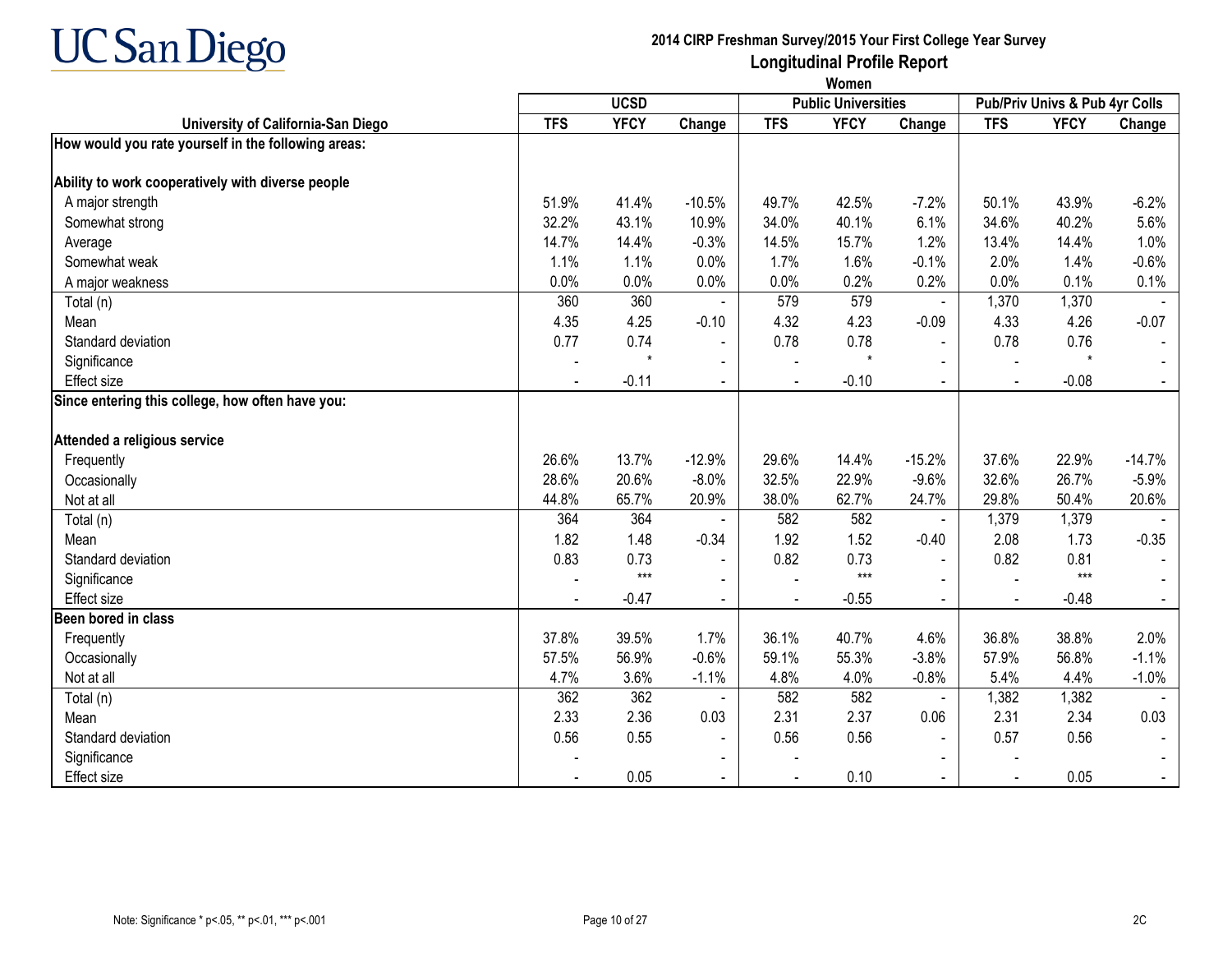

|                                                          |            |             |                |                |                            |                | Women                          |              |                |  |  |  |
|----------------------------------------------------------|------------|-------------|----------------|----------------|----------------------------|----------------|--------------------------------|--------------|----------------|--|--|--|
|                                                          |            | <b>UCSD</b> |                |                | <b>Public Universities</b> |                | Pub/Priv Univs & Pub 4yr Colls |              |                |  |  |  |
| University of California-San Diego                       | <b>TFS</b> | <b>YFCY</b> | Change         | <b>TFS</b>     | <b>YFCY</b>                | Change         | <b>TFS</b>                     | <b>YFCY</b>  | Change         |  |  |  |
| Since entering this college, how often have you:         |            |             |                |                |                            |                |                                |              |                |  |  |  |
| Demonstrated for a cause (e.g., boycott, rally, protest) |            |             |                |                |                            |                |                                |              |                |  |  |  |
| Frequently                                               | 3.0%       | 2.2%        | $-0.8%$        | 3.4%           | 2.4%                       | $-1.0%$        | 3.6%                           | 2.8%         | $-0.8%$        |  |  |  |
| Occasionally                                             | 17.9%      | 22.6%       | 4.7%           | 19.0%          | 20.3%                      | 1.3%           | 20.1%                          | 18.8%        | $-1.3%$        |  |  |  |
| Not at all                                               | 79.1%      | 75.2%       | $-3.9%$        | 77.6%          | 77.2%                      | $-0.4%$        | 76.3%                          | 78.5%        | 2.2%           |  |  |  |
| Total (n)                                                | 363        | 363         |                | 580            | 580                        |                | 1,376                          | 1,376        |                |  |  |  |
| Mean                                                     | 1.24       | 1.27        | 0.03           | 1.26           | 1.25                       | $-0.01$        | 1.27                           | 1.24         | $-0.03$        |  |  |  |
| Standard deviation                                       | 0.49       | 0.49        | $\blacksquare$ | 0.51           | 0.49                       | $\blacksquare$ | 0.52                           | 0.49         |                |  |  |  |
| Significance                                             |            |             |                |                |                            |                |                                |              |                |  |  |  |
| Effect size                                              |            | 0.05        |                |                | $-0.02$                    |                |                                | $-0.05$      | $\blacksquare$ |  |  |  |
| <b>Studied with other students</b>                       |            |             |                |                |                            |                |                                |              |                |  |  |  |
| Frequently                                               | 39.8%      | 38.7%       | $-1.1%$        | 36.0%          | 34.4%                      | $-1.6%$        | 39.4%                          | 39.6%        | 0.2%           |  |  |  |
| Occasionally                                             | 53.0%      | 53.3%       | 0.3%           | 55.5%          | 55.5%                      | 0.0%           | 52.6%                          | 52.0%        | $-0.6%$        |  |  |  |
| Not at all                                               | 7.1%       | 8.0%        | 0.9%           | 8.6%           | 10.1%                      | 1.5%           | 8.0%                           | 8.4%         | 0.4%           |  |  |  |
| Total (n)                                                | 364        | 364         |                | 584            | 584                        | $\blacksquare$ | 1,382                          | 1,382        |                |  |  |  |
| Mean                                                     | 2.33       | 2.31        | $-0.02$        | 2.27           | 2.24                       | $-0.03$        | 2.31                           | 2.31         | 0.00           |  |  |  |
| Standard deviation                                       | 0.60       | 0.61        | $\mathbf{r}$   | 0.61           | 0.62                       | $\blacksquare$ | 0.61                           | 0.62         |                |  |  |  |
| Significance                                             |            |             | $\blacksquare$ |                |                            | $\blacksquare$ |                                |              |                |  |  |  |
| Effect size                                              |            | $-0.03$     | $\sim$         | $\sim$         | $-0.04$                    | $\overline{a}$ |                                | 0.00         |                |  |  |  |
| <b>Smoked cigarettes</b>                                 |            |             |                |                |                            |                |                                |              |                |  |  |  |
| Frequently                                               | 0.3%       | 0.8%        | 0.5%           | 0.9%           | 2.1%                       | 1.2%           | 0.9%                           | 2.2%         | 1.3%           |  |  |  |
| Occasionally                                             | 2.7%       | 5.8%        | 3.1%           | 2.9%           | 6.9%                       | 4.0%           | 3.3%                           | 8.4%         | 5.1%           |  |  |  |
| Not at all                                               | 97.0%      | 93.4%       | $-3.6%$        | 96.2%          | 91.1%                      | $-5.1%$        | 95.9%                          | 89.4%        | $-6.5%$        |  |  |  |
| Total (n)                                                | 364        | 364         |                | 583            | 583                        | $\blacksquare$ | 1,381                          | 1,381        |                |  |  |  |
| Mean                                                     | 1.03       | 1.07        | 0.04           | 1.05           | 1.11                       | 0.06           | 1.05                           | 1.13         | 0.08           |  |  |  |
| Standard deviation                                       | 0.19       | 0.29        | $\blacksquare$ | 0.25           | 0.37                       | L,             | 0.25                           | 0.39         |                |  |  |  |
| Significance                                             |            | $**$        | $\blacksquare$ |                | $^{\star\star}$            |                |                                | $\star\star$ |                |  |  |  |
| Effect size                                              |            | 0.16        | $\sim$         | $\blacksquare$ | 0.24                       | $\blacksquare$ | $\blacksquare$                 | 0.32         | $\sim$         |  |  |  |
| <b>Drank beer</b>                                        |            |             |                |                |                            |                |                                |              |                |  |  |  |
| Frequently                                               | 0.3%       | 3.3%        | 3.0%           | 0.7%           | 4.1%                       | 3.4%           | 2.7%                           | 7.3%         | 4.6%           |  |  |  |
| Occasionally                                             | 17.6%      | 24.5%       | 6.9%           | 20.7%          | 28.2%                      | 7.5%           | 24.4%                          | 28.8%        | 4.4%           |  |  |  |
| Not at all                                               | 82.1%      | 72.2%       | $-9.9%$        | 78.6%          | 67.7%                      | $-10.9%$       | 72.9%                          | 63.9%        | $-9.0%$        |  |  |  |
| Total (n)                                                | 363        | 363         | $\blacksquare$ | 579            | 579                        | $\blacksquare$ | 1,375                          | 1,375        |                |  |  |  |
| Mean                                                     | 1.18       | 1.31        | 0.13           | 1.22           | 1.36                       | 0.14           | 1.30                           | 1.43         | 0.13           |  |  |  |
| Standard deviation                                       | 0.39       | 0.53        | $\sim$         | 0.43           | 0.56                       | $\blacksquare$ | 0.51                           | 0.63         |                |  |  |  |
| Significance                                             |            | $***$       | $\blacksquare$ |                | $***$                      | $\blacksquare$ |                                | $***$        |                |  |  |  |
| Effect size                                              |            | 0.26        | $\blacksquare$ |                | 0.28                       | $\blacksquare$ |                                | 0.26         |                |  |  |  |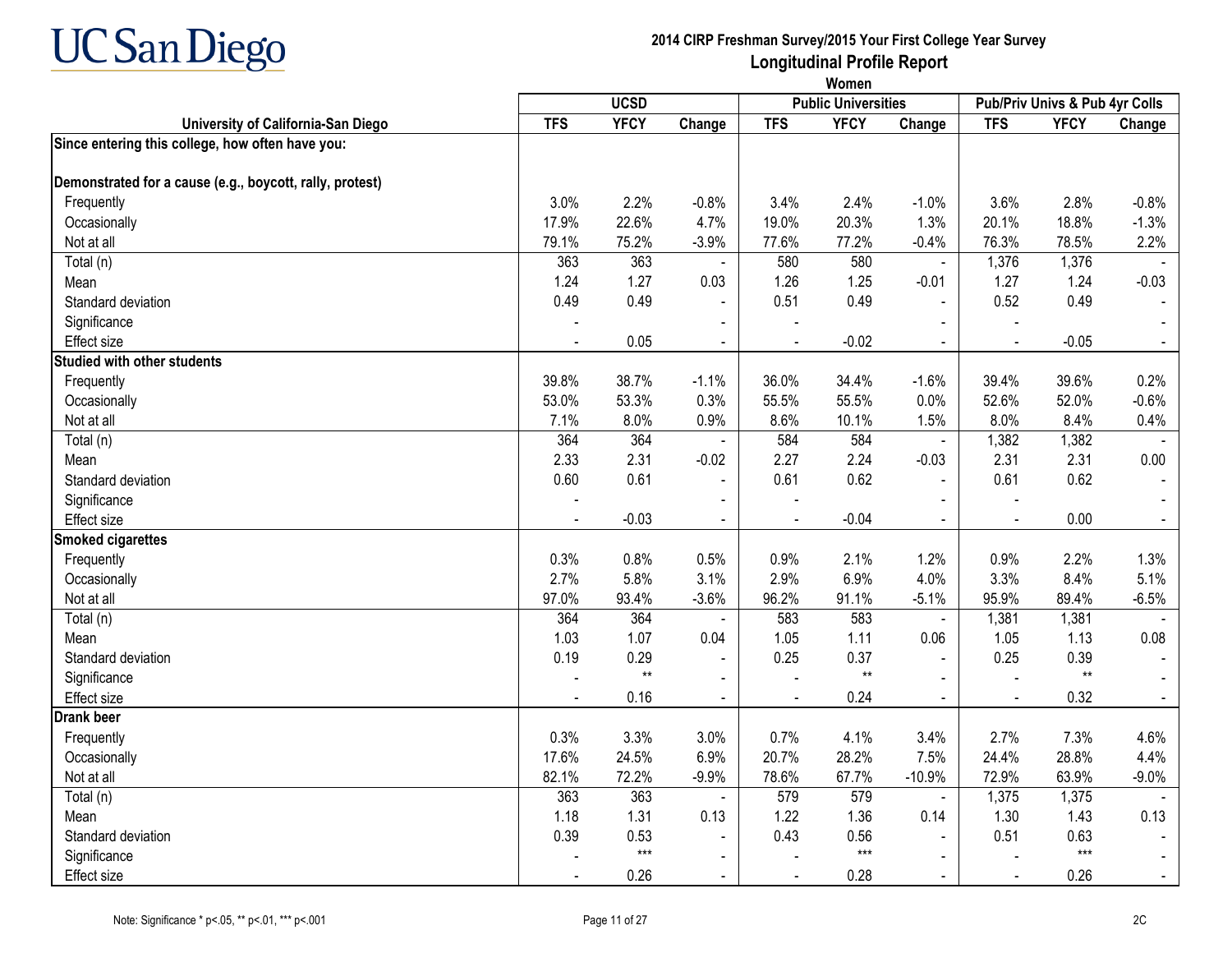

**Women**

|                                                  |            | <b>UCSD</b> |                |                | <b>Public Universities</b> |                |                | Pub/Priv Univs & Pub 4yr Colls |          |
|--------------------------------------------------|------------|-------------|----------------|----------------|----------------------------|----------------|----------------|--------------------------------|----------|
| University of California-San Diego               | <b>TFS</b> | <b>YFCY</b> | Change         | <b>TFS</b>     | <b>YFCY</b>                | Change         | <b>TFS</b>     | <b>YFCY</b>                    | Change   |
| Since entering this college, how often have you: |            |             |                |                |                            |                |                |                                |          |
| Drank wine or liquor                             |            |             |                |                |                            |                |                |                                |          |
| Frequently                                       | 1.1%       | 5.5%        | 4.4%           | 1.4%           | 7.1%                       | 5.7%           | 4.0%           | 11.2%                          | 7.2%     |
| Occasionally                                     | 22.4%      | 31.2%       | 8.8%           | 27.0%          | 35.5%                      | 8.5%           | 30.8%          | 35.8%                          | 5.0%     |
| Not at all                                       | 76.5%      | 63.3%       | $-13.2%$       | 71.6%          | 57.4%                      | $-14.2%$       | 65.2%          | 53.0%                          | $-12.2%$ |
| Total (n)                                        | 362        | 362         | $\blacksquare$ | 577            | 577                        | $\blacksquare$ | 1,371          | 1,371                          |          |
| Mean                                             | 1.25       | 1.42        | 0.17           | 1.30           | 1.50                       | 0.20           | 1.39           | 1.58                           | 0.19     |
| Standard deviation                               | 0.46       | 0.60        | $\blacksquare$ | 0.49           | 0.63                       | $\blacksquare$ | 0.56           | 0.68                           |          |
| Significance                                     |            | $***$       |                |                | $***$                      |                |                | $***$                          |          |
| <b>Effect size</b>                               |            | 0.30        | $\blacksquare$ | $\blacksquare$ | 0.35                       | $\Delta$       | $\blacksquare$ | 0.34                           | $\sim$   |
| Felt overwhelmed by all you had to do            |            |             |                |                |                            |                |                |                                |          |
| Frequently                                       | 37.8%      | 49.4%       | 11.6%          | 38.4%          | 48.9%                      | 10.5%          | 45.2%          | 53.5%                          | 8.3%     |
| Occasionally                                     | 55.2%      | 47.0%       | $-8.2%$        | 54.2%          | 47.0%                      | $-7.2%$        | 48.8%          | 41.5%                          | $-7.3%$  |
| Not at all                                       | 6.9%       | 3.6%        | $-3.3%$        | 7.4%           | 4.1%                       | $-3.3%$        | 5.9%           | 5.0%                           | $-0.9%$  |
| Total (n)                                        | 362        | 362         | $\blacksquare$ | 581            | 581                        | $\blacksquare$ | 1,382          | 1,382                          |          |
| Mean                                             | 2.31       | 2.46        | 0.15           | 2.31           | 2.45                       | 0.14           | 2.39           | 2.49                           | 0.10     |
| Standard deviation                               | 0.59       | 0.57        | $\blacksquare$ | 0.60           | 0.57                       | $\blacksquare$ | 0.60           | 0.59                           |          |
| Significance                                     |            | $***$       | $\blacksquare$ |                | $***$                      | $\blacksquare$ |                | $***$                          |          |
| <b>Effect size</b>                               |            | 0.23        | $\blacksquare$ |                | 0.22                       |                |                | 0.16                           |          |
| <b>Felt depressed</b>                            |            |             |                |                |                            |                |                |                                |          |
| Frequently                                       | 10.7%      | 18.7%       | 8.0%           | 10.5%          | 18.1%                      | 7.6%           | 11.7%          | 17.9%                          | 6.2%     |
| Occasionally                                     | 46.4%      | 50.3%       | 3.9%           | 43.2%          | 49.6%                      | 6.4%           | 43.5%          | 47.6%                          | 4.1%     |
| Not at all                                       | 42.9%      | 31.0%       | $-11.9%$       | 46.3%          | 32.3%                      | $-14.0%$       | 44.8%          | 34.5%                          | $-10.3%$ |
| Total (n)                                        | 364        | 364         |                | 579            | 579                        | $\blacksquare$ | 1,378          | 1,378                          |          |
| Mean                                             | 1.68       | 1.88        | 0.20           | 1.64           | 1.86                       | 0.22           | 1.67           | 1.83                           | 0.16     |
| Standard deviation                               | 0.66       | 0.70        |                | 0.66           | 0.70                       | $\blacksquare$ | 0.67           | 0.70                           |          |
| Significance                                     |            | $***$       | $\blacksquare$ |                | $***$                      | $\mathbf{r}$   |                | $***$                          |          |
| <b>Effect size</b>                               |            | 0.27        | $\blacksquare$ |                | 0.30                       | $\blacksquare$ |                | 0.22                           |          |
| Performed volunteer work                         |            |             |                |                |                            |                |                |                                |          |
| Frequently                                       | 51.1%      | 12.7%       | $-38.4%$       | 44.8%          | 12.6%                      | $-32.2%$       | 46.7%          | 15.5%                          | $-31.2%$ |
| Occasionally                                     | 44.5%      | 40.6%       | $-3.9%$        | 48.8%          | 42.2%                      | $-6.6%$        | 46.7%          | 50.4%                          | 3.7%     |
| Not at all                                       | 4.4%       | 46.7%       | 42.3%          | 6.4%           | 45.2%                      | 38.8%          | 6.6%           | 34.0%                          | 27.4%    |
| Total (n)                                        | 362        | 362         | $\blacksquare$ | 580            | 580                        | $\blacksquare$ | 1,378          | 1,378                          |          |
| Mean                                             | 2.47       | 1.66        | $-0.81$        | 2.38           | 1.67                       | $-0.71$        | 2.40           | 1.81                           | $-0.59$  |
| Standard deviation                               | 0.58       | 0.69        | $\blacksquare$ | 0.60           | 0.69                       |                | 0.61           | 0.68                           |          |
| Significance                                     |            | $***$       | $\blacksquare$ |                | $***$                      |                |                | $***$                          |          |
| Effect size                                      |            | $-0.96$     | $\blacksquare$ | $\sim$         | $-0.84$                    | $\sim$         | $\sim$         | $-0.70$                        |          |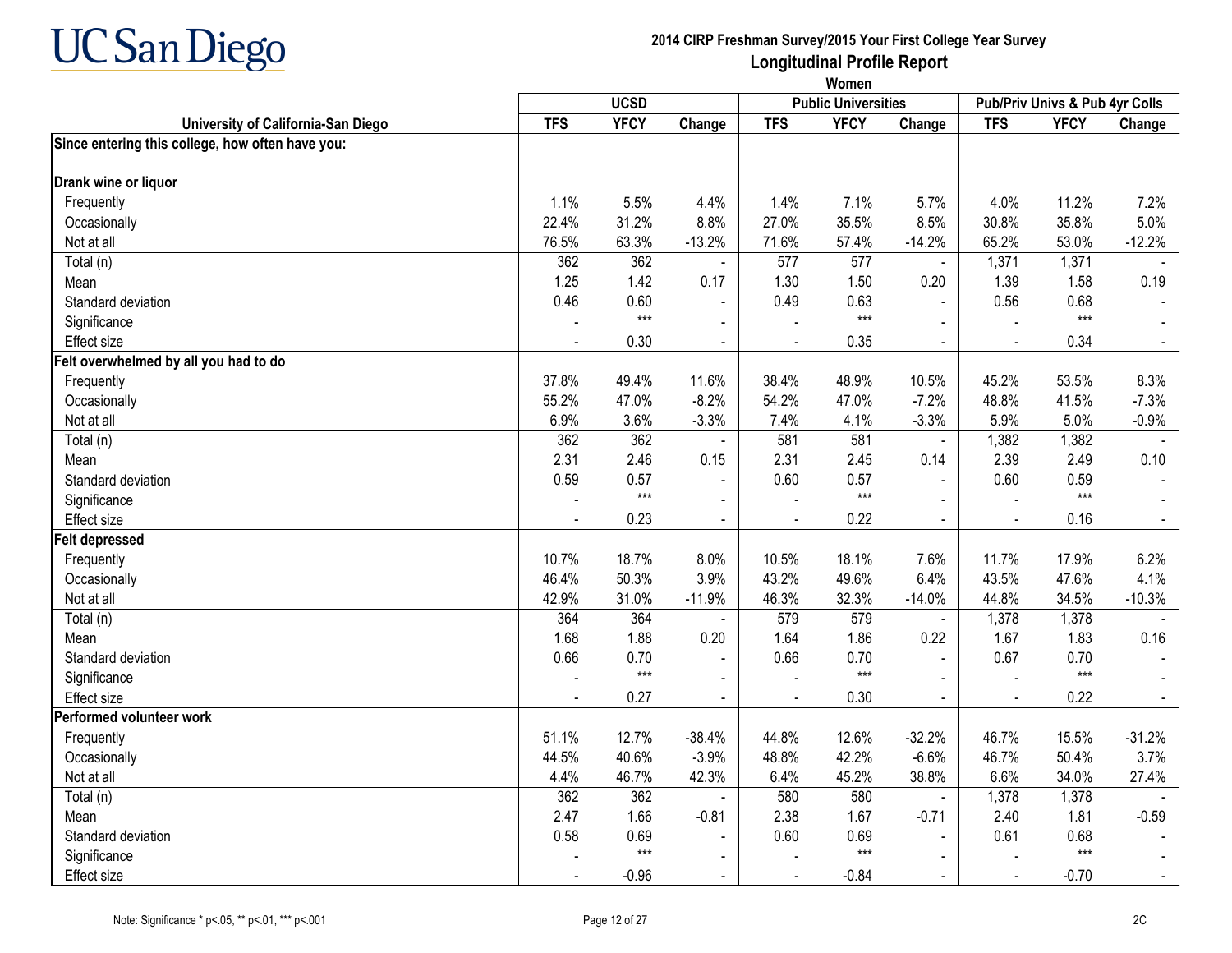

|                                                          | Women      |             |                |                |                            |                |                |                                |          |
|----------------------------------------------------------|------------|-------------|----------------|----------------|----------------------------|----------------|----------------|--------------------------------|----------|
|                                                          |            | <b>UCSD</b> |                |                | <b>Public Universities</b> |                |                | Pub/Priv Univs & Pub 4yr Colls |          |
| University of California-San Diego                       | <b>TFS</b> | <b>YFCY</b> | Change         | <b>TFS</b>     | <b>YFCY</b>                | Change         | <b>TFS</b>     | <b>YFCY</b>                    | Change   |
| Since entering this college, how often have you:         |            |             |                |                |                            |                |                |                                |          |
| Asked a professor for advice after class                 |            |             |                |                |                            |                |                |                                |          |
| Frequently                                               | 33.5%      | 5.3%        | $-28.2%$       | 31.8%          | 10.0%                      | $-21.8%$       | 34.7%          | 15.7%                          | $-19.0%$ |
| Occasionally                                             | 56.5%      | 46.5%       | $-10.0%$       | 55.6%          | 48.4%                      | $-7.2%$        | 54.1%          | 57.5%                          | 3.4%     |
| Not at all                                               | 10.0%      | 48.2%       | 38.2%          | 12.6%          | 41.6%                      | 29.0%          | 11.2%          | 26.7%                          | 15.5%    |
| Total (n)                                                | 361        | 361         |                | 579            | 579                        | $\blacksquare$ | 1,380          | 1,380                          |          |
| Mean                                                     | 2.24       | 1.57        | $-0.67$        | 2.19           | 1.68                       | $-0.51$        | 2.23           | 1.89                           | $-0.34$  |
| Standard deviation                                       | 0.62       | 0.59        |                | 0.64           | 0.65                       |                | 0.64           | 0.64                           |          |
| Significance                                             |            | $***$       |                |                | $***$                      |                |                | $***$                          |          |
| Effect size                                              |            | $-0.90$     | $\sim$         | $\blacksquare$ | $-0.68$                    | $\blacksquare$ |                | $-0.46$                        |          |
| Worked on a local, state, or national political campaign |            |             |                |                |                            |                |                |                                |          |
| Frequently                                               | 0.8%       | 0.6%        | $-0.2%$        | 1.1%           | 1.1%                       | 0.0%           | 1.2%           | 1.2%                           | 0.0%     |
| Occasionally                                             | 6.9%       | 6.1%        | $-0.8%$        | 6.5%           | 6.1%                       | $-0.4%$        | 7.5%           | 7.5%                           | 0.0%     |
| Not at all                                               | 92.2%      | 93.4%       | 1.2%           | 92.5%          | 92.8%                      | 0.3%           | 91.3%          | 91.3%                          | 0.0%     |
| Total (n)                                                | 361        | 361         |                | 570            | 570                        |                | 1,365          | 1,365                          |          |
| Mean                                                     | 1.09       | 1.07        | $-0.02$        | 1.09           | 1.08                       | $-0.01$        | 1.10           | 1.10                           | 0.00     |
| Standard deviation                                       | 0.31       | 0.28        | $\blacksquare$ | 0.32           | 0.31                       |                | 0.34           | 0.34                           |          |
| Significance                                             |            |             |                |                |                            |                |                |                                |          |
| <b>Effect</b> size                                       |            | $-0.05$     | $\blacksquare$ | $\blacksquare$ | $-0.02$                    | $\blacksquare$ | $\blacksquare$ | 0.00                           |          |
| Socialized with someone of another racial/ethnic group   |            |             |                |                |                            |                |                |                                |          |
| Frequently                                               | 80.7%      | 72.4%       | $-8.3%$        | 77.2%          | 67.2%                      | $-10.0%$       | 76.3%          | 69.0%                          | $-7.3%$  |
| Occasionally                                             | 15.2%      | 24.9%       | 9.7%           | 19.7%          | 29.4%                      | 9.7%           | 21.0%          | 27.7%                          | 6.7%     |
| Not at all                                               | 4.1%       | 2.8%        | $-1.3%$        | 3.1%           | 3.3%                       | 0.2%           | 2.8%           | 3.4%                           | 0.6%     |
| Total (n)                                                | 362        | 362         |                | 574            | 574                        | $\blacksquare$ | 1,369          | 1,369                          |          |
| Mean                                                     | 2.77       | 2.70        | $-0.07$        | 2.74           | 2.64                       | $-0.10$        | 2.73           | 2.66                           | $-0.07$  |
| Standard deviation                                       | 0.51       | 0.52        |                | 0.51           | 0.55                       | $\blacksquare$ | 0.50           | 0.54                           |          |
| Significance                                             |            |             |                |                | $\star$                    |                |                |                                |          |
| <b>Effect size</b>                                       |            | $-0.12$     |                | $\blacksquare$ | $-0.17$                    | $\blacksquare$ |                | $-0.12$                        |          |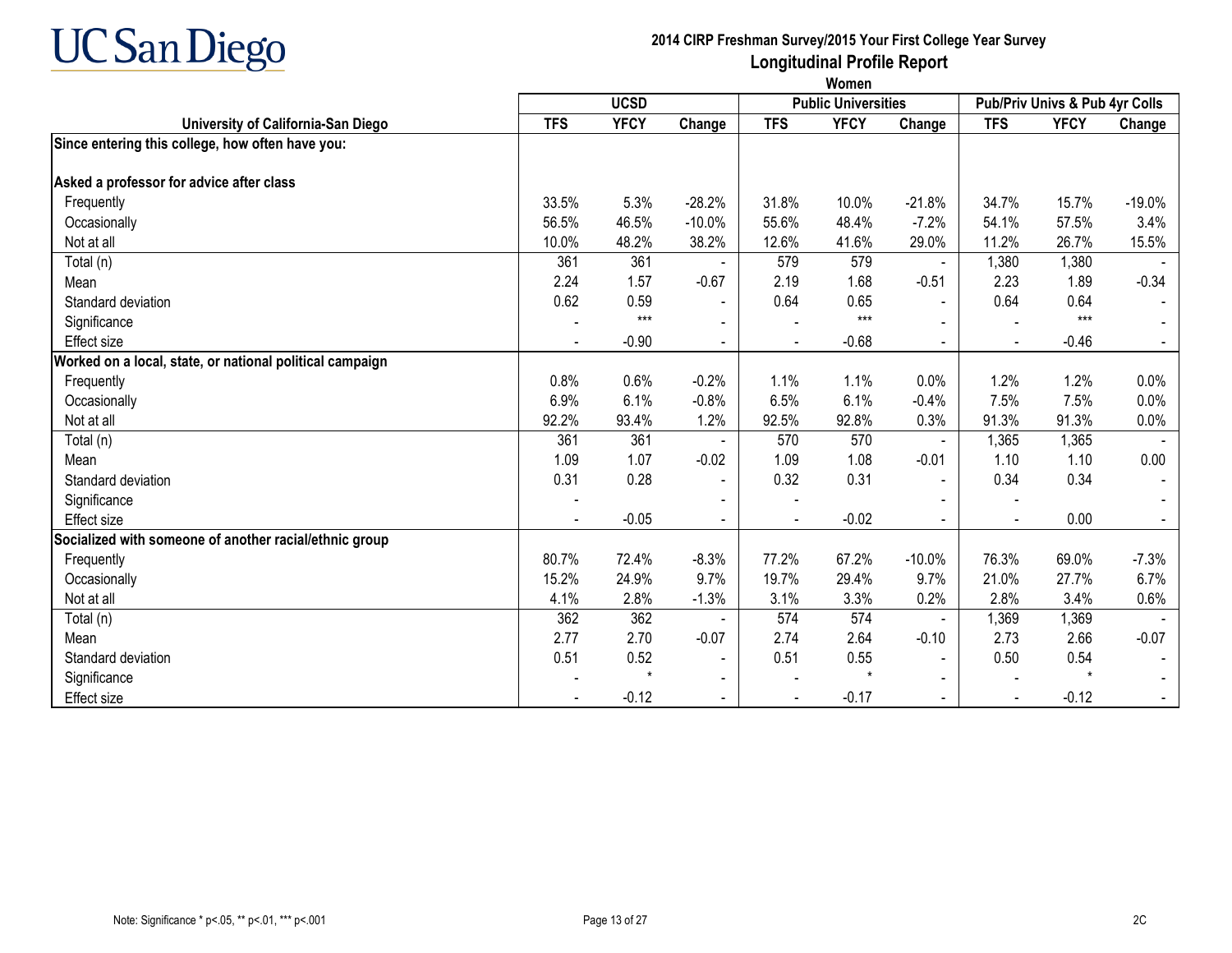

|                                                  |                | Women       |                |                          |                            |                |                                |             |          |  |  |  |
|--------------------------------------------------|----------------|-------------|----------------|--------------------------|----------------------------|----------------|--------------------------------|-------------|----------|--|--|--|
|                                                  |                | <b>UCSD</b> |                |                          | <b>Public Universities</b> |                | Pub/Priv Univs & Pub 4yr Colls |             |          |  |  |  |
| University of California-San Diego               | <b>TFS</b>     | <b>YFCY</b> | Change         | <b>TFS</b>               | <b>YFCY</b>                | Change         | <b>TFS</b>                     | <b>YFCY</b> | Change   |  |  |  |
| Since entering this college, how often have you: |                |             |                |                          |                            |                |                                |             |          |  |  |  |
| Come late to class                               |                |             |                |                          |                            |                |                                |             |          |  |  |  |
| Frequently                                       | 9.4%           | 6.9%        | $-2.5%$        | 8.6%                     | 6.5%                       | $-2.1%$        | 8.1%                           | 7.3%        | $-0.8%$  |  |  |  |
| Occasionally                                     | 42.8%          | 56.4%       | 13.6%          | 40.2%                    | 49.8%                      | 9.6%           | 41.8%                          | 48.9%       | 7.1%     |  |  |  |
| Not at all                                       | 47.8%          | 36.7%       | $-11.1%$       | 51.2%                    | 43.7%                      | $-7.5%$        | 50.0%                          | 43.8%       | $-6.2%$  |  |  |  |
| Total (n)                                        | 360            | 360         |                | 570                      | 570                        | $\blacksquare$ | 1,363                          | 1,363       |          |  |  |  |
| Mean                                             | 1.62           | 1.70        | 0.08           | 1.57                     | 1.63                       | 0.06           | 1.58                           | 1.64        | 0.06     |  |  |  |
| Standard deviation                               | 0.65           | 0.59        |                | 0.65                     | 0.60                       | $\blacksquare$ | 0.64                           | 0.62        |          |  |  |  |
| Significance                                     |                | $\star$     |                | $\overline{\phantom{a}}$ | $\star$                    |                |                                | $\star$     |          |  |  |  |
| <b>Effect size</b>                               |                | 0.11        |                |                          | 0.08                       |                |                                | 0.08        |          |  |  |  |
| Performed community service as part of class     |                |             |                |                          |                            |                |                                |             |          |  |  |  |
| Frequently                                       | 18.2%          | 1.1%        | $-17.1%$       | 17.3%                    | 2.5%                       | $-14.8%$       | 21.3%                          | 5.4%        | $-15.9%$ |  |  |  |
| Occasionally                                     | 33.2%          | 10.1%       | $-23.1%$       | 35.9%                    | 15.7%                      | $-20.2%$       | 36.5%                          | 24.7%       | $-11.8%$ |  |  |  |
| Not at all                                       | 48.6%          | 88.8%       | 40.2%          | 46.8%                    | 81.9%                      | 35.1%          | 42.3%                          | 69.9%       | 27.6%    |  |  |  |
| Total (n)                                        | 358            | 358         |                | 568                      | 568                        | $\blacksquare$ | 1,363                          | 1,363       |          |  |  |  |
| Mean                                             | 1.70           | 1.12        | $-0.58$        | 1.70                     | 1.21                       | $-0.49$        | 1.79                           | 1.35        | $-0.44$  |  |  |  |
| Standard deviation                               | 0.76           | 0.36        | $\blacksquare$ | 0.74                     | 0.46                       | $\sim$         | 0.77                           | 0.58        |          |  |  |  |
| Significance                                     |                | $***$       |                |                          | $***$                      | $\blacksquare$ |                                | $***$       |          |  |  |  |
| <b>Effect size</b>                               | $\blacksquare$ | $-0.75$     | $\sim$         | $\blacksquare$           | $-0.64$                    | $\blacksquare$ | $\blacksquare$                 | $-0.57$     |          |  |  |  |
| Discussed religion                               |                |             |                |                          |                            |                |                                |             |          |  |  |  |
| Frequently                                       | 22.4%          | 20.2%       | $-2.2%$        | 24.5%                    | 19.4%                      | $-5.1%$        | 31.3%                          | 28.0%       | $-3.3%$  |  |  |  |
| Occasionally                                     | 53.2%          | 55.7%       | 2.5%           | 51.7%                    | 57.3%                      | 5.6%           | 50.1%                          | 54.3%       | 4.2%     |  |  |  |
| Not at all                                       | 24.4%          | 24.1%       | $-0.3%$        | 23.8%                    | 23.3%                      | $-0.5%$        | 18.6%                          | 17.7%       | $-0.9%$  |  |  |  |
| Total (n)                                        | 361            | 361         |                | 572                      | 572                        |                | 1,367                          | 1,367       |          |  |  |  |
| Mean                                             | 1.98           | 1.96        | $-0.02$        | 2.01                     | 1.96                       | $-0.05$        | 2.13                           | 2.10        | $-0.03$  |  |  |  |
| Standard deviation                               | 0.68           | 0.67        |                | 0.70                     | 0.65                       | $\blacksquare$ | 0.70                           | 0.67        |          |  |  |  |

Significance - - - - - - = + 0.03 - - 0.06 - - 0.06 - - -0.04 - - -0.04 - - -0.07 - - -0.06 - - -0.04 - - -0.04 - - -0.04 - - -0.04 - -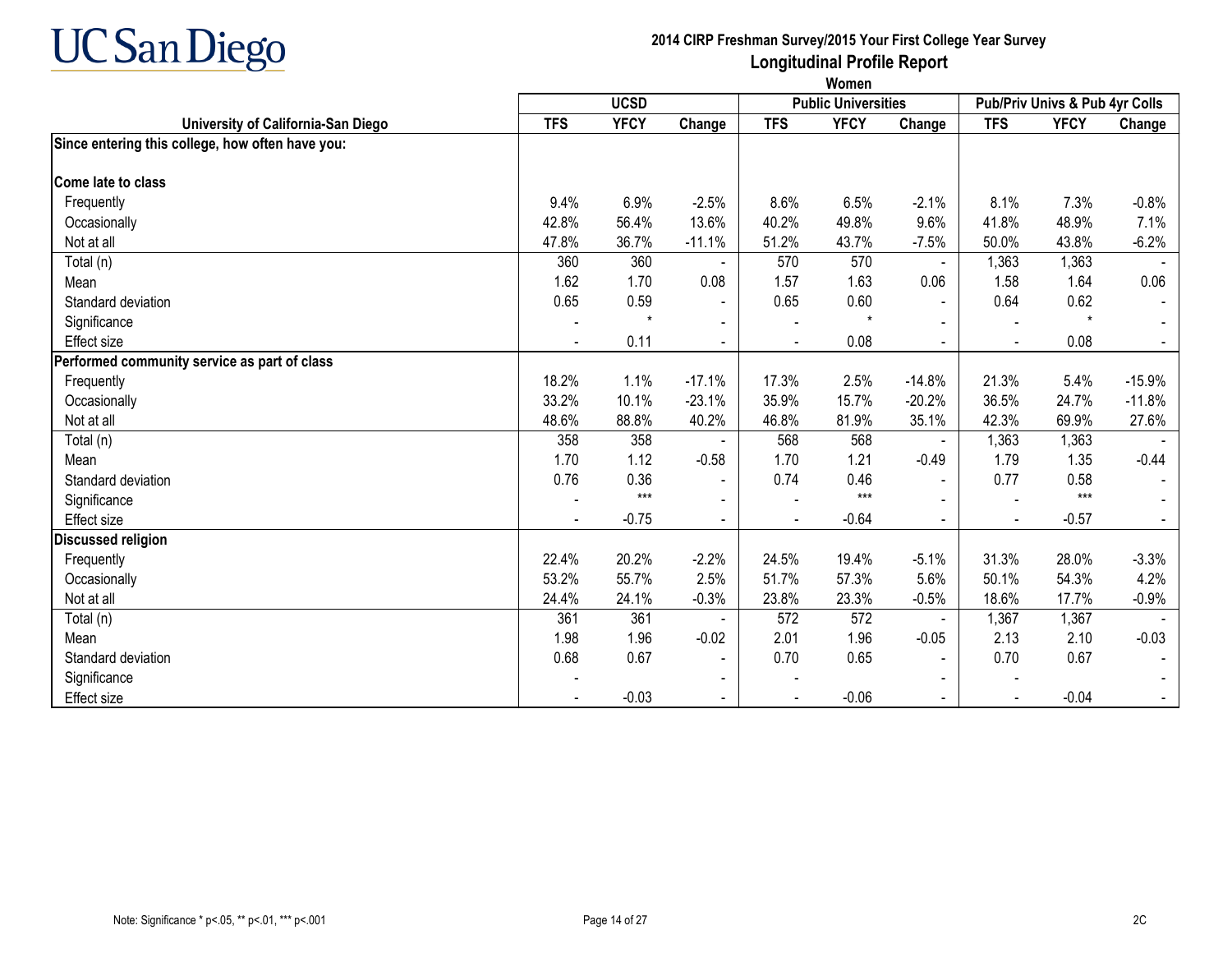

**Women**

|                                                                      | <b>UCSD</b> |             |                          |            | <b>Public Universities</b> |                          | Pub/Priv Univs & Pub 4yr Colls |             |                |
|----------------------------------------------------------------------|-------------|-------------|--------------------------|------------|----------------------------|--------------------------|--------------------------------|-------------|----------------|
| University of California-San Diego                                   | <b>TFS</b>  | <b>YFCY</b> | Change                   | <b>TFS</b> | <b>YFCY</b>                | Change                   | <b>TFS</b>                     | <b>YFCY</b> | Change         |
| Since entering this college, how often have you:                     |             |             |                          |            |                            |                          |                                |             |                |
|                                                                      |             |             |                          |            |                            |                          |                                |             |                |
| <b>Discussed politics</b>                                            |             |             |                          |            |                            |                          |                                |             |                |
| Frequently                                                           | 24.6%       | 14.5%       | $-10.1%$                 | 24.7%      | 15.4%                      | $-9.3%$                  | 28.6%                          | 17.4%       | $-11.2%$       |
| Occasionally                                                         | 53.1%       | 54.5%       | 1.4%                     | 51.1%      | 54.7%                      | 3.6%                     | 50.4%                          | 55.2%       | 4.8%           |
| Not at all                                                           | 22.3%       | 31.0%       | 8.7%                     | 24.2%      | 29.8%                      | 5.6%                     | 21.0%                          | 27.4%       | 6.4%           |
| Total (n)                                                            | 358         | 358         |                          | 570        | 570                        | $\blacksquare$           | 1,363                          | 1,363       |                |
| Mean                                                                 | 2.02        | 1.84        | $-0.18$                  | 2.01       | 1.86                       | $-0.15$                  | 2.08                           | 1.90        | $-0.18$        |
| Standard deviation                                                   | 0.69        | 0.66        | $\blacksquare$           | 0.70       | 0.66                       |                          | 0.70                           | 0.66        |                |
| Significance                                                         |             | $***$       |                          |            | $***$                      |                          |                                | $***$       |                |
| <b>Effect size</b>                                                   |             | $-0.24$     | $\blacksquare$           |            | $-0.20$                    | $\blacksquare$           |                                | $-0.24$     | $\blacksquare$ |
| Helped raise money for a cause or campaign                           |             |             |                          |            |                            |                          |                                |             |                |
| Frequently                                                           | 14.4%       | 6.1%        | $-8.3%$                  | 14.7%      | 7.9%                       | $-6.8%$                  | 16.0%                          | 8.9%        | $-7.1%$        |
| Occasionally                                                         | 48.5%       | 23.3%       | $-25.2%$                 | 49.3%      | 24.0%                      | $-25.3%$                 | 46.4%                          | 29.1%       | $-17.3%$       |
| Not at all                                                           | 37.1%       | 70.6%       | 33.5%                    | 36.0%      | 68.2%                      | 32.2%                    | 37.6%                          | 62.1%       | 24.5%          |
| Total (n)                                                            | 361         | 361         |                          | 572        | 572                        | $\blacksquare$           | 1,366                          | 1,366       |                |
| Mean                                                                 | 1.77        | 1.35        | $-0.42$                  | 1.79       | 1.40                       | $-0.39$                  | 1.78                           | 1.47        | $-0.31$        |
| Standard deviation                                                   | 0.68        | 0.59        | $\sim$                   | 0.68       | 0.63                       |                          | 0.70                           | 0.65        |                |
| Significance                                                         |             | $***$       | $\overline{\phantom{a}}$ |            | $***$                      |                          |                                | $***$       |                |
| <b>Effect size</b>                                                   |             | $-0.50$     | $\overline{\phantom{a}}$ |            | $-0.47$                    |                          |                                | $-0.37$     |                |
| Publicly communicated your opinion about a cause (e.g., blog, email, |             |             |                          |            |                            |                          |                                |             |                |
| petition)                                                            |             |             |                          |            |                            |                          |                                |             |                |
| Frequently                                                           | 12.7%       | 7.2%        | $-5.5%$                  | 13.7%      | 10.7%                      | $-3.0%$                  | 14.0%                          | 10.2%       | $-3.8%$        |
| Occasionally                                                         | 31.6%       | 25.5%       | $-6.1%$                  | 34.4%      | 28.1%                      | $-6.3%$                  | 34.5%                          | 29.0%       | $-5.5%$        |
| Not at all                                                           | 55.7%       | 67.3%       | 11.6%                    | 51.8%      | 61.2%                      | 9.4%                     | 51.5%                          | 60.8%       | 9.3%           |
| Total (n)                                                            | 361         | 361         |                          | 569        | 569                        |                          | 1,336                          | 1,336       |                |
| Mean                                                                 | 1.57        | 1.40        | $-0.17$                  | 1.62       | 1.50                       | $-0.12$                  | 1.63                           | 1.49        | $-0.14$        |
| Standard deviation                                                   | 0.71        | 0.62        | $\blacksquare$           | 0.71       | 0.68                       | $\blacksquare$           | 0.72                           | 0.67        |                |
| Significance                                                         |             | $***$       | $\blacksquare$           |            | $***$                      |                          |                                | $***$       |                |
| <b>Effect size</b>                                                   |             | $-0.21$     | $\blacksquare$           |            | $-0.15$                    | $\overline{\phantom{0}}$ |                                | $-0.17$     | $\sim$         |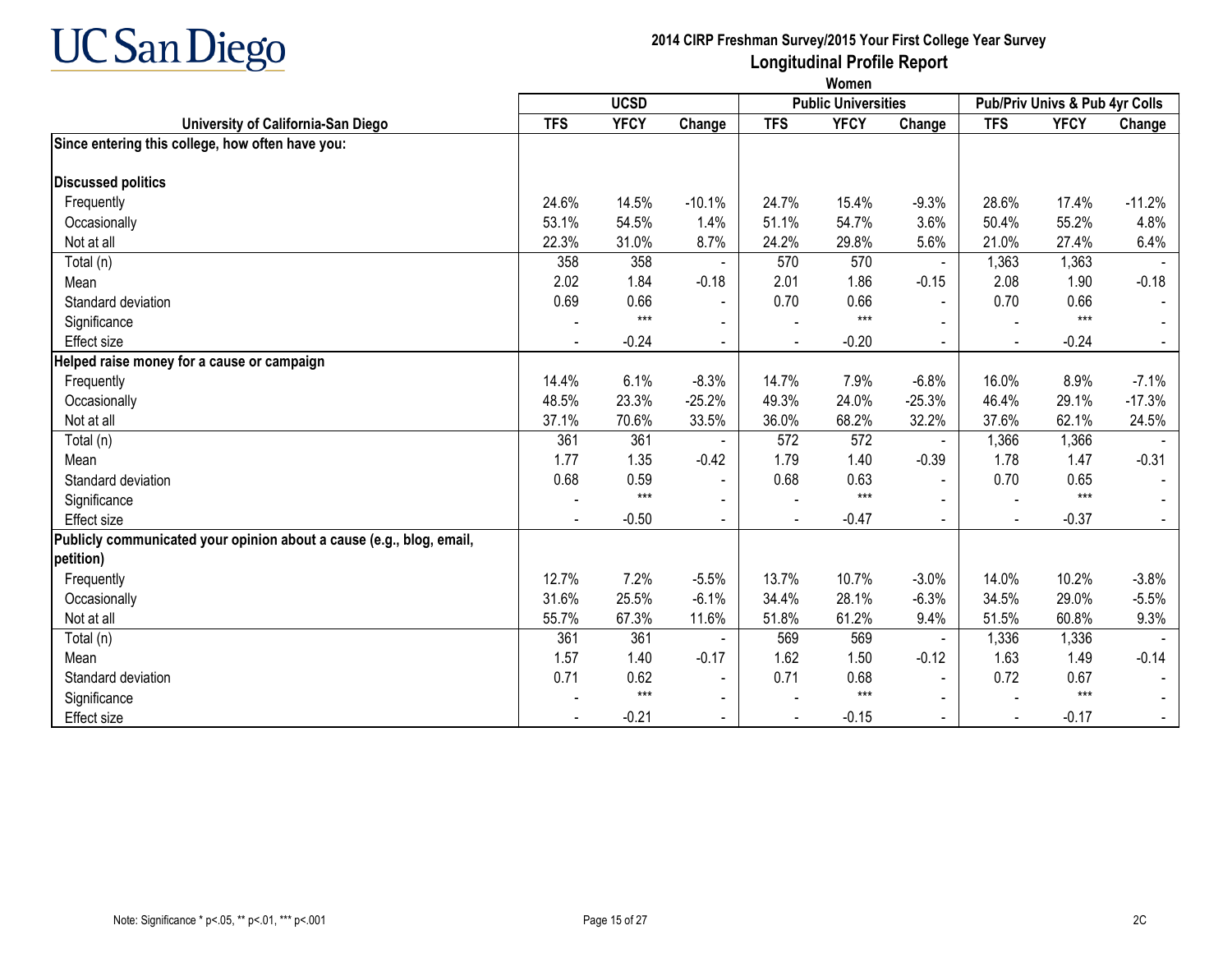

|                                                                            | Women      |             |                          |            |                            |                |                                |             |         |  |
|----------------------------------------------------------------------------|------------|-------------|--------------------------|------------|----------------------------|----------------|--------------------------------|-------------|---------|--|
|                                                                            |            | <b>UCSD</b> |                          |            | <b>Public Universities</b> |                | Pub/Priv Univs & Pub 4yr Colls |             |         |  |
| University of California-San Diego                                         | <b>TFS</b> | <b>YFCY</b> | Change                   | <b>TFS</b> | <b>YFCY</b>                | Change         | <b>TFS</b>                     | <b>YFCY</b> | Change  |  |
| Since entering this college, how much time have you spent during a typical |            |             |                          |            |                            |                |                                |             |         |  |
| week doing the following activities?                                       |            |             |                          |            |                            |                |                                |             |         |  |
| Studying/homework                                                          |            |             |                          |            |                            |                |                                |             |         |  |
| Over 20 hrs/wk                                                             | 13.6%      | 10.4%       | $-3.2%$                  | 9.5%       | 9.1%                       | $-0.4%$        | 8.8%                           | 11.0%       | 2.2%    |  |
| 16 to 20 hrs/wk                                                            | 11.7%      | 10.7%       | $-1.0%$                  | 8.9%       | 8.7%                       | $-0.2%$        | 11.0%                          | 10.6%       | $-0.4%$ |  |
| 11 to 15 hrs/wk                                                            | 16.8%      | 20.4%       | 3.6%                     | 14.6%      | 17.6%                      | 3.0%           | 18.0%                          | 20.0%       | 2.0%    |  |
| 6 to 10 hrs/wk                                                             | 24.9%      | 36.2%       | 11.3%                    | 23.7%      | 35.2%                      | 11.5%          | 23.6%                          | 34.0%       | 10.4%   |  |
| 3 to 5 hrs/wk                                                              | 23.3%      | 18.8%       | $-4.5%$                  | 27.7%      | 22.7%                      | $-5.0%$        | 25.1%                          | 19.8%       | $-5.3%$ |  |
| 1 to 2 hrs/wk                                                              | 7.1%       | 3.6%        | $-3.5%$                  | 10.7%      | 5.7%                       | $-5.0%$        | 9.9%                           | 3.8%        | $-6.1%$ |  |
| Less than one hr/wk                                                        | 1.9%       | 0.0%        | $-1.9%$                  | 4.3%       | 0.6%                       | $-3.7%$        | 3.2%                           | 0.6%        | $-2.6%$ |  |
| None                                                                       | 0.6%       | 0.0%        | $-0.6%$                  | 0.6%       | 0.4%                       | $-0.2%$        | 0.3%                           | 0.2%        | $-0.1%$ |  |
| Total (n)                                                                  | 309        | 309         |                          | 494        | 494                        | $\blacksquare$ | 1,249                          | 1,249       |         |  |
| Mean                                                                       | 5.35       | 5.47        | 0.12                     | 4.97       | 5.25                       | 0.28           | 5.11                           | 5.44        | 0.33    |  |
| Standard deviation                                                         | 1.59       | 1.30        | $\blacksquare$           | 1.60       | 1.36                       | $\blacksquare$ | 1.55                           | 1.36        |         |  |
| Significance                                                               |            |             | $\overline{\phantom{0}}$ |            |                            |                |                                |             |         |  |
| Effect size                                                                |            | 0.07        | $\blacksquare$           |            | 0.16                       | $\blacksquare$ |                                | 0.19        |         |  |
| Socializing with friends in person                                         |            |             |                          |            |                            |                |                                |             |         |  |
| Over 20 hrs/wk                                                             | 7.2%       | 8.1%        | 0.9%                     | 7.9%       | 8.6%                       | 0.7%           | 6.4%                           | 9.8%        | 3.4%    |  |
| 16 to 20 hrs/wk                                                            | 7.2%       | 3.6%        | $-3.6%$                  | 6.3%       | 4.9%                       | $-1.4%$        | 7.6%                           | 9.0%        | 1.4%    |  |
| 11 to 15 hrs/wk                                                            | 13.7%      | 15.3%       | 1.6%                     | 14.1%      | 13.4%                      | $-0.7%$        | 15.0%                          | 15.2%       | 0.2%    |  |
| 6 to 10 hrs/wk                                                             | 28.7%      | 30.0%       | 1.3%                     | 29.1%      | 28.9%                      | $-0.2%$        | 30.5%                          | 28.7%       | $-1.8%$ |  |
| 3 to 5 hrs/wk                                                              | 25.7%      | 30.0%       | 4.3%                     | 26.5%      | 29.7%                      | 3.2%           | 26.2%                          | 24.3%       | $-1.9%$ |  |
| 1 to 2 hrs/wk                                                              | 14.3%      | 9.1%        | $-5.2%$                  | 13.2%      | 9.6%                       | $-3.6%$        | 11.7%                          | 9.5%        | $-2.2%$ |  |
| Less than one hr/wk                                                        | 3.3%       | 3.6%        | 0.3%                     | 2.9%       | 4.3%                       | 1.4%           | 2.3%                           | 3.0%        | 0.7%    |  |
| None                                                                       | 0.0%       | 0.3%        | 0.3%                     | 0.0%       | 0.6%                       | 0.6%           | 0.3%                           | 0.6%        | 0.3%    |  |
| Total (n)                                                                  | 307        | 307         |                          | 491        | 491                        | $\blacksquare$ | 1,244                          | 1,244       |         |  |
| Mean                                                                       | 4.85       | 4.87        | 0.02                     | 4.89       | 4.85                       | $-0.04$        | 4.91                           | 5.08        | 0.17    |  |
| Standard deviation                                                         | 1.48       | 1.43        | $\blacksquare$           | 1.47       | 1.50                       | $\blacksquare$ | 1.42                           | 1.54        |         |  |
| Significance                                                               |            |             | $\blacksquare$           |            |                            |                |                                |             |         |  |
| Effect size                                                                |            | 0.01        |                          |            | $-0.02$                    |                |                                | 0.10        |         |  |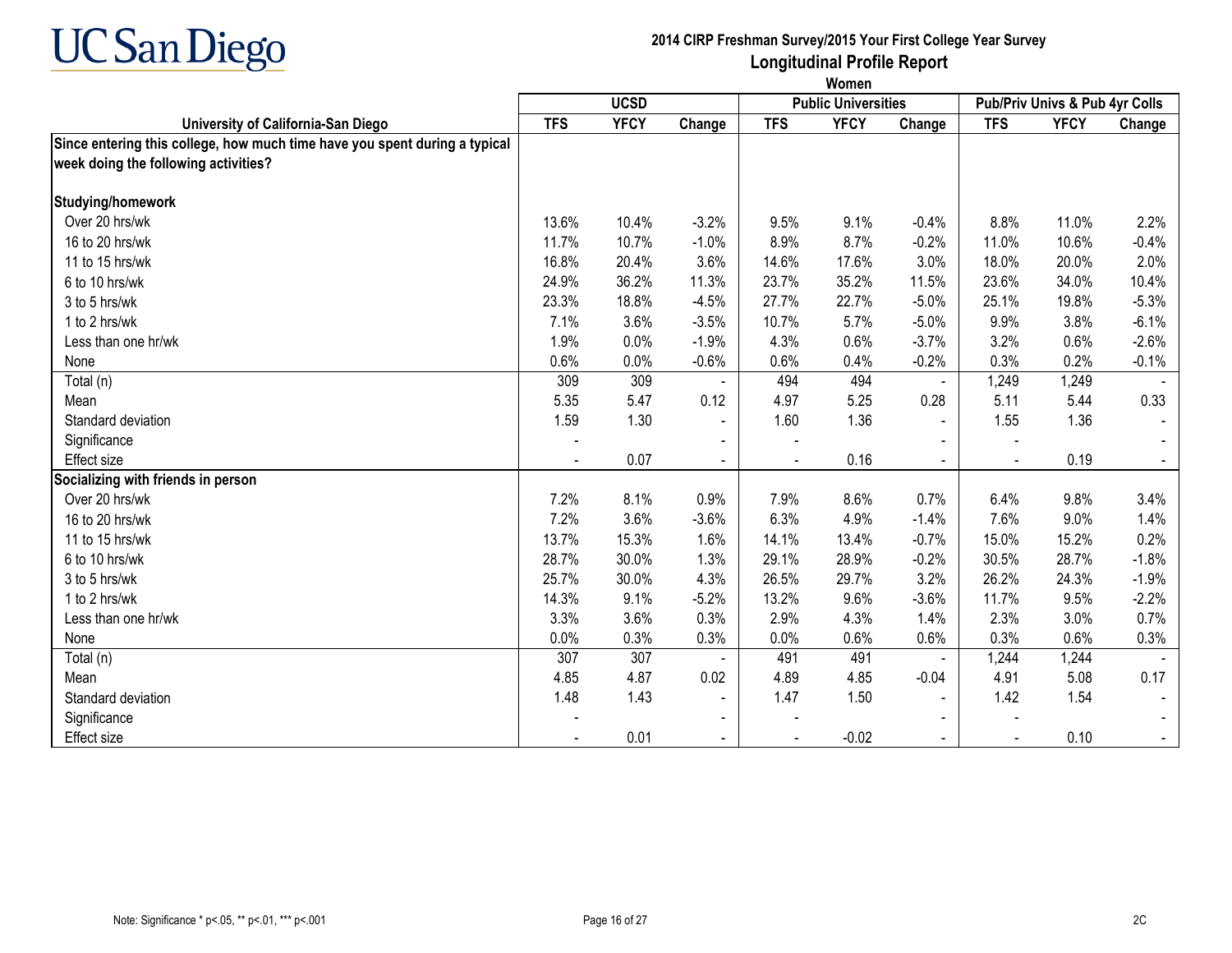

|                                                                            | Women      |             |                |            |                            |                |                                |             |         |  |
|----------------------------------------------------------------------------|------------|-------------|----------------|------------|----------------------------|----------------|--------------------------------|-------------|---------|--|
|                                                                            |            | <b>UCSD</b> |                |            | <b>Public Universities</b> |                | Pub/Priv Univs & Pub 4yr Colls |             |         |  |
| University of California-San Diego                                         | <b>TFS</b> | <b>YFCY</b> | Change         | <b>TFS</b> | <b>YFCY</b>                | Change         | <b>TFS</b>                     | <b>YFCY</b> | Change  |  |
| Since entering this college, how much time have you spent during a typical |            |             |                |            |                            |                |                                |             |         |  |
| week doing the following activities?                                       |            |             |                |            |                            |                |                                |             |         |  |
|                                                                            |            |             |                |            |                            |                |                                |             |         |  |
| <b>Exercising or sports</b>                                                |            |             |                |            |                            |                |                                |             |         |  |
| Over 20 hrs/wk                                                             | 3.5%       | 0.0%        | $-3.5%$        | 4.7%       | 1.4%                       | $-3.3%$        | 6.8%                           | 2.5%        | $-4.3%$ |  |
| 16 to 20 hrs/wk                                                            | 6.1%       | 1.6%        | $-4.5%$        | 5.7%       | 2.6%                       | $-3.1%$        | 5.7%                           | 3.1%        | $-2.6%$ |  |
| 11 to 15 hrs/wk                                                            | 9.4%       | 3.2%        | $-6.2%$        | 10.9%      | 3.4%                       | $-7.5%$        | 12.3%                          | 4.7%        | $-7.6%$ |  |
| 6 to 10 hrs/wk                                                             | 14.2%      | 12.6%       | $-1.6%$        | 15.0%      | 13.4%                      | $-1.6%$        | 18.6%                          | 14.1%       | $-4.5%$ |  |
| 3 to 5 hrs/wk                                                              | 21.3%      | 24.2%       | 2.9%           | 20.0%      | 21.7%                      | 1.7%           | 19.5%                          | 24.4%       | 4.9%    |  |
| 1 to 2 hrs/wk                                                              | 24.8%      | 26.1%       | 1.3%           | 23.9%      | 25.9%                      | 2.0%           | 19.7%                          | 23.4%       | 3.7%    |  |
| Less than one hr/wk                                                        | 14.5%      | 21.0%       | 6.5%           | 14.4%      | 20.4%                      | 6.0%           | 12.0%                          | 17.8%       | 5.8%    |  |
| None                                                                       | 6.1%       | 11.3%       | 5.2%           | 5.5%       | 11.1%                      | 5.6%           | 5.4%                           | 10.1%       | 4.7%    |  |
| Total (n)                                                                  | 310        | 310         |                | 494        | 494                        | $\blacksquare$ | 1,244                          | 1,244       |         |  |
| Mean                                                                       | 3.93       | 3.22        | $-0.71$        | 4.03       | 3.34                       | $-0.69$        | 4.28                           | 3.53        | $-0.75$ |  |
| Standard deviation                                                         | 1.74       | 1.38        | $\blacksquare$ | 1.78       | 1.54                       | $\blacksquare$ | 1.84                           | 1.63        |         |  |
| Significance                                                               |            | $***$       | $\blacksquare$ |            | $***$                      |                |                                | $***$       |         |  |
| Effect size                                                                |            | $-0.45$     | $\blacksquare$ |            | $-0.44$                    | $\sim$         |                                | $-0.48$     |         |  |
| Partying                                                                   |            |             |                |            |                            |                |                                |             |         |  |
| Over 20 hrs/wk                                                             | 0.0%       | 0.0%        | 0.0%           | 0.0%       | 0.0%                       | 0.0%           | 0.2%                           | 0.3%        | 0.1%    |  |
| 16 to 20 hrs/wk                                                            | 0.0%       | 0.0%        | 0.0%           | 0.0%       | 0.2%                       | 0.2%           | 0.5%                           | 0.2%        | $-0.3%$ |  |
| 11 to 15 hrs/wk                                                            | 1.3%       | 0.0%        | $-1.3%$        | 1.0%       | 0.0%                       | $-1.0%$        | 1.1%                           | 1.2%        | 0.1%    |  |
| 6 to 10 hrs/wk                                                             | 2.3%       | 4.2%        | 1.9%           | 3.3%       | 3.5%                       | 0.2%           | 3.2%                           | 6.4%        | 3.2%    |  |
| 3 to 5 hrs/wk                                                              | 5.2%       | 11.3%       | 6.1%           | 8.2%       | 11.0%                      | 2.8%           | 11.2%                          | 15.9%       | 4.7%    |  |
| 1 to 2 hrs/wk                                                              | 12.9%      | 15.2%       | 2.3%           | 13.3%      | 16.5%                      | 3.2%           | 14.6%                          | 14.2%       | $-0.4%$ |  |
| Less than one hr/wk                                                        | 14.9%      | 16.8%       | 1.9%           | 15.3%      | 17.8%                      | 2.5%           | 15.7%                          | 16.7%       | 1.0%    |  |
| None                                                                       | 63.4%      | 52.4%       | $-11.0%$       | 59.0%      | 51.0%                      | $-8.0%$        | 53.4%                          | 44.9%       | $-8.5%$ |  |
| Total (n)                                                                  | 309        | 309         |                | 490        | 490                        | $\blacksquare$ | 1,237                          | 1,237       |         |  |
| Mean                                                                       | 1.72       | 1.98        | 0.26           | 1.84       | 1.99                       | 0.15           | 2.02                           | 2.28        | 0.26    |  |
| Standard deviation                                                         | 1.14       | 1.23        | $\blacksquare$ | 1.22       | 1.22                       | $\blacksquare$ | 1.35                           | 1.45        |         |  |
| Significance                                                               |            | $***$       | $\sim$         |            | $***$                      | $\blacksquare$ |                                | $***$       |         |  |
| Effect size                                                                |            | 0.20        |                |            | 0.12                       | $\blacksquare$ | $\blacksquare$                 | 0.20        |         |  |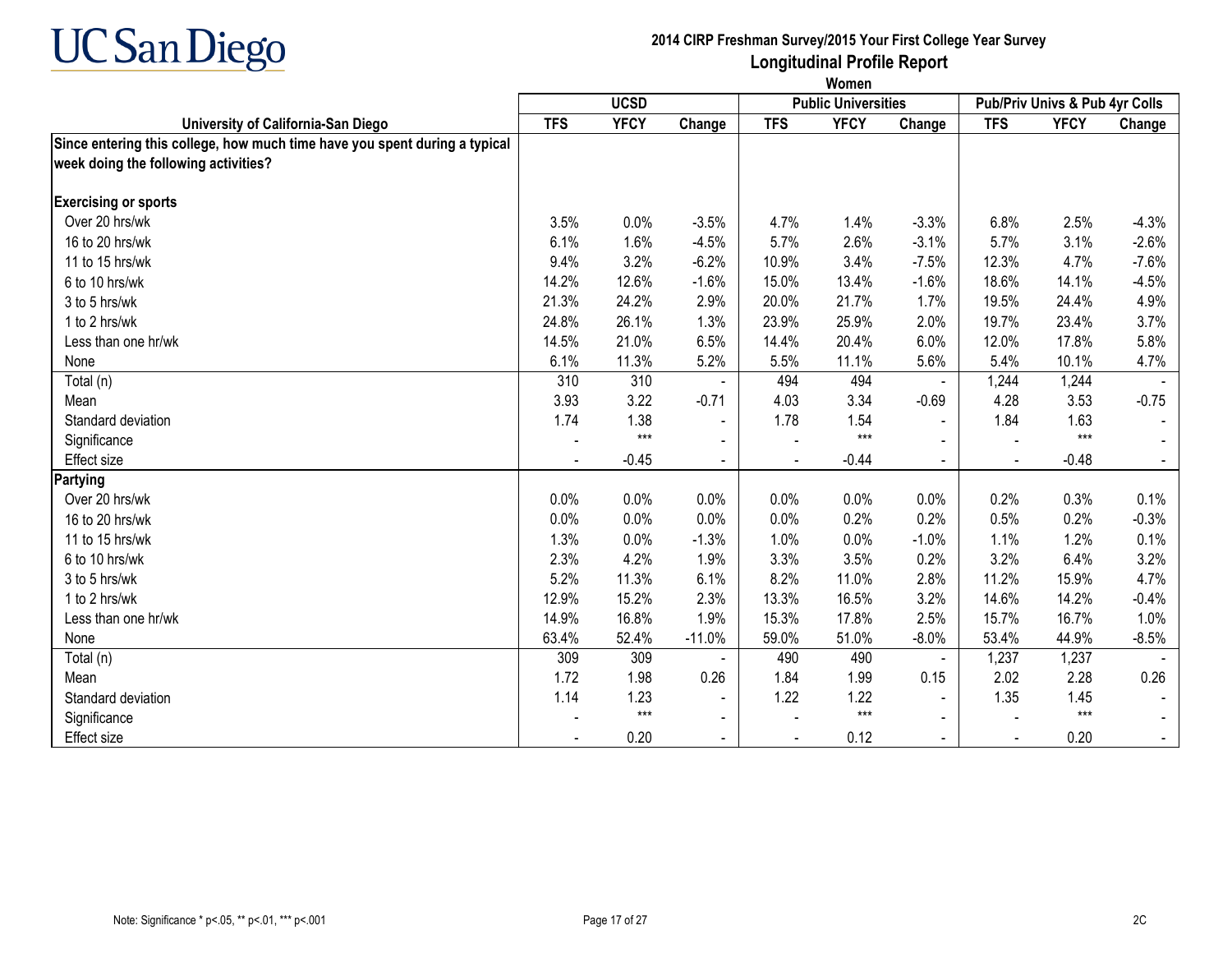

|                                                                            | Women      |             |                |            |                            |                |                                |             |          |  |
|----------------------------------------------------------------------------|------------|-------------|----------------|------------|----------------------------|----------------|--------------------------------|-------------|----------|--|
|                                                                            |            | <b>UCSD</b> |                |            | <b>Public Universities</b> |                | Pub/Priv Univs & Pub 4yr Colls |             |          |  |
| University of California-San Diego                                         | <b>TFS</b> | <b>YFCY</b> | Change         | <b>TFS</b> | <b>YFCY</b>                | Change         | <b>TFS</b>                     | <b>YFCY</b> | Change   |  |
| Since entering this college, how much time have you spent during a typical |            |             |                |            |                            |                |                                |             |          |  |
| week doing the following activities?                                       |            |             |                |            |                            |                |                                |             |          |  |
| <b>Student clubs and groups</b>                                            |            |             |                |            |                            |                |                                |             |          |  |
| Over 20 hrs/wk                                                             | 2.3%       | 0.6%        | $-1.7%$        | 2.2%       | 0.8%                       | $-1.4%$        | 2.8%                           | 0.9%        | $-1.9%$  |  |
| 16 to 20 hrs/wk                                                            | 1.3%       | 0.6%        | $-0.7%$        | 1.6%       | 0.4%                       | $-1.2%$        | 2.1%                           | 0.6%        | $-1.5%$  |  |
| 11 to 15 hrs/wk                                                            | 5.2%       | 2.9%        | $-2.3%$        | 5.1%       | 2.2%                       | $-2.9%$        | 5.0%                           | 2.1%        | $-2.9%$  |  |
| 6 to 10 hrs/wk                                                             | 14.3%      | 9.1%        | $-5.2%$        | 11.0%      | 7.2%                       | $-3.8%$        | 12.8%                          | 7.2%        | $-5.6%$  |  |
| 3 to 5 hrs/wk                                                              | 27.9%      | 16.6%       | $-11.3%$       | 24.7%      | 16.4%                      | $-8.3%$        | 22.0%                          | 16.7%       | $-5.3%$  |  |
| 1 to 2 hrs/wk                                                              | 28.2%      | 25.0%       | $-3.2%$        | 28.0%      | 23.9%                      | $-4.1%$        | 28.9%                          | 22.0%       | $-6.9%$  |  |
| Less than one hr/wk                                                        | 13.0%      | 11.4%       | $-1.6%$        | 13.5%      | 11.5%                      | $-2.0%$        | 11.6%                          | 12.1%       | 0.5%     |  |
| None                                                                       | 7.8%       | 33.8%       | 26.0%          | 13.7%      | 37.6%                      | 23.9%          | 14.8%                          | 38.4%       | 23.6%    |  |
| Total (n)                                                                  | 308        | 308         |                | 489        | 489                        | $\blacksquare$ | 1,230                          | 1,230       |          |  |
| Mean                                                                       | 3.60       | 2.70        | $-0.90$        | 3.39       | 2.56                       | $-0.83$        | 3.44                           | 2.55        | $-0.89$  |  |
| Standard deviation                                                         | 1.48       | 1.56        | $\blacksquare$ | 1.58       | 1.54                       | $\blacksquare$ | 1.66                           | 1.55        |          |  |
| Significance                                                               |            | $***$       |                |            | $***$                      |                |                                | $***$       |          |  |
| Effect size                                                                |            | $-0.47$     | $\blacksquare$ |            | $-0.43$                    | $\blacksquare$ |                                | $-0.47$     |          |  |
| Household/childcare duties                                                 |            |             |                |            |                            |                |                                |             |          |  |
| Over 20 hrs/wk                                                             | 0.3%       | 0.6%        | 0.3%           | 0.2%       | 1.0%                       | 0.8%           | 0.5%                           | 1.0%        | 0.5%     |  |
| 16 to 20 hrs/wk                                                            | 1.3%       | 0.0%        | $-1.3%$        | 0.8%       | 0.0%                       | $-0.8%$        | 1.0%                           | $0.0\%$     | $-1.0%$  |  |
| 11 to 15 hrs/wk                                                            | 1.6%       | 0.3%        | $-1.3%$        | 1.8%       | 0.8%                       | $-1.0%$        | 3.0%                           | 1.0%        | $-2.0%$  |  |
| 6 to 10 hrs/wk                                                             | 7.4%       | 0.3%        | $-7.1%$        | 6.9%       | 1.0%                       | $-5.9%$        | 5.5%                           | 1.5%        | $-4.0%$  |  |
| 3 to 5 hrs/wk                                                              | 15.5%      | 5.5%        | $-10.0%$       | 16.9%      | 7.5%                       | $-9.4%$        | 17.1%                          | 6.1%        | $-11.0%$ |  |
| 1 to 2 hrs/wk                                                              | 28.2%      | 8.1%        | $-20.1%$       | 30.1%      | 10.0%                      | $-20.1%$       | 30.2%                          | 8.4%        | $-21.8%$ |  |
| Less than one hr/wk                                                        | 22.7%      | 8.4%        | $-14.3%$       | 22.6%      | 8.6%                       | $-14.0%$       | 20.1%                          | 9.6%        | $-10.5%$ |  |
| None                                                                       | 23.0%      | 76.7%       | 53.7%          | 20.6%      | 71.1%                      | 50.5%          | 22.7%                          | 72.4%       | 49.7%    |  |
| Total (n)                                                                  | 309        | 309         |                | 491        | 491                        | $\blacksquare$ | 1,240                          | 1,240       |          |  |
| Mean                                                                       | 2.73       | 1.49        | $-1.24$        | 2.77       | 1.66                       | $-1.11$        | 2.78                           | 1.63        | $-1.15$  |  |
| Standard deviation                                                         | 1.40       | 1.06        | $\blacksquare$ | 1.34       | 1.26                       | $\blacksquare$ | 1.41                           | 1.26        |          |  |
| Significance                                                               |            | $***$       | $\blacksquare$ |            | $***$                      | $\blacksquare$ |                                | $***$       |          |  |
| Effect size                                                                |            | $-0.78$     |                |            | $-0.70$                    |                |                                | $-0.72$     |          |  |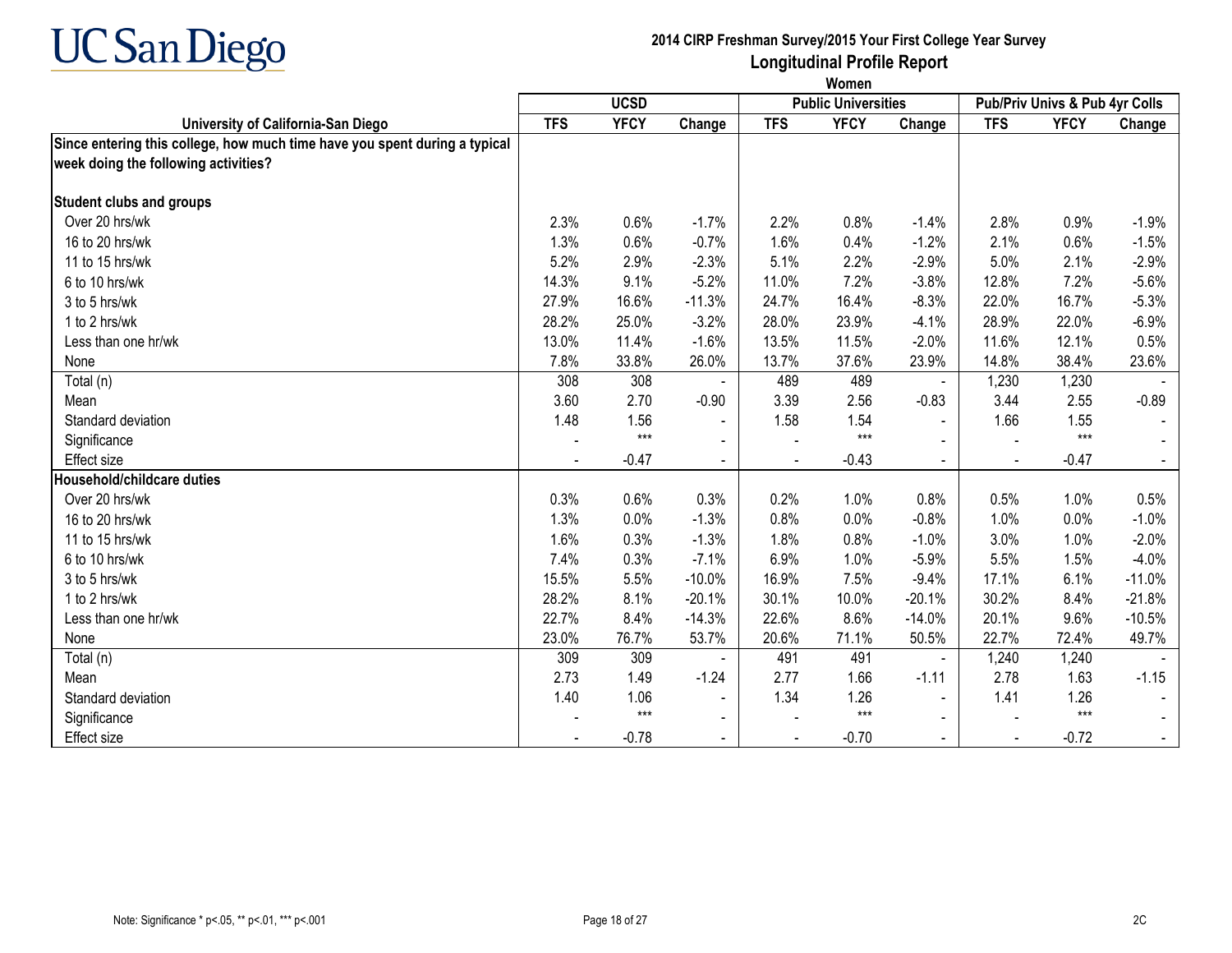

|                                                                                                                    | Women      |             |                          |            |                            |                |                                |             |          |
|--------------------------------------------------------------------------------------------------------------------|------------|-------------|--------------------------|------------|----------------------------|----------------|--------------------------------|-------------|----------|
|                                                                                                                    |            | <b>UCSD</b> |                          |            | <b>Public Universities</b> |                | Pub/Priv Univs & Pub 4yr Colls |             |          |
| University of California-San Diego                                                                                 | <b>TFS</b> | <b>YFCY</b> | Change                   | <b>TFS</b> | <b>YFCY</b>                | Change         | <b>TFS</b>                     | <b>YFCY</b> | Change   |
| Since entering this college, how much time have you spent during a typical<br>week doing the following activities? |            |             |                          |            |                            |                |                                |             |          |
| Online social networks (Facebook, Twitter, etc.)                                                                   |            |             |                          |            |                            |                |                                |             |          |
| Over 20 hrs/wk                                                                                                     | 6.2%       | 7.5%        | 1.3%                     | 7.2%       | 7.0%                       | $-0.2%$        | 5.0%                           | 5.2%        | 0.2%     |
| 16 to 20 hrs/wk                                                                                                    | 2.9%       | 3.2%        | 0.3%                     | 2.2%       | 3.7%                       | 1.5%           | 2.7%                           | 3.3%        | 0.6%     |
| 11 to 15 hrs/wk                                                                                                    | 3.2%       | 5.2%        | 2.0%                     | 5.7%       | 6.1%                       | 0.4%           | 7.0%                           | 5.9%        | $-1.1%$  |
| 6 to 10 hrs/wk                                                                                                     | 17.2%      | 25.3%       | 8.1%                     | 15.5%      | 22.3%                      | 6.8%           | 15.2%                          | 19.9%       | 4.7%     |
| 3 to 5 hrs/wk                                                                                                      | 29.9%      | 28.9%       | $-1.0%$                  | 27.6%      | 27.0%                      | $-0.6%$        | 28.7%                          | 28.0%       | $-0.7%$  |
| 1 to 2 hrs/wk                                                                                                      | 23.4%      | 20.1%       | $-3.3%$                  | 23.3%      | 22.1%                      | $-1.2%$        | 24.4%                          | 24.6%       | 0.2%     |
| Less than one hr/wk                                                                                                | 12.3%      | 8.1%        | $-4.2%$                  | 14.7%      | 9.8%                       | $-4.9%$        | 12.9%                          | 10.4%       | $-2.5%$  |
| None                                                                                                               | 4.9%       | 1.6%        | $-3.3%$                  | 3.7%       | 2.0%                       | $-1.7%$        | 4.1%                           | 2.7%        | $-1.4%$  |
| Total (n)                                                                                                          | 308        | 308         | $\blacksquare$           | 489        | 489                        | $\blacksquare$ | 1,242                          | 1,242       |          |
| Mean                                                                                                               | 3.94       | 4.34        | 0.40                     | 3.99       | 4.26                       | 0.27           | 3.95                           | 4.09        | 0.14     |
| Standard deviation                                                                                                 | 1.65       | 1.58        | $\blacksquare$           | 1.70       | 1.63                       | $\blacksquare$ | 1.61                           | 1.57        |          |
| Significance                                                                                                       |            | $***$       | $\blacksquare$           |            | $***$                      | $\blacksquare$ |                                | $***$       |          |
| <b>Effect</b> size                                                                                                 |            | 0.25        | $\blacksquare$           |            | 0.17                       | $\blacksquare$ |                                | 0.09        |          |
| How often in the past year did you:                                                                                |            |             |                          |            |                            |                |                                |             |          |
| Ask questions in class                                                                                             |            |             |                          |            |                            |                |                                |             |          |
| Frequently                                                                                                         | 41.7%      | 5.8%        | $-35.9%$                 | 46.5%      | 14.8%                      | $-31.7%$       | 51.2%                          | 25.5%       | $-25.7%$ |
| Occasionally                                                                                                       | 52.8%      | 51.3%       | $-1.5%$                  | 49.2%      | 53.1%                      | 3.9%           | 45.5%                          | 56.4%       | 10.9%    |
| Not at all                                                                                                         | 5.6%       | 42.9%       | 37.3%                    | 4.3%       | 32.2%                      | 27.9%          | 3.3%                           | 18.1%       | 14.8%    |
| Total (n)                                                                                                          | 396        | 396         |                          | 650        | 650                        | $\blacksquare$ | 1,467                          | 1,467       |          |
| Mean                                                                                                               | 2.36       | 1.63        | $-0.73$                  | 2.42       | 1.83                       | $-0.59$        | 2.48                           | 2.07        | $-0.41$  |
| Standard deviation                                                                                                 | 0.59       | 0.59        |                          | 0.57       | 0.66                       | $\sim$         | 0.56                           | 0.66        |          |
| Significance                                                                                                       |            | $***$       | $\blacksquare$           |            | $***$                      | $\mathbf{r}$   |                                | $***$       |          |
| <b>Effect size</b>                                                                                                 |            | $-1.04$     | $\blacksquare$           |            | $-0.84$                    | $\sim$         |                                | $-0.58$     |          |
| Support your opinions with a logical argument                                                                      |            |             |                          |            |                            |                |                                |             |          |
| Frequently                                                                                                         | 59.9%      | 51.8%       | $-8.1%$                  | 56.9%      | 50.4%                      | $-6.5%$        | 58.5%                          | 55.7%       | $-2.8%$  |
| Occasionally                                                                                                       | 38.6%      | 44.2%       | 5.6%                     | 40.0%      | 44.8%                      | 4.8%           | 38.2%                          | 41.2%       | 3.0%     |
| Not at all                                                                                                         | 1.5%       | 4.1%        | 2.6%                     | 3.1%       | 4.8%                       | 1.7%           | 3.2%                           | 3.1%        | $-0.1%$  |
| Total (n)                                                                                                          | 394        | 394         | $\blacksquare$           | 647        | 647                        | $\blacksquare$ | 1,462                          | 1,462       |          |
| Mean                                                                                                               | 2.58       | 2.48        | $-0.10$                  | 2.54       | 2.46                       | $-0.08$        | 2.55                           | 2.53        | $-0.02$  |
| Standard deviation                                                                                                 | 0.52       | 0.58        | $\overline{\phantom{a}}$ | 0.56       | 0.59                       |                | 0.56                           | 0.56        |          |
| Significance                                                                                                       |            | $**$        | $\blacksquare$           |            | $**$                       | $\blacksquare$ |                                | $**$        |          |
| <b>Effect size</b>                                                                                                 |            | $-0.16$     | $\blacksquare$           |            | $-0.12$                    |                |                                | $-0.03$     |          |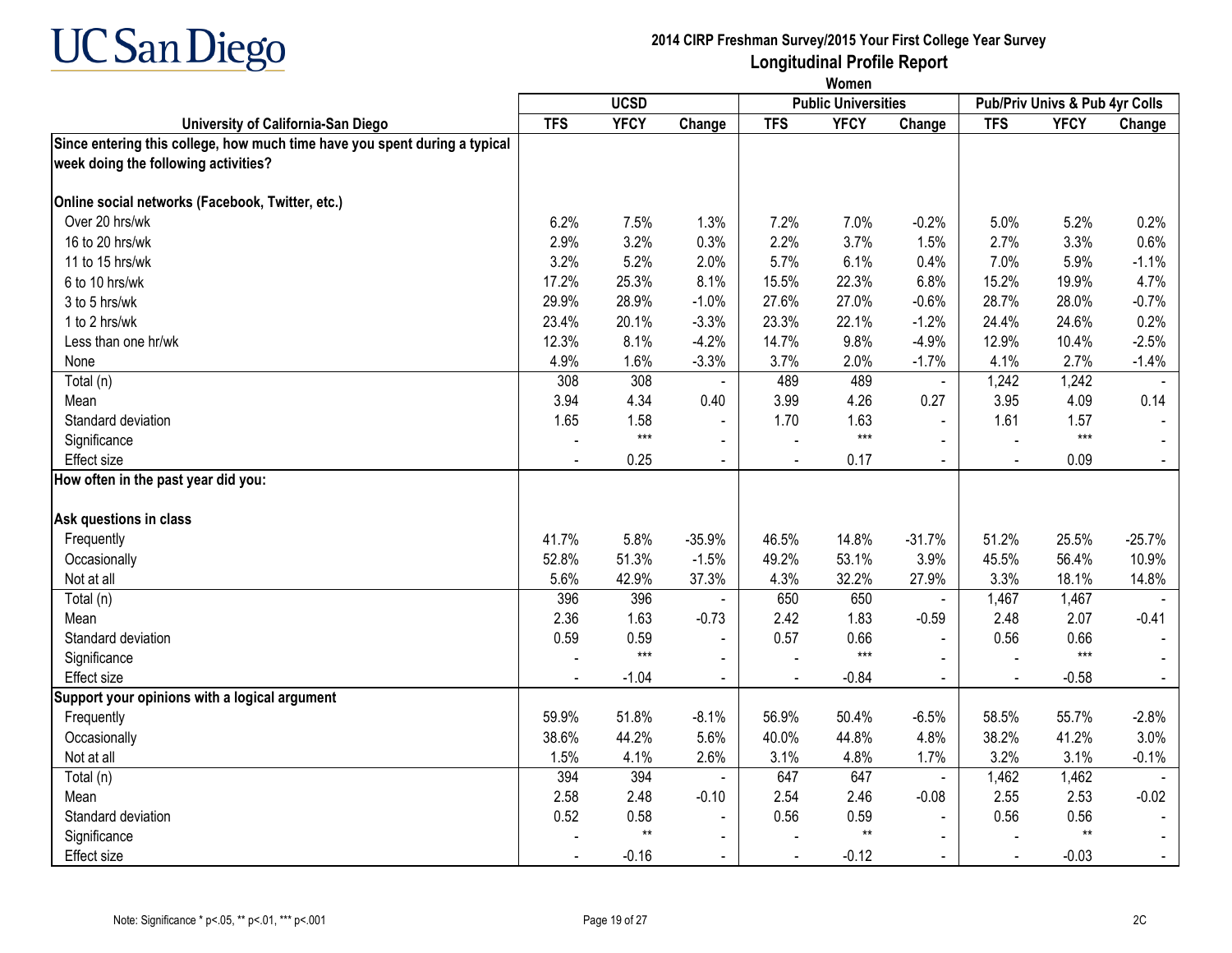

|                                                                 | Women          |             |                |            |                            |                          |                                |             |                |
|-----------------------------------------------------------------|----------------|-------------|----------------|------------|----------------------------|--------------------------|--------------------------------|-------------|----------------|
|                                                                 |                | <b>UCSD</b> |                |            | <b>Public Universities</b> |                          | Pub/Priv Univs & Pub 4yr Colls |             |                |
| University of California-San Diego                              | <b>TFS</b>     | <b>YFCY</b> | Change         | <b>TFS</b> | <b>YFCY</b>                | Change                   | <b>TFS</b>                     | <b>YFCY</b> | Change         |
| How often in the past year did you:                             |                |             |                |            |                            |                          |                                |             |                |
| Seek solutions to problems and explain them to others           |                |             |                |            |                            |                          |                                |             |                |
| Frequently                                                      | 61.8%          | 45.6%       | $-16.2%$       | 57.2%      | 45.0%                      | $-12.2%$                 | 58.8%                          | 52.8%       | $-6.0%$        |
| Occasionally                                                    | 35.9%          | 51.6%       | 15.7%          | 40.0%      | 51.6%                      | 11.6%                    | 38.8%                          | 44.2%       | 5.4%           |
| Not at all                                                      | 2.3%           | 2.8%        | 0.5%           | 2.8%       | 3.4%                       | 0.6%                     | 2.3%                           | 3.0%        | 0.7%           |
| Total (n)                                                       | 395            | 395         |                | 647        | 647                        | $\blacksquare$           | 1,457                          | 1,457       |                |
| Mean                                                            | 2.59           | 2.43        | $-0.16$        | 2.54       | 2.42                       | $-0.12$                  | 2.56                           | 2.50        | $-0.06$        |
| Standard deviation                                              | 0.54           | 0.55        |                | 0.55       | 0.56                       | $\blacksquare$           | 0.54                           | 0.56        |                |
| Significance                                                    |                | $***$       |                |            | $***$                      |                          |                                | $***$       |                |
| <b>Effect size</b>                                              |                | $-0.24$     |                |            | $-0.18$                    | $\blacksquare$           |                                | $-0.09$     | $\blacksquare$ |
| Revise your papers to improve your writing                      |                |             |                |            |                            |                          |                                |             |                |
| Frequently                                                      | 50.0%          | 60.4%       | 10.4%          | 52.0%      | 62.8%                      | 10.8%                    | 57.4%                          | 62.7%       | 5.3%           |
| Occasionally                                                    | 44.7%          | 36.4%       | $-8.3%$        | 43.5%      | 34.3%                      | $-9.2%$                  | 38.7%                          | 34.1%       | $-4.6%$        |
| Not at all                                                      | 5.3%           | 3.3%        | $-2.0%$        | 4.5%       | 2.9%                       | $-1.6%$                  | 3.9%                           | 3.2%        | $-0.7%$        |
| Total (n)                                                       | 396            | 396         |                | 648        | 648                        | $\blacksquare$           | 1,459                          | 1,459       |                |
| Mean                                                            | 2.45           | 2.57        | 0.12           | 2.48       | 2.60                       | 0.12                     | 2.53                           | 2.60        | 0.07           |
| Standard deviation                                              | 0.60           | 0.56        | $\Delta$       | 0.58       | 0.55                       | $\overline{a}$           | 0.57                           | 0.55        |                |
| Significance                                                    |                | $**$        | $\blacksquare$ |            | $**$                       | $\blacksquare$           |                                | $**$        |                |
| Effect size                                                     |                | 0.16        |                |            | 0.16                       |                          |                                | 0.10        |                |
| Evaluate the quality or reliability of information you received |                |             |                |            |                            |                          |                                |             |                |
| Frequently                                                      | 49.2%          | 43.4%       | $-5.8%$        | 45.6%      | 45.9%                      | 0.3%                     | 47.4%                          | 49.9%       | 2.5%           |
| Occasionally                                                    | 46.2%          | 51.3%       | 5.1%           | 49.8%      | 48.8%                      | $-1.0%$                  | 48.2%                          | 46.0%       | $-2.2%$        |
| Not at all                                                      | 4.6%           | 5.3%        | 0.7%           | 4.7%       | 5.3%                       | 0.6%                     | 4.4%                           | 4.2%        | $-0.2%$        |
| Total (n)                                                       | 394            | 394         |                | 643        | 643                        | $\overline{\phantom{a}}$ | 1,458                          | 1,458       |                |
| Mean                                                            | 2.45           | 2.38        | $-0.07$        | 2.41       | 2.41                       | 0.00                     | 2.43                           | 2.46        | 0.03           |
| Standard deviation                                              | 0.58           | 0.59        |                | 0.58       | 0.59                       |                          | 0.58                           | 0.58        |                |
| Significance                                                    |                |             |                |            |                            |                          |                                |             |                |
| Effect size                                                     | $\blacksquare$ | $-0.09$     | $\sim$         | $\sim$     | 0.00                       | $\blacksquare$           | $\blacksquare$                 | 0.04        | $\blacksquare$ |
| Take a risk because you felt you had more to gain               |                |             |                |            |                            |                          |                                |             |                |
| Frequently                                                      | 29.2%          | 27.4%       | $-1.8%$        | 29.9%      | 27.4%                      | $-2.5%$                  | 32.4%                          | 31.8%       | $-0.6%$        |
| Occasionally                                                    | 61.4%          | 59.1%       | $-2.3%$        | 61.1%      | 59.2%                      | $-1.9%$                  | 59.9%                          | 57.4%       | $-2.5%$        |
| Not at all                                                      | 9.4%           | 13.5%       | 4.1%           | 9.0%       | 13.3%                      | 4.3%                     | 7.7%                           | 10.8%       | 3.1%           |
| Total (n)                                                       | 394            | 394         |                | 645        | 645                        | $\blacksquare$           | 1,460                          | 1,460       |                |
| Mean                                                            | 2.20           | 2.14        | $-0.06$        | 2.21       | 2.14                       | $-0.07$                  | 2.25                           | 2.21        | $-0.04$        |
| Standard deviation                                              | 0.59           | 0.62        |                | 0.59       | 0.62                       | $\blacksquare$           | 0.58                           | 0.62        |                |
| Significance                                                    |                |             |                |            |                            | ÷,                       |                                |             |                |
| Effect size                                                     |                | $-0.08$     | $\blacksquare$ |            | $-0.10$                    | $\blacksquare$           |                                | $-0.06$     |                |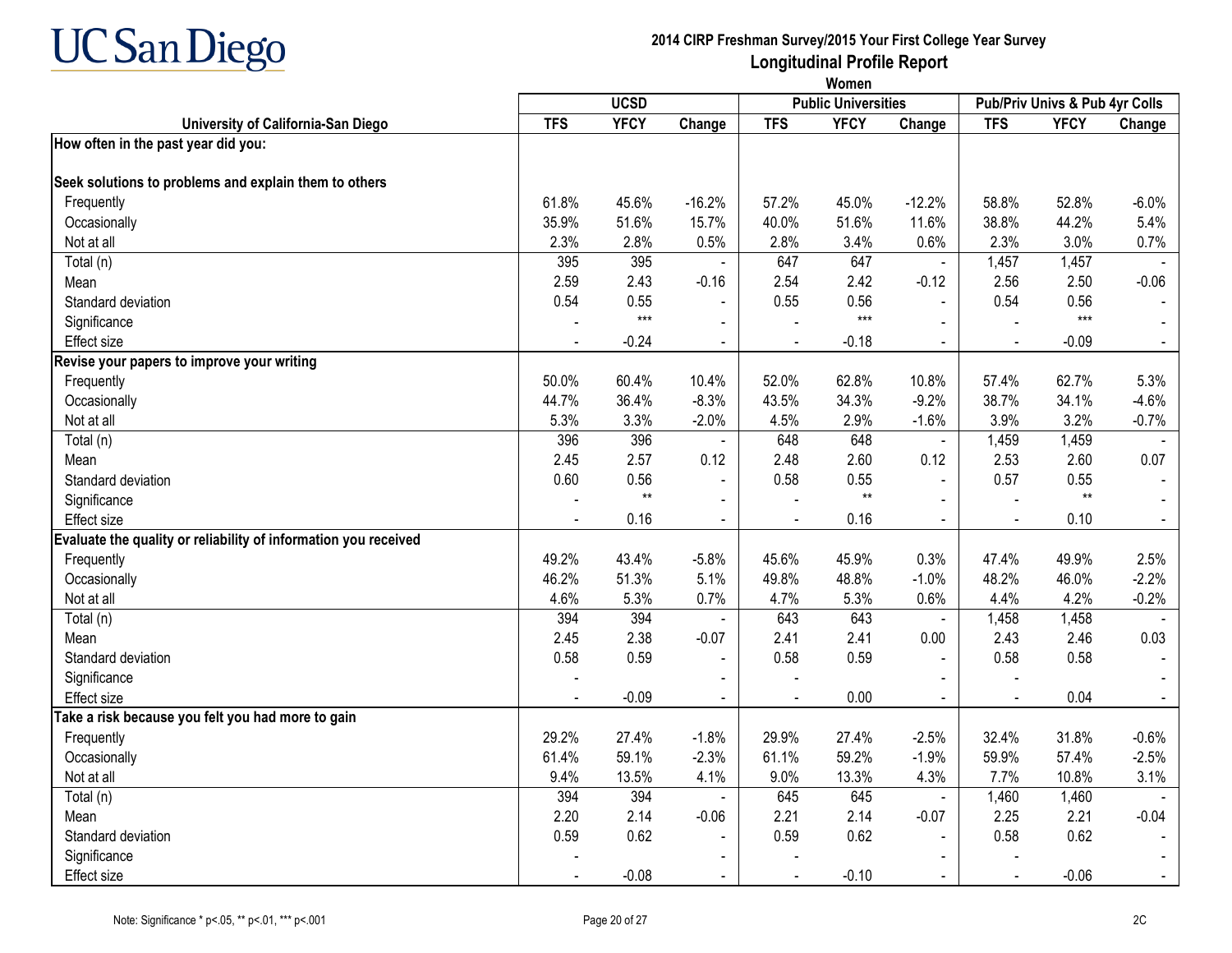

|                                                                         | Women          |             |                |                |                            |                |                                |             |                |  |
|-------------------------------------------------------------------------|----------------|-------------|----------------|----------------|----------------------------|----------------|--------------------------------|-------------|----------------|--|
|                                                                         |                | <b>UCSD</b> |                |                | <b>Public Universities</b> |                | Pub/Priv Univs & Pub 4yr Colls |             |                |  |
| University of California-San Diego                                      | <b>TFS</b>     | <b>YFCY</b> | Change         | <b>TFS</b>     | <b>YFCY</b>                | Change         | <b>TFS</b>                     | <b>YFCY</b> | Change         |  |
| How often in the past year did you:                                     |                |             |                |                |                            |                |                                |             |                |  |
| Seek alternative solutions to a problem                                 |                |             |                |                |                            |                |                                |             |                |  |
| Frequently                                                              | 46.1%          | 36.7%       | $-9.4%$        | 43.5%          | 38.5%                      | $-5.0%$        | 46.8%                          | 44.4%       | $-2.4%$        |  |
| Occasionally                                                            | 51.4%          | 56.7%       | 5.3%           | 54.2%          | 56.2%                      | 2.0%           | 51.2%                          | 52.0%       | 0.8%           |  |
| Not at all                                                              | 2.5%           | 6.6%        | 4.1%           | 2.3%           | 5.3%                       | 3.0%           | 2.0%                           | 3.6%        | 1.6%           |  |
| Total (n)                                                               | 395            | 395         |                | 646            | 646                        |                | 1,460                          | 1,460       |                |  |
| Mean                                                                    | 2.44           | 2.30        | -0.14          | 2.41           | 2.33                       | $-0.08$        | 2.45                           | 2.41        | $-0.04$        |  |
| Standard deviation                                                      | 0.55           | 0.59        |                | 0.54           | 0.57                       |                | 0.54                           | 0.56        |                |  |
| Significance                                                            |                | $***$       |                |                | $***$                      |                |                                | $***$       |                |  |
| <b>Effect</b> size                                                      |                | $-0.20$     |                |                | $-0.11$                    |                |                                | $-0.06$     |                |  |
| Look up scientific research articles and resources                      |                |             |                |                |                            |                |                                |             |                |  |
| Frequently                                                              | 32.0%          | 31.5%       | $-0.5%$        | 27.5%          | 33.9%                      | 6.4%           | 29.0%                          | 39.7%       | 10.7%          |  |
| Occasionally                                                            | 53.3%          | 50.5%       | $-2.8%$        | 53.1%          | 51.9%                      | $-1.2%$        | 52.4%                          | 48.0%       | $-4.4%$        |  |
| Not at all                                                              | 14.7%          | 18.0%       | 3.3%           | 19.4%          | 14.3%                      | $-5.1%$        | 18.5%                          | 12.4%       | $-6.1%$        |  |
| Total (n)                                                               | 394            | 394         |                | 644            | 644                        | $\blacksquare$ | 1,457                          | 1,457       |                |  |
| Mean                                                                    | 2.17           | 2.13        | $-0.04$        | 2.08           | 2.20                       | 0.12           | 2.11                           | 2.27        | 0.16           |  |
| Standard deviation                                                      | 0.66           | 0.69        | $\sim$         | 0.68           | 0.67                       | $\sim$         | 0.68                           | 0.67        |                |  |
| Significance                                                            |                |             | $\blacksquare$ |                |                            |                |                                |             |                |  |
| <b>Effect size</b>                                                      |                | $-0.05$     |                |                | 0.14                       |                |                                | 0.19        |                |  |
| Explore topics on your own, even though it was not required for a class |                |             |                |                |                            |                |                                |             |                |  |
| Frequently                                                              | 38.3%          | 26.9%       | $-11.4%$       | 35.7%          | 29.3%                      | $-6.4%$        | 35.7%                          | 31.7%       | $-4.0%$        |  |
| Occasionally                                                            | 49.7%          | 54.6%       | 4.9%           | 50.3%          | 52.8%                      | 2.5%           | 51.6%                          | 53.7%       | 2.1%           |  |
| Not at all                                                              | 11.9%          | 18.5%       | 6.6%           | 14.0%          | 17.9%                      | 3.9%           | 12.7%                          | 14.6%       | 1.9%           |  |
| Total (n)                                                               | 394            | 394         |                | 644            | 644                        | $\blacksquare$ | 1,458                          | 1,458       |                |  |
| Mean                                                                    | 2.26           | 2.08        | $-0.18$        | 2.22           | 2.11                       | $-0.11$        | 2.23                           | 2.17        | $-0.06$        |  |
| Standard deviation                                                      | 0.66           | 0.67        |                | 0.67           | 0.68                       |                | 0.66                           | 0.66        |                |  |
| Significance                                                            |                | $***$       | $\mathbf{r}$   |                | $***$                      |                |                                | $***$       |                |  |
| Effect size                                                             | $\blacksquare$ | $-0.23$     | $\sim$         | $\blacksquare$ | $-0.14$                    | $\blacksquare$ | $\blacksquare$                 | $-0.08$     | $\sim$         |  |
| Accept mistakes as part of the learning process                         |                |             |                |                |                            |                |                                |             |                |  |
| Frequently                                                              | 58.9%          | 63.2%       | 4.3%           | 56.9%          | 61.0%                      | 4.1%           | 57.7%                          | 62.1%       | 4.4%           |  |
| Occasionally                                                            | 39.1%          | 34.5%       | $-4.6%$        | 40.9%          | 36.7%                      | $-4.2%$        | 40.3%                          | 35.6%       | $-4.7%$        |  |
| Not at all                                                              | 2.0%           | 2.3%        | 0.3%           | 2.2%           | 2.3%                       | 0.1%           | 2.0%                           | 2.3%        | 0.3%           |  |
| Total (n)                                                               | 394            | 394         | $\blacksquare$ | 641            | 641                        | $\blacksquare$ | 1,454                          | 1,454       | $\overline{a}$ |  |
| Mean                                                                    | 2.57           | 2.61        | 0.04           | 2.55           | 2.59                       | 0.04           | 2.56                           | 2.60        | 0.04           |  |
| Standard deviation                                                      | 0.54           | 0.53        | $\blacksquare$ | 0.54           | 0.54                       |                | 0.54                           | 0.54        |                |  |
| Significance                                                            |                |             |                |                |                            |                |                                |             |                |  |
| Effect size                                                             |                | 0.06        | $\sim$         |                | 0.06                       | $\blacksquare$ | $\sim$                         | 0.06        | $\blacksquare$ |  |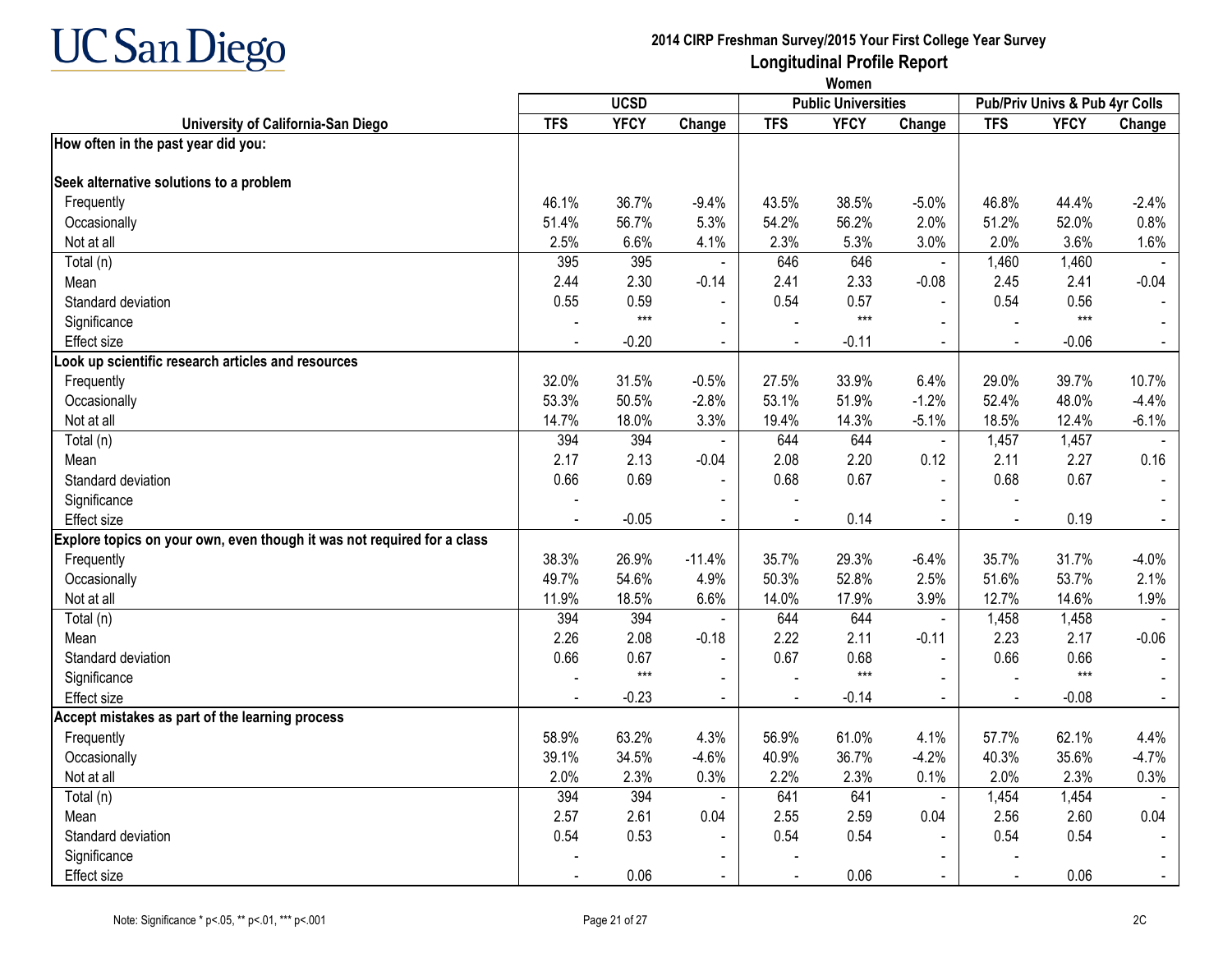

|                                                                       | Women      |             |                |            |                            |                |                |                                |          |
|-----------------------------------------------------------------------|------------|-------------|----------------|------------|----------------------------|----------------|----------------|--------------------------------|----------|
|                                                                       |            | <b>UCSD</b> |                |            | <b>Public Universities</b> |                |                | Pub/Priv Univs & Pub 4yr Colls |          |
| University of California-San Diego                                    | <b>TFS</b> | <b>YFCY</b> | Change         | <b>TFS</b> | <b>YFCY</b>                | Change         | <b>TFS</b>     | <b>YFCY</b>                    | Change   |
| How often in the past year did you:                                   |            |             |                |            |                            |                |                |                                |          |
| Seek feedback on your academic work                                   |            |             |                |            |                            |                |                |                                |          |
| Frequently                                                            | 49.1%      | 46.0%       | $-3.1%$        | 50.3%      | 50.6%                      | 0.3%           | 55.1%          | 51.7%                          | $-3.4%$  |
| Occasionally                                                          | 44.8%      | 48.8%       | 4.0%           | 44.8%      | 45.8%                      | 1.0%           | 40.6%          | 45.1%                          | 4.5%     |
| Not at all                                                            | 6.1%       | 5.1%        | $-1.0%$        | 4.9%       | 3.6%                       | $-1.3%$        | 4.3%           | 3.2%                           | $-1.1%$  |
| Total (n)                                                             | 391        | 391         |                | 638        | 638                        |                | 1,451          | 1,451                          |          |
| Mean                                                                  | 2.43       | 2.41        | $-0.02$        | 2.45       | 2.47                       | 0.02           | 2.51           | 2.48                           | $-0.03$  |
| Standard deviation                                                    | 0.61       | 0.59        |                | 0.59       | 0.57                       | $\blacksquare$ | 0.58           | 0.56                           |          |
| Significance                                                          |            |             |                |            |                            |                |                |                                |          |
| <b>Effect</b> size                                                    |            | $-0.03$     |                |            | 0.03                       |                |                | $-0.04$                        |          |
| Integrate skills and knowledge from different sources and experiences |            |             |                |            |                            |                |                |                                |          |
| Frequently                                                            | 62.5%      | 61.5%       | $-1.0%$        | 58.0%      | 61.1%                      | 3.1%           | 61.9%          | 63.0%                          | 1.1%     |
| Occasionally                                                          | 36.5%      | 38.0%       | 1.5%           | 40.9%      | 38.3%                      | $-2.6%$        | 37.1%          | 36.1%                          | $-1.0%$  |
| Not at all                                                            | 1.0%       | 0.5%        | $-0.5%$        | 1.1%       | 0.6%                       | $-0.5%$        | 1.0%           | 0.8%                           | $-0.2%$  |
| Total (n)                                                             | 392        | 392         |                | 640        | 640                        | $\blacksquare$ | 1,453          | 1,453                          |          |
| Mean                                                                  | 2.61       | 2.61        | 0.00           | 2.57       | 2.60                       | 0.03           | 2.61           | 2.62                           | 0.01     |
| Standard deviation                                                    | 0.51       | 0.50        | $\blacksquare$ | 0.52       | 0.50                       | $\blacksquare$ | 0.51           | 0.50                           |          |
| Significance                                                          |            |             |                |            |                            |                |                |                                |          |
| <b>Effect</b> size                                                    |            | 0.00        | $\blacksquare$ |            | 0.05                       |                |                | 0.02                           |          |
| Indicate the importance to you personally of each of the following:   |            |             |                |            |                            |                |                |                                |          |
| Becoming accomplished in one of the performing arts (acting, dancing, |            |             |                |            |                            |                |                |                                |          |
| etc.)                                                                 |            |             |                |            |                            |                |                |                                |          |
| Essential                                                             | 5.9%       | 7.2%        | 1.3%           | 5.5%       | 9.8%                       | 4.3%           | 7.8%           | 10.3%                          | 2.5%     |
| Very important                                                        | 9.8%       | 15.4%       | 5.6%           | 9.4%       | 12.9%                      | 3.5%           | 9.8%           | 14.1%                          | 4.3%     |
| Somewhat important                                                    | 37.4%      | 37.0%       | $-0.4%$        | 32.8%      | 33.6%                      | 0.8%           | 27.3%          | 30.9%                          | 3.6%     |
| Not important                                                         | 46.9%      | 40.3%       | $-6.6%$        | 52.3%      | 43.6%                      | $-8.7%$        | 55.1%          | 44.8%                          | $-10.3%$ |
| Total (n)                                                             | 305        | 305         |                | 488        | 488                        | $\blacksquare$ | 1,238          | 1,238                          |          |
| Mean                                                                  | 1.75       | 1.90        | 0.15           | 1.68       | 1.89                       | 0.21           | 1.70           | 1.90                           | 0.20     |
| Standard deviation                                                    | 0.86       | 0.92        | $\blacksquare$ | 0.86       | 0.97                       | $\blacksquare$ | 0.94           | 0.99                           |          |
| Significance                                                          |            | $**$        | $\blacksquare$ |            | $**$                       |                |                | $***$                          |          |
| Effect size                                                           |            | 0.17        | $\blacksquare$ |            | 0.24                       | $\mathbf{r}$   | $\blacksquare$ | 0.23                           |          |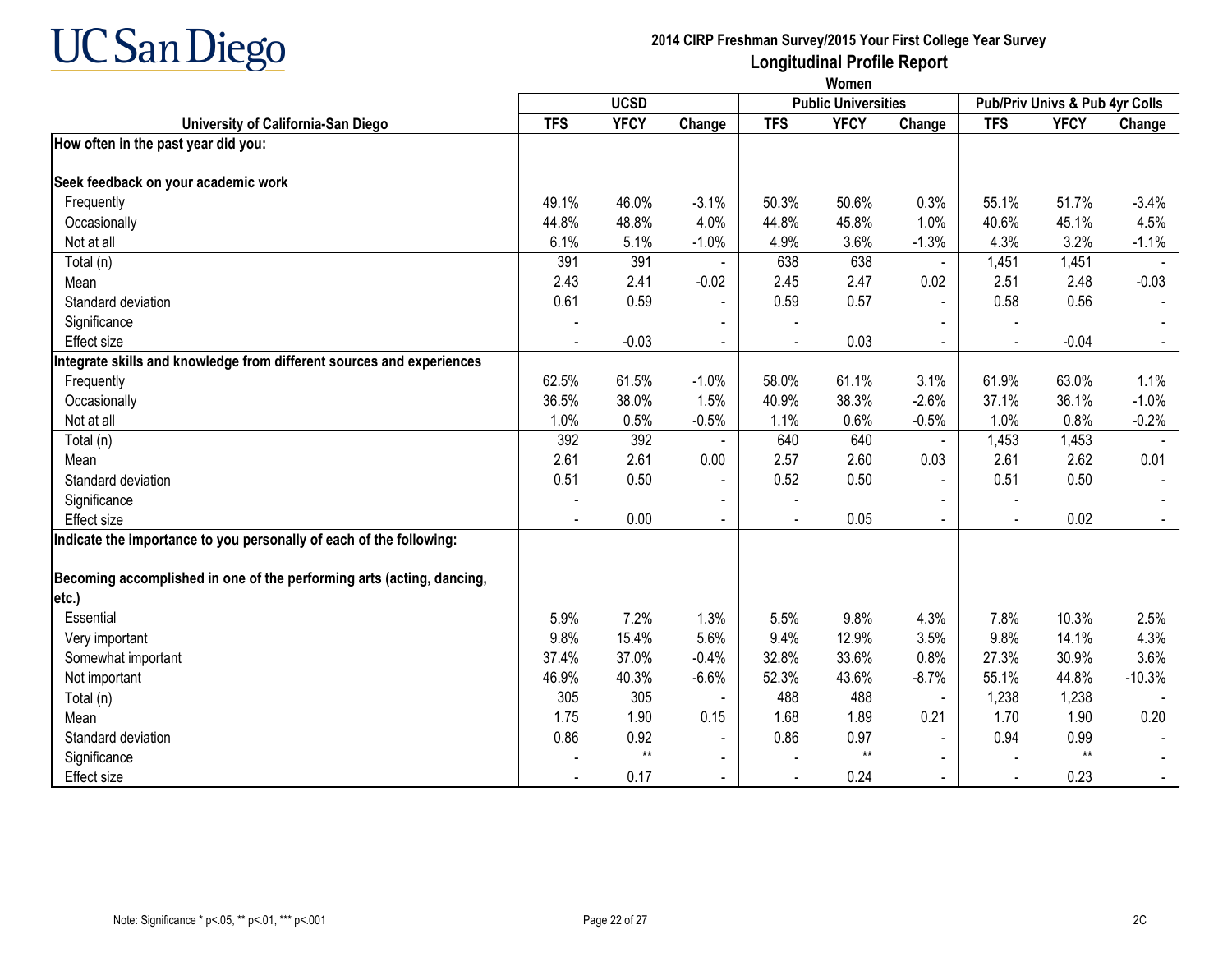

|                                                                          | Women      |             |                |            |                            |                |            |                                |                |
|--------------------------------------------------------------------------|------------|-------------|----------------|------------|----------------------------|----------------|------------|--------------------------------|----------------|
|                                                                          |            | <b>UCSD</b> |                |            | <b>Public Universities</b> |                |            | Pub/Priv Univs & Pub 4yr Colls |                |
| University of California-San Diego                                       | <b>TFS</b> | <b>YFCY</b> | Change         | <b>TFS</b> | <b>YFCY</b>                | Change         | <b>TFS</b> | <b>YFCY</b>                    | Change         |
| Indicate the importance to you personally of each of the following:      |            |             |                |            |                            |                |            |                                |                |
| Obtaining recognition from my colleagues for contributions to my special |            |             |                |            |                            |                |            |                                |                |
| field                                                                    |            |             |                |            |                            |                |            |                                |                |
| Essential                                                                | 15.2%      | 12.9%       | $-2.3%$        | 16.3%      | 16.3%                      | 0.0%           | 19.1%      | 16.1%                          | $-3.0%$        |
| Very important                                                           | 42.4%      | 38.1%       | $-4.3%$        | 38.2%      | 38.6%                      | 0.4%           | 38.3%      | 39.5%                          | 1.2%           |
| Somewhat important                                                       | 37.4%      | 40.4%       | 3.0%           | 39.9%      | 37.2%                      | $-2.7%$        | 36.2%      | 37.6%                          | 1.4%           |
| Not important                                                            | 5.0%       | 8.6%        | 3.6%           | 5.6%       | 7.9%                       | 2.3%           | 6.5%       | 6.9%                           | 0.4%           |
| Total (n)                                                                | 302        | 302         |                | 484        | 484                        | $\blacksquare$ | 1,233      | 1,233                          |                |
| Mean                                                                     | 2.68       | 2.55        | $-0.13$        | 2.65       | 2.63                       | $-0.02$        | 2.70       | 2.65                           | $-0.05$        |
| Standard deviation                                                       | 0.79       | 0.82        | $\blacksquare$ | 0.82       | 0.85                       | $\blacksquare$ | 0.85       | 0.83                           |                |
| Significance                                                             |            | $\star$     | $\blacksquare$ |            | ÷                          |                |            | $\star$                        |                |
| Effect size                                                              |            | $-0.15$     | $\blacksquare$ |            | $-0.02$                    |                | ÷,         | $-0.06$                        | $\blacksquare$ |
| Influencing the political structure                                      |            |             |                |            |                            |                |            |                                |                |
| Essential                                                                | 4.9%       | 3.6%        | $-1.3%$        | 4.8%       | 5.2%                       | 0.4%           | 5.9%       | 5.5%                           | $-0.4%$        |
| Very important                                                           | 7.9%       | 14.8%       | 6.9%           | 9.3%       | 13.0%                      | 3.7%           | 11.2%      | 17.0%                          | 5.8%           |
| Somewhat important                                                       | 37.2%      | 35.9%       | $-1.3%$        | 38.4%      | 37.8%                      | $-0.6%$        | 38.7%      | 38.7%                          | 0.0%           |
| Not important                                                            | 50.0%      | 45.7%       | $-4.3%$        | 47.5%      | 44.0%                      | $-3.5%$        | 44.1%      | 38.7%                          | $-5.4%$        |
| Total (n)                                                                | 304        | 304         | $\blacksquare$ | 484        | 484                        | $\blacksquare$ | 1,231      | 1,231                          |                |
| Mean                                                                     | 1.68       | 1.76        | 0.08           | 1.71       | 1.79                       | 0.08           | 1.79       | 1.89                           | 0.10           |
| Standard deviation                                                       | 0.82       | 0.83        | $\blacksquare$ | 0.82       | 0.86                       | $\blacksquare$ | 0.86       | 0.88                           |                |
| Significance                                                             |            |             |                |            |                            |                |            |                                |                |
| <b>Effect size</b>                                                       |            | 0.10        | $\sim$         |            | 0.10                       |                |            | 0.12                           |                |
| Influencing social values                                                |            |             |                |            |                            |                |            |                                |                |
| Essential                                                                | 7.2%       | 10.2%       | 3.0%           | 7.9%       | 13.0%                      | 5.1%           | 11.7%      | 14.3%                          | 2.6%           |
| Very important                                                           | 32.8%      | 35.1%       | 2.3%           | 32.9%      | 36.6%                      | 3.7%           | 33.9%      | 38.1%                          | 4.2%           |
| Somewhat important                                                       | 41.0%      | 40.3%       | $-0.7%$        | 41.6%      | 37.3%                      | $-4.3%$        | 39.9%      | 36.3%                          | $-3.6%$        |
| Not important                                                            | 19.0%      | 14.4%       | $-4.6%$        | 17.6%      | 13.0%                      | $-4.6%$        | 14.6%      | 11.3%                          | $-3.3%$        |
| Total (n)                                                                | 305        | 305         |                | 483        | 483                        | $\Delta$       | 1,234      | 1,234                          |                |
| Mean                                                                     | 2.28       | 2.41        | 0.13           | 2.31       | 2.50                       | 0.19           | 2.43       | 2.55                           | 0.12           |
| Standard deviation                                                       | 0.85       | 0.86        | $\blacksquare$ | 0.85       | 0.88                       | $\blacksquare$ | 0.88       | 0.87                           |                |
| Significance                                                             |            | $\star$     | $\blacksquare$ |            | $\star$                    |                |            | $\star$                        |                |
| Effect size                                                              |            | 0.14        | $\sim$         |            | 0.21                       | $\sim$         |            | 0.13                           |                |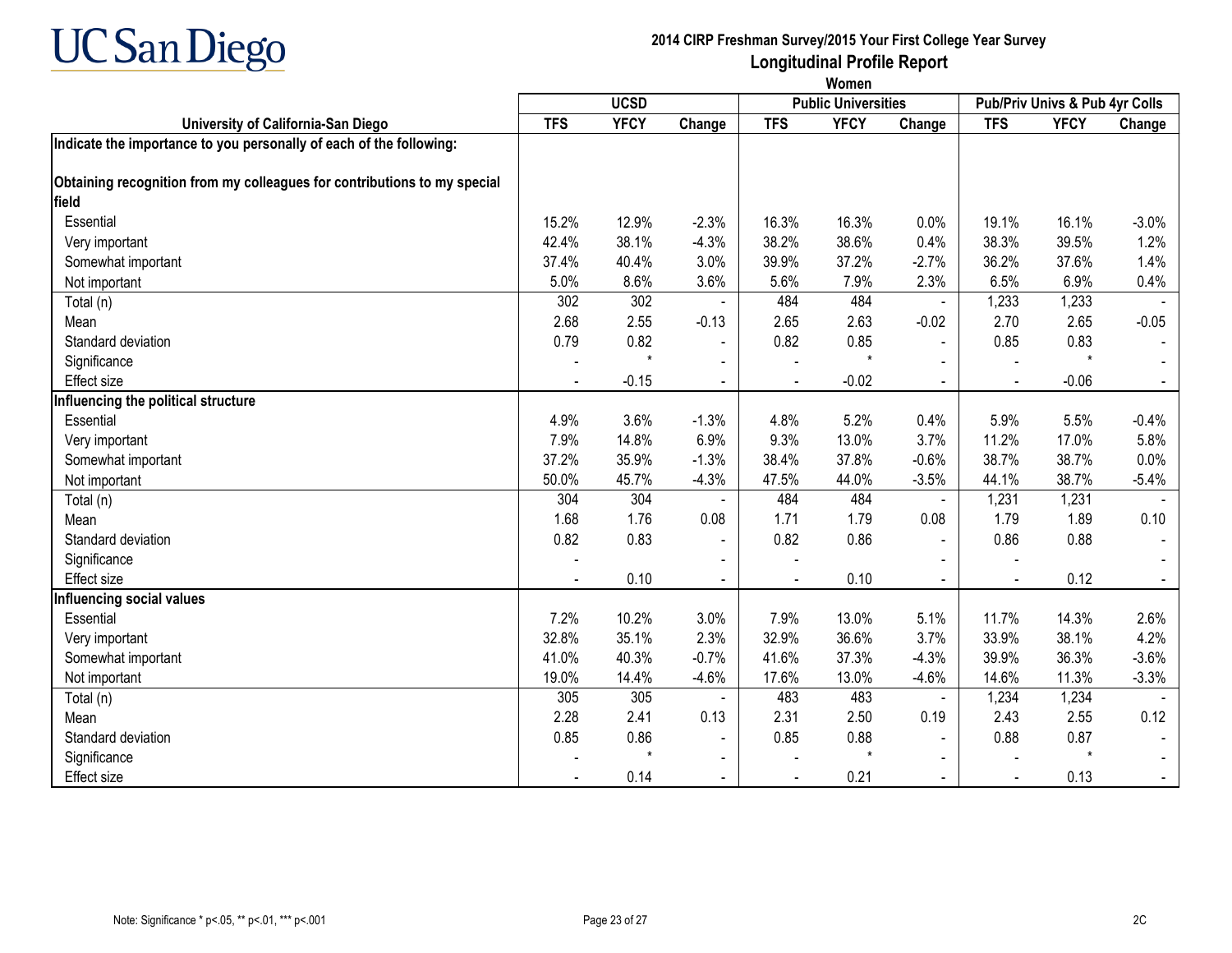

|                                                                     | Women                                     |             |                          |            |             |                |                |                                |         |
|---------------------------------------------------------------------|-------------------------------------------|-------------|--------------------------|------------|-------------|----------------|----------------|--------------------------------|---------|
|                                                                     | <b>UCSD</b><br><b>Public Universities</b> |             |                          |            |             |                |                | Pub/Priv Univs & Pub 4yr Colls |         |
| University of California-San Diego                                  | <b>TFS</b>                                | <b>YFCY</b> | Change                   | <b>TFS</b> | <b>YFCY</b> | Change         | <b>TFS</b>     | <b>YFCY</b>                    | Change  |
| Indicate the importance to you personally of each of the following: |                                           |             |                          |            |             |                |                |                                |         |
| Raising a family                                                    |                                           |             |                          |            |             |                |                |                                |         |
| Essential                                                           | 22.7%                                     | 23.0%       | 0.3%                     | 27.6%      | 27.8%       | 0.2%           | 38.7%          | 35.6%                          | $-3.1%$ |
| Very important                                                      | 32.0%                                     | 29.4%       | $-2.6%$                  | 32.7%      | 31.8%       | $-0.9%$        | 31.2%          | 31.5%                          | 0.3%    |
| Somewhat important                                                  | 27.8%                                     | 26.5%       | $-1.3%$                  | 25.5%      | 23.7%       | $-1.8%$        | 20.3%          | 20.9%                          | 0.6%    |
| Not important                                                       | 17.5%                                     | 21.0%       | 3.5%                     | 14.3%      | 16.7%       | 2.4%           | 9.8%           | 12.0%                          | 2.2%    |
| Total (n)                                                           | 309                                       | 309         |                          | 490        | 490         | $\blacksquare$ | 1,239          | 1,239                          |         |
| Mean                                                                | 2.60                                      | 2.54        | $-0.06$                  | 2.73       | 2.71        | $-0.02$        | 2.99           | 2.91                           | $-0.08$ |
| Standard deviation                                                  | 1.02                                      | 1.06        |                          | 1.02       | 1.05        | $\sim$         | 0.99           | 1.02                           |         |
| Significance                                                        |                                           |             |                          |            |             |                |                |                                |         |
| Effect size                                                         |                                           | $-0.07$     |                          |            | $-0.02$     | $\sim$         |                | $-0.09$                        |         |
| Being very well off financially                                     |                                           |             |                          |            |             |                |                |                                |         |
| Essential                                                           | 38.9%                                     | 35.3%       | $-3.6%$                  | 41.6%      | 39.5%       | $-2.1%$        | 45.9%          | 41.4%                          | $-4.5%$ |
| Very important                                                      | 38.6%                                     | 42.6%       | 4.0%                     | 38.9%      | 40.8%       | 1.9%           | 36.5%          | 38.1%                          | 1.6%    |
| Somewhat important                                                  | 21.5%                                     | 20.5%       | $-1.0%$                  | 18.8%      | 18.2%       | $-0.6%$        | 16.4%          | 18.5%                          | 2.1%    |
| Not important                                                       | 1.0%                                      | 1.7%        | 0.7%                     | 0.6%       | 1.4%        | 0.8%           | 1.2%           | 2.1%                           | 0.9%    |
| Total (n)                                                           | 303                                       | 303         |                          | 483        | 483         | $\blacksquare$ | 1,235          | 1,235                          |         |
| Mean                                                                | 3.16                                      | 3.12        | $-0.04$                  | 3.22       | 3.18        | $-0.04$        | 3.27           | 3.19                           | $-0.08$ |
| Standard deviation                                                  | 0.79                                      | 0.78        |                          | 0.76       | 0.78        |                | 0.77           | 0.81                           |         |
| Significance                                                        |                                           |             |                          |            |             |                |                |                                |         |
| Effect size                                                         |                                           | $-0.05$     | $\blacksquare$           |            | $-0.05$     | $\blacksquare$ | $\blacksquare$ | $-0.10$                        |         |
| Helping others who are in difficulty                                |                                           |             |                          |            |             |                |                |                                |         |
| Essential                                                           | 30.0%                                     | 29.0%       | $-1.0%$                  | 29.9%      | 32.0%       | 2.1%           | 33.3%          | 36.5%                          | 3.2%    |
| Very important                                                      | 41.3%                                     | 49.5%       | 8.2%                     | 42.2%      | 47.8%       | 5.6%           | 43.4%          | 45.6%                          | 2.2%    |
| Somewhat important                                                  | 27.7%                                     | 20.1%       | $-7.6%$                  | 27.0%      | 18.9%       | $-8.1%$        | 22.2%          | 16.7%                          | $-5.5%$ |
| Not important                                                       | 1.0%                                      | 1.3%        | 0.3%                     | 0.8%       | 1.2%        | 0.4%           | 1.1%           | 1.2%                           | 0.1%    |
| Total (n)                                                           | 303                                       | 303         |                          | 481        | 481         | $\blacksquare$ | 1,233          | 1,233                          |         |
| Mean                                                                | 3.00                                      | 3.06        | 0.06                     | 3.01       | 3.11        | 0.10           | 3.09           | 3.17                           | 0.08    |
| Standard deviation                                                  | 0.79                                      | 0.74        | $\blacksquare$           | 0.78       | 0.74        | $\blacksquare$ | 0.77           | 0.74                           |         |
| Significance                                                        |                                           |             | $\overline{\phantom{a}}$ |            |             |                |                |                                |         |
| <b>Effect size</b>                                                  |                                           | 0.07        |                          |            | 0.12        |                |                | 0.10                           |         |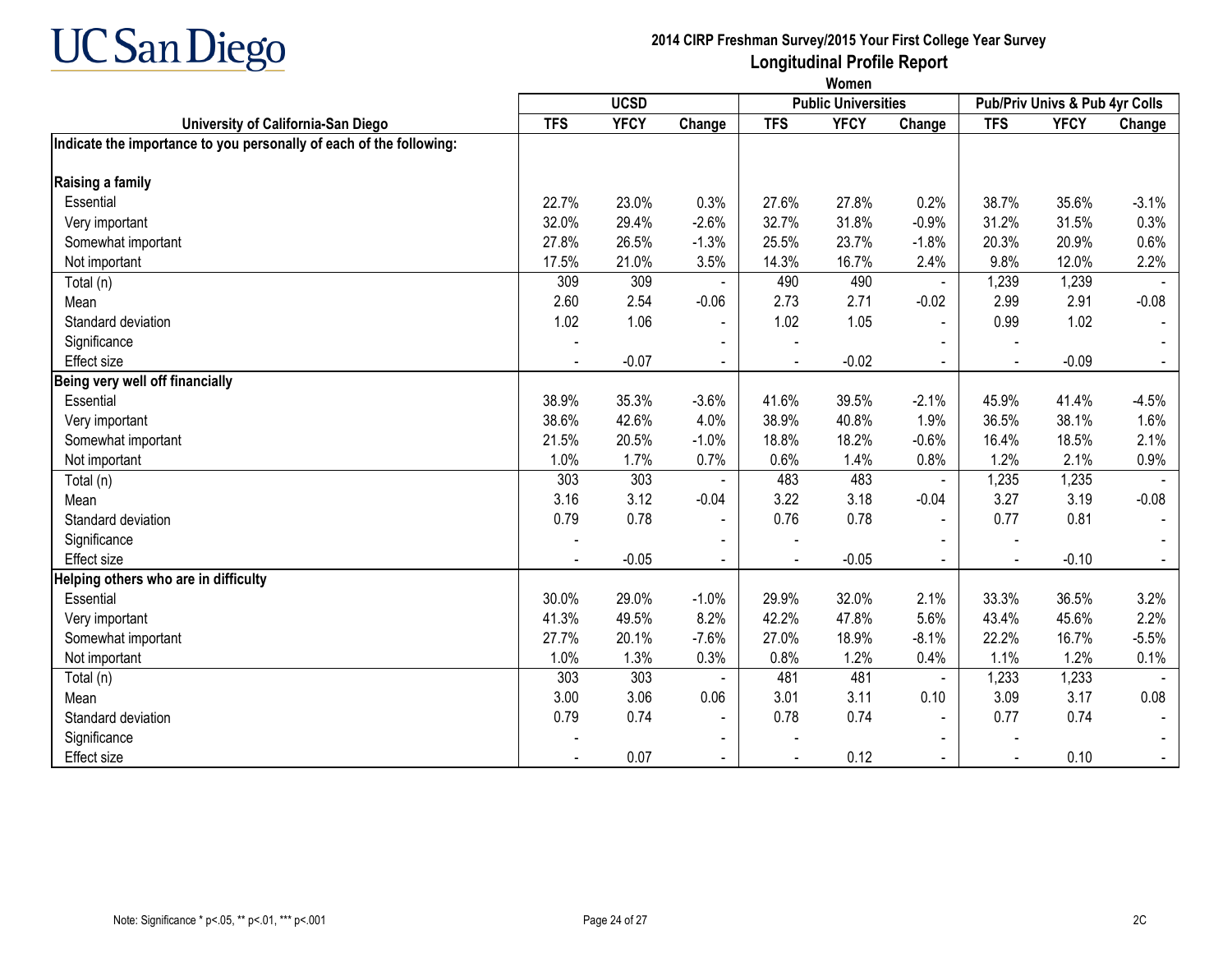

|                                                                     | Women      |             |                |                            |             |                |                                |             |          |
|---------------------------------------------------------------------|------------|-------------|----------------|----------------------------|-------------|----------------|--------------------------------|-------------|----------|
|                                                                     |            | <b>UCSD</b> |                | <b>Public Universities</b> |             |                | Pub/Priv Univs & Pub 4yr Colls |             |          |
| University of California-San Diego                                  | <b>TFS</b> | <b>YFCY</b> | Change         | <b>TFS</b>                 | <b>YFCY</b> | Change         | <b>TFS</b>                     | <b>YFCY</b> | Change   |
| Indicate the importance to you personally of each of the following: |            |             |                |                            |             |                |                                |             |          |
| Making a theoretical contribution to science                        |            |             |                |                            |             |                |                                |             |          |
| Essential                                                           | 10.8%      | 9.2%        | $-1.6%$        | 8.4%                       | 9.9%        | 1.5%           | 7.2%                           | 8.8%        | 1.6%     |
| Very important                                                      | 20.3%      | 24.8%       | 4.5%           | 19.1%                      | 21.4%       | 2.3%           | 16.8%                          | 18.9%       | 2.1%     |
| Somewhat important                                                  | 37.9%      | 38.6%       | 0.7%           | 35.6%                      | 35.2%       | $-0.4%$        | 30.8%                          | 33.8%       | 3.0%     |
| Not important                                                       | 31.0%      | 27.5%       | $-3.5%$        | 36.8%                      | 33.5%       | $-3.3%$        | 45.3%                          | 38.5%       | $-6.8%$  |
| Total (n)                                                           | 306        | 306         |                | 486                        | 486         | $\blacksquare$ | 1,235                          | 1,235       |          |
| Mean                                                                | 2.11       | 2.16        | 0.05           | 1.99                       | 2.08        | 0.09           | 1.86                           | 1.98        | 0.12     |
| Standard deviation                                                  | 0.97       | 0.93        |                | 0.95                       | 0.97        | $\blacksquare$ | 0.94                           | 0.96        |          |
| Significance                                                        |            |             |                |                            |             |                |                                |             |          |
| Effect size                                                         |            | 0.05        | $\blacksquare$ |                            | 0.10        | $\sim$         |                                | 0.13        |          |
| Writing original works (poems, novels etc.)                         |            |             |                |                            |             |                |                                |             |          |
| Essential                                                           | 7.0%       | 6.0%        | $-1.0%$        | 7.2%                       | 7.2%        | 0.0%           | 6.3%                           | 8.3%        | 2.0%     |
| Very important                                                      | 11.3%      | 17.2%       | 5.9%           | 10.8%                      | 16.4%       | 5.6%           | 10.1%                          | 15.6%       | 5.5%     |
| Somewhat important                                                  | 25.2%      | 33.1%       | 7.9%           | 25.9%                      | 32.7%       | 6.8%           | 23.4%                          | 31.0%       | 7.6%     |
| Not important                                                       | 56.6%      | 43.7%       | $-12.9%$       | 56.1%                      | 43.7%       | $-12.4%$       | 60.2%                          | 45.1%       | $-15.1%$ |
| Total (n)                                                           | 302        | 302         |                | 483                        | 483         | $\blacksquare$ | 1,235                          | 1,235       |          |
| Mean                                                                | 1.69       | 1.85        | 0.16           | 1.69                       | 1.87        | 0.18           | 1.63                           | 1.87        | 0.24     |
| Standard deviation                                                  | 0.93       | 0.91        |                | 0.93                       | 0.94        |                | 0.90                           | 0.96        |          |
| Significance                                                        |            | $**$        | $\blacksquare$ |                            | $***$       |                |                                | $**$        |          |
| Effect size                                                         |            | 0.19        | $\blacksquare$ |                            | 0.21        | $\blacksquare$ | $\sim$                         | 0.28        |          |
| Creating artistic works (painting, sculpture, etc.)                 |            |             |                |                            |             |                |                                |             |          |
| Essential                                                           | 5.6%       | 5.3%        | $-0.3%$        | 6.4%                       | 7.7%        | 1.3%           | 6.8%                           | 8.0%        | 1.2%     |
| Very important                                                      | 11.6%      | 16.5%       | 4.9%           | 10.6%                      | 16.4%       | 5.8%           | 10.0%                          | 15.9%       | 5.9%     |
| Somewhat important                                                  | 24.4%      | 35.0%       | 10.6%          | 25.1%                      | 31.5%       | 6.4%           | 22.2%                          | 30.5%       | 8.3%     |
| Not important                                                       | 58.4%      | 43.2%       | $-15.2%$       | 58.0%                      | 44.5%       | $-13.5%$       | 61.0%                          | 45.6%       | $-15.4%$ |
| Total (n)                                                           | 303        | 303         |                | 483                        | 483         |                | 1,232                          | 1,232       |          |
| Mean                                                                | 1.64       | 1.84        | 0.20           | 1.65                       | 1.87        | 0.22           | 1.63                           | 1.86        | 0.23     |
| Standard deviation                                                  | 0.89       | 0.89        | $\blacksquare$ | 0.91                       | 0.95        |                | 0.92                           | 0.96        |          |
| Significance                                                        |            | $***$       |                |                            | $***$       |                |                                | $***$       |          |
| Effect size                                                         |            | 0.24        |                |                            | 0.26        | $\blacksquare$ | $\blacksquare$                 | 0.27        |          |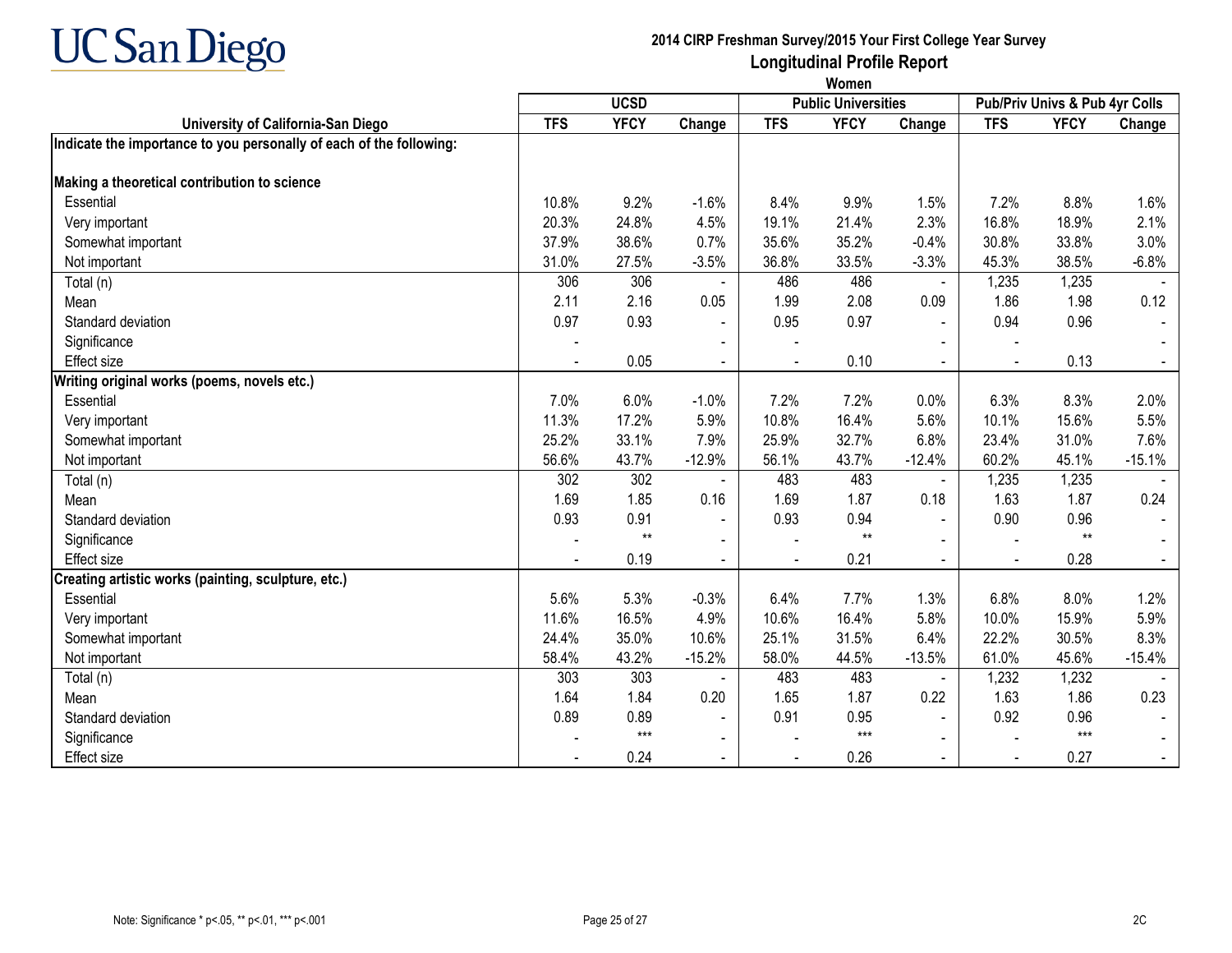

|                                                                     | Women                                     |             |                |                                |             |                |            |             |         |
|---------------------------------------------------------------------|-------------------------------------------|-------------|----------------|--------------------------------|-------------|----------------|------------|-------------|---------|
|                                                                     | <b>UCSD</b><br><b>Public Universities</b> |             |                | Pub/Priv Univs & Pub 4yr Colls |             |                |            |             |         |
| University of California-San Diego                                  | <b>TFS</b>                                | <b>YFCY</b> | Change         | <b>TFS</b>                     | <b>YFCY</b> | Change         | <b>TFS</b> | <b>YFCY</b> | Change  |
| Indicate the importance to you personally of each of the following: |                                           |             |                |                                |             |                |            |             |         |
| Developing a meaningful philosophy of life                          |                                           |             |                |                                |             |                |            |             |         |
| Essential                                                           | 17.4%                                     | 20.4%       | 3.0%           | 15.5%                          | 18.7%       | 3.2%           | 16.7%      | 17.8%       | 1.1%    |
| Very important                                                      | 32.4%                                     | 25.4%       | $-7.0%$        | 28.5%                          | 28.3%       | $-0.2%$        | 28.1%      | 30.2%       | 2.1%    |
| Somewhat important                                                  | 32.8%                                     | 37.5%       | 4.7%           | 36.3%                          | 36.9%       | 0.6%           | 34.7%      | 35.2%       | 0.5%    |
| Not important                                                       | 17.4%                                     | 16.7%       | $-0.7%$        | 19.7%                          | 16.1%       | $-3.6%$        | 20.5%      | 16.8%       | $-3.7%$ |
| Total (n)                                                           | 299                                       | 299         | $\blacksquare$ | 477                            | 477         | $\blacksquare$ | 1,223      | 1,223       |         |
| Mean                                                                | 2.50                                      | 2.49        | $-0.01$        | 2.40                           | 2.49        | 0.09           | 2.41       | 2.49        | 0.08    |
| Standard deviation                                                  | 0.97                                      | 1.00        |                | 0.97                           | 0.97        | $\blacksquare$ | 0.99       | 0.97        |         |
| Significance                                                        |                                           |             |                |                                |             |                |            |             |         |
| <b>Effect size</b>                                                  |                                           | $-0.01$     |                |                                | 0.09        |                |            | 0.08        |         |
| Participating in a community action program                         |                                           |             |                |                                |             |                |            |             |         |
| Essential                                                           | 8.6%                                      | 9.9%        | 1.3%           | 7.9%                           | 9.8%        | 1.9%           | 10.0%      | 12.7%       | 2.7%    |
| Very important                                                      | 29.5%                                     | 32.8%       | 3.3%           | 26.1%                          | 33.2%       | 7.1%           | 26.3%      | 33.4%       | 7.1%    |
| Somewhat important                                                  | 44.7%                                     | 41.7%       | $-3.0%$        | 45.5%                          | 42.4%       | $-3.1%$        | 43.1%      | 39.8%       | $-3.3%$ |
| Not important                                                       | 17.2%                                     | 15.6%       | $-1.6%$        | 20.5%                          | 14.6%       | $-5.9%$        | 20.6%      | 14.0%       | $-6.6%$ |
| Total (n)                                                           | 302                                       | 302         |                | 479                            | 479         |                | 1,226      | 1,226       |         |
| Mean                                                                | 2.29                                      | 2.37        | 0.08           | 2.22                           | 2.38        | 0.16           | 2.26       | 2.45        | 0.19    |
| Standard deviation                                                  | 0.85                                      | 0.86        |                | 0.86                           | 0.85        | $\blacksquare$ | 0.90       | 0.88        |         |
| Significance                                                        |                                           |             |                |                                |             |                |            |             |         |
| Effect size                                                         |                                           | 0.09        | $\sim$         | $\blacksquare$                 | 0.18        | $\blacksquare$ | $\sim$     | 0.21        | $\sim$  |
| Helping to promote racial understanding                             |                                           |             |                |                                |             |                |            |             |         |
| Essential                                                           | 13.6%                                     | 12.6%       | $-1.0%$        | 11.7%                          | 14.2%       | 2.5%           | 13.2%      | 14.4%       | 1.2%    |
| Very important                                                      | 31.1%                                     | 35.1%       | 4.0%           | 28.3%                          | 33.8%       | 5.5%           | 26.0%      | 33.6%       | 7.6%    |
| Somewhat important                                                  | 41.4%                                     | 39.7%       | $-1.7%$        | 42.9%                          | 40.0%       | $-2.9%$        | 43.4%      | 39.1%       | $-4.3%$ |
| Not important                                                       | 13.9%                                     | 12.6%       | $-1.3%$        | 17.1%                          | 12.1%       | $-5.0%$        | 17.4%      | 12.9%       | $-4.5%$ |
| Total (n)                                                           | 302                                       | 302         |                | 480                            | 480         |                | 1,229      | 1,229       |         |
| Mean                                                                | 2.44                                      | 2.48        | 0.04           | 2.35                           | 2.50        | 0.15           | 2.35       | 2.49        | 0.14    |
| Standard deviation                                                  | 0.89                                      | 0.87        | $\blacksquare$ | 0.90                           | 0.88        | $\blacksquare$ | 0.92       | 0.89        |         |
| Significance                                                        |                                           |             |                |                                |             |                |            |             |         |
| <b>Effect size</b>                                                  |                                           | 0.04        |                |                                | 0.16        |                |            | 0.15        |         |